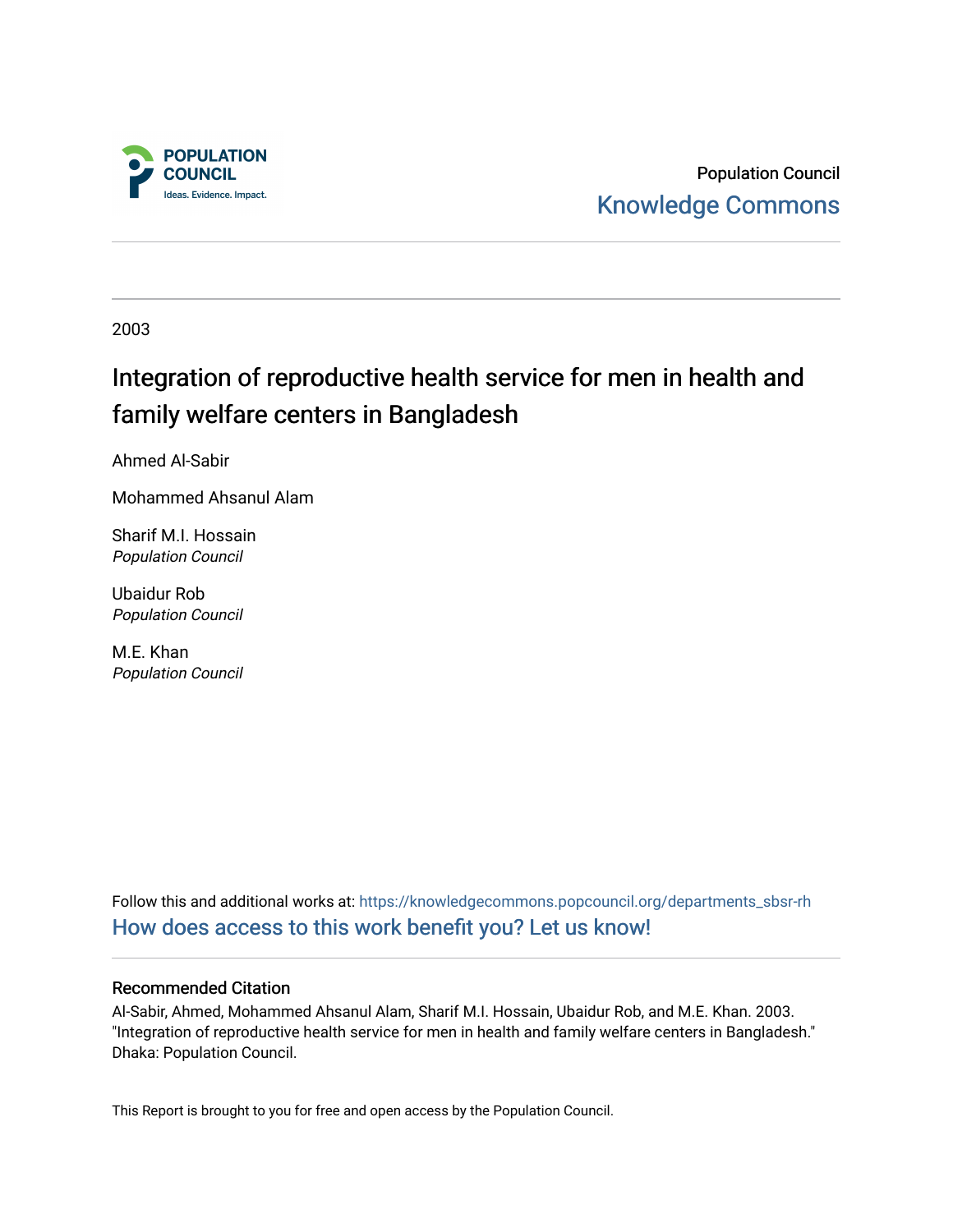## **Integration of Reproductive Health Service for Men in Health & Family Welfare Centers in Bangladesh**

**NIPORT, Dhaka**

**Ahmed Al-Sabir Mohammed Ahsanul Alam** **Population Council, Dhaka** 

**Sharif Mohammed Ismail Hossain Ubaidur Rob ME Khan**

December 2003

The project, "Integration of Reproductive Health Services for Men in Union Health and Family Welfare Centers" was conducted from November 2000 - October 2002. This study was funded by the UNITED STATES AGENCY FOR INTERNATIONAL DEVELOPMENT (USAID) under the terms of Cooperative Agreement Number HRN-A-00-98-00012-00 and Subaward number A100.46A. The opinions expressed herein are those of the authors and do not necessarily reflect the views of USAID.



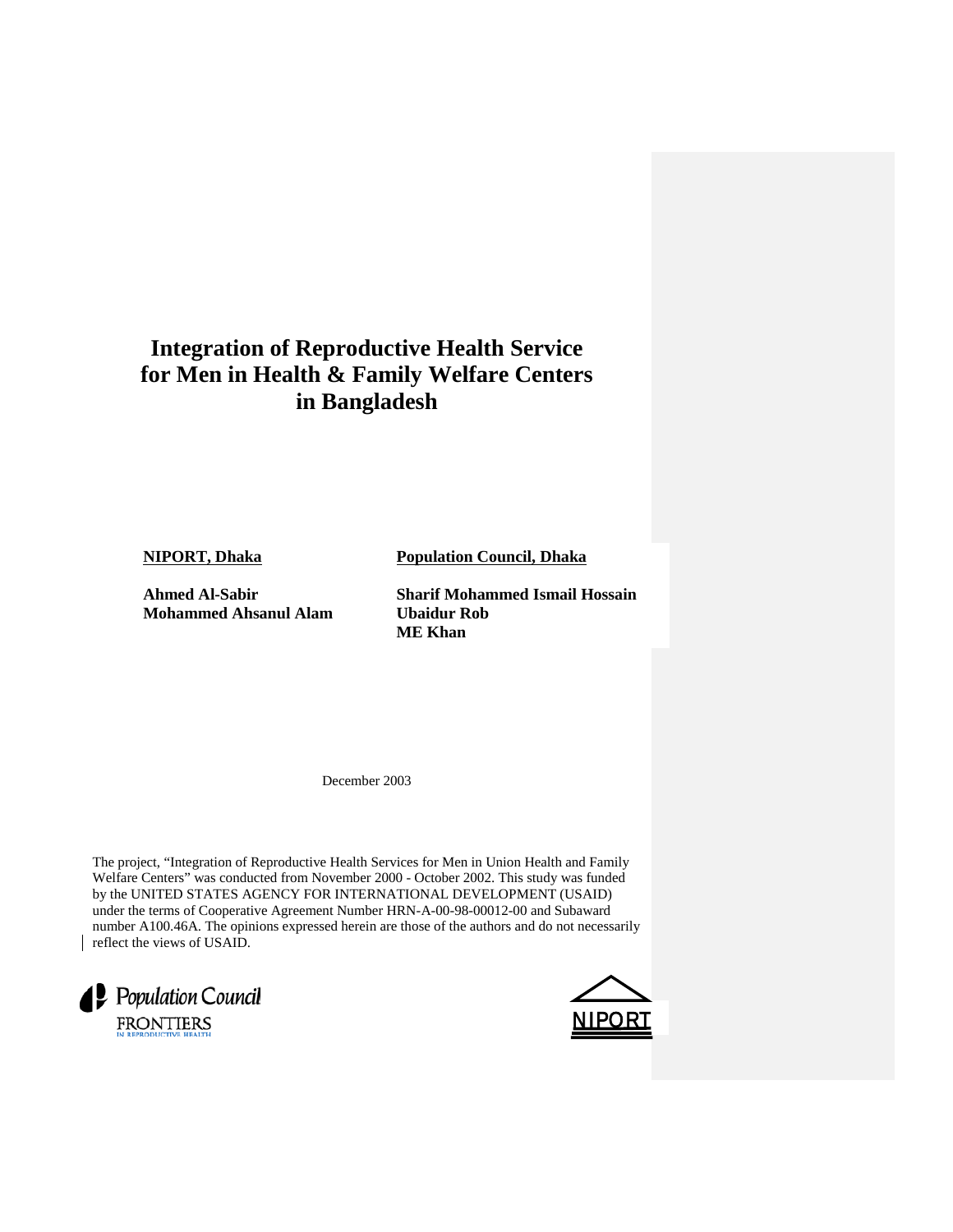## **ACKNOWLEDGMENTS**

 $\mathsf{I}$ 

The authors wish to thank FRONTIERS program of Population Council for the technical and financial support in conducting this operations research. Special thanks are due to Director General, NIPORT for his comments on the earlier drafts of this report.

The authors are grateful to Director General, Directorate of Family Planning; Line Director (ESP-RH), Directorate of Family Planning; Civil Surgeon and Deputy Director (FP) of Dhaka, Khulna, Rajshahi, and Sylhet districts; Upazila Health and Family Planning Officer (UHFPO) and Upazila Family Planning Officer (UFPO) of Iswarganj, Dumuria, Birol and Bianibazar upazilas; Family Welfare Visitor (FWV), Sub-Assistant Community Medical Officer (SACMO) and Medical Assistant (MA) of Maijbag, Sohagi, Khornia, Atlia, Mongalpur, Forokkabad, Alinagar, and Lawtha unions; Principal of FWVTI Khulna, Dinajpur and Sylhet and Training Officer of RTC Iswarganj for their valuable contributions in the implementations of the intervention.

Special thanks are also given to Dr. Jahiruddin Ahmed, the then Director (MCH), Directorate of Family Planning for his invaluable contribution in all the steps of this study .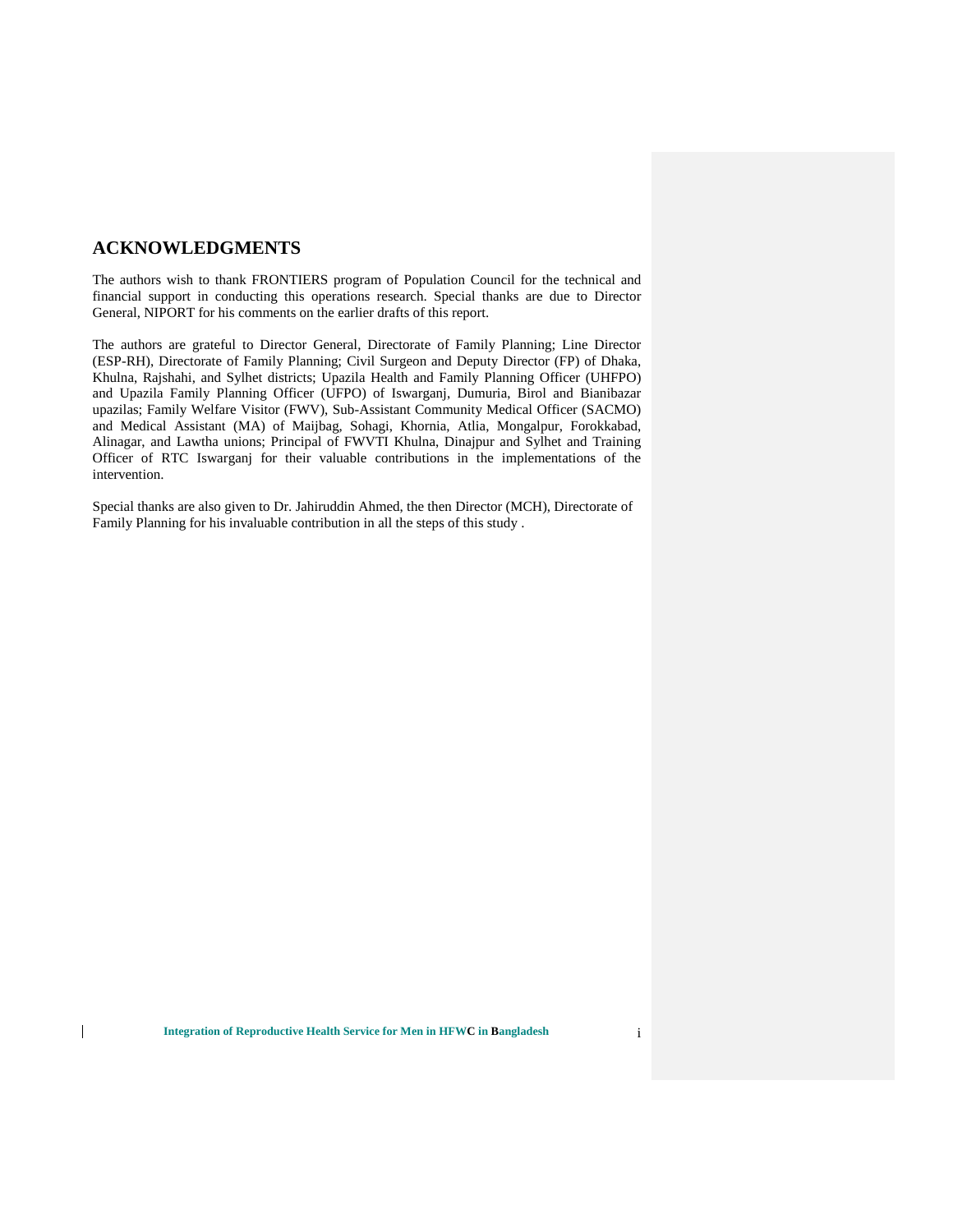## **ABBREVIATIONS**

| BCC           | <b>Behavioral Change Communication</b>                    |
|---------------|-----------------------------------------------------------|
| <b>BDHS</b>   | Bangladesh Demographic and Health Survey                  |
| <b>CPS</b>    | Contraceptive Prevalence Survey                           |
| <b>ESP</b>    | <b>Essential Service Package</b>                          |
| FGD           | Focus Group Discussion                                    |
| FP            | <b>Family Planning</b>                                    |
| FPI           | <b>Family Planning Inspector</b>                          |
| <b>FWA</b>    | <b>Family Welfare Assistant</b>                           |
| FWV           | Family Welfare Visitor                                    |
| <b>HFWC</b>   | Health and Family Welfare Center                          |
| HА            | <b>Health Assistant</b>                                   |
| HIV/AIDS      | Humane Immunodeficiency Virus/Acquired Immune Deficiency  |
|               | Syndrome                                                  |
| MCH           | Maternal and Child Health                                 |
| <b>NIPORT</b> | National Institution for Population Research and Training |
| NSV           | No Scalpel Vasectomy                                      |
| RH            | Reproductive Health                                       |
| RTI           | Reproductive Tract Infection                              |
| SACMO         | Sub Assistant Community Medical Officer                   |
| STI           | <b>Sexually Transmitted Infection</b>                     |
| UHC           | Upazila Health Complex                                    |
|               |                                                           |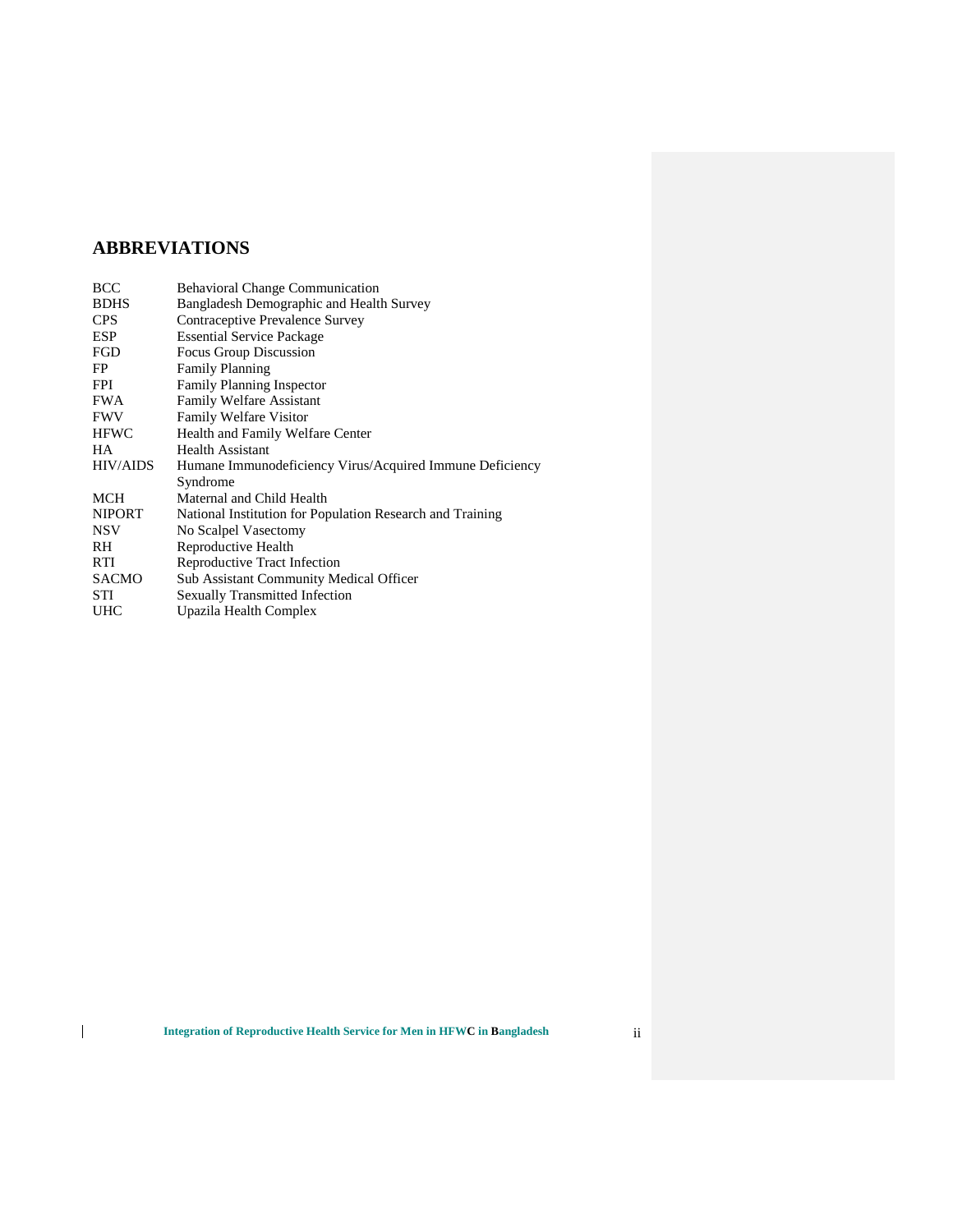## **EXECUTIVE SUMMARY**

Over the last 30 years, Bangladesh national family planning program has mainly concentrate its promotional efforts on women to adopt family planning. Most of the grass root workers who are responsible for delivering family planning services are women. While the government policy has been effective in influencing women to accept contraceptive methods, men's role in family planning has been completely neglected. Similarly male reproductive health services are hardly available at Health and Family Welfare Centres (HFWCs), the lowest level of rural clinic for providing health and family planning services. This project's aim was to integrate male reproductive health services (RH) within the existing government female-focused health care delivery system.

The study was implemented by NIPORT in collaboration with the Directorate of Family Planning and Population Council over a period of two years. It used a quasi-experimental nonequivalent control group design, with eight HFWCs as intervention sites and four HFWCs as control sites. Service provider interviews, FGDs, inventory surveys, male and female exit client interviews, and client registers were used to collect the data. Interventions included RTI/STI training for service providers, awareness raising about male RTIs/STIs and availability of services through group discussions and distribution of BCC materials, and provision of RTI/STI services using syndromic approach.

Interventions resulted substantial rise of male clients  $(15 \text{ years} +)$  in the experimental clinics from 131 to 337 clients per clinic per month. However, analysis revealed that nearly all the male clients seeking services from HFWCs came for the treatment of general health problems. Only a small number of male RTI/STI clients seeked services from the clinics. The RTI/STI client increased from monthly average of less than one client per clinic prior to intervention to more than five during the intervention. Although unexpected, a substantial rise in the number of female clients (15 years +) including RTI/STI also occurred due to the synergistic effects of interventions. The substantial increase in the clients (both men and women) increased utilization of the HFWC and thus help in reducing per client cost for treatment. The most common symptom of RTIs/STIs for which men sought service was urethral discharge. Because of certain limitation in the study increase in the condom use could not be assessed.

The hypothesis which were tested and the results obtained are listed below:

 $\mathsf{I}$ 

| • The intervention will augment service providers' technical knowledge<br>about male RH problems and syndromic management of RTIs/STIs. | Confirmed |
|-----------------------------------------------------------------------------------------------------------------------------------------|-----------|
| • If services for RH of men are included within the female focused                                                                      | Confirmed |
| HFWCs and men are made aware of it, they will avail the services.                                                                       |           |
| • Inclusion of RH services at HFWCs for men will not have any                                                                           | Confirmed |
| adverse effect upon the number or services of female clients seeking                                                                    |           |
| treatment from the same clinics.                                                                                                        |           |
| • Interventions will lead to an increase in the number of male                                                                          | Confirmed |
| RTIs/STIs clients at experimental clinics.                                                                                              |           |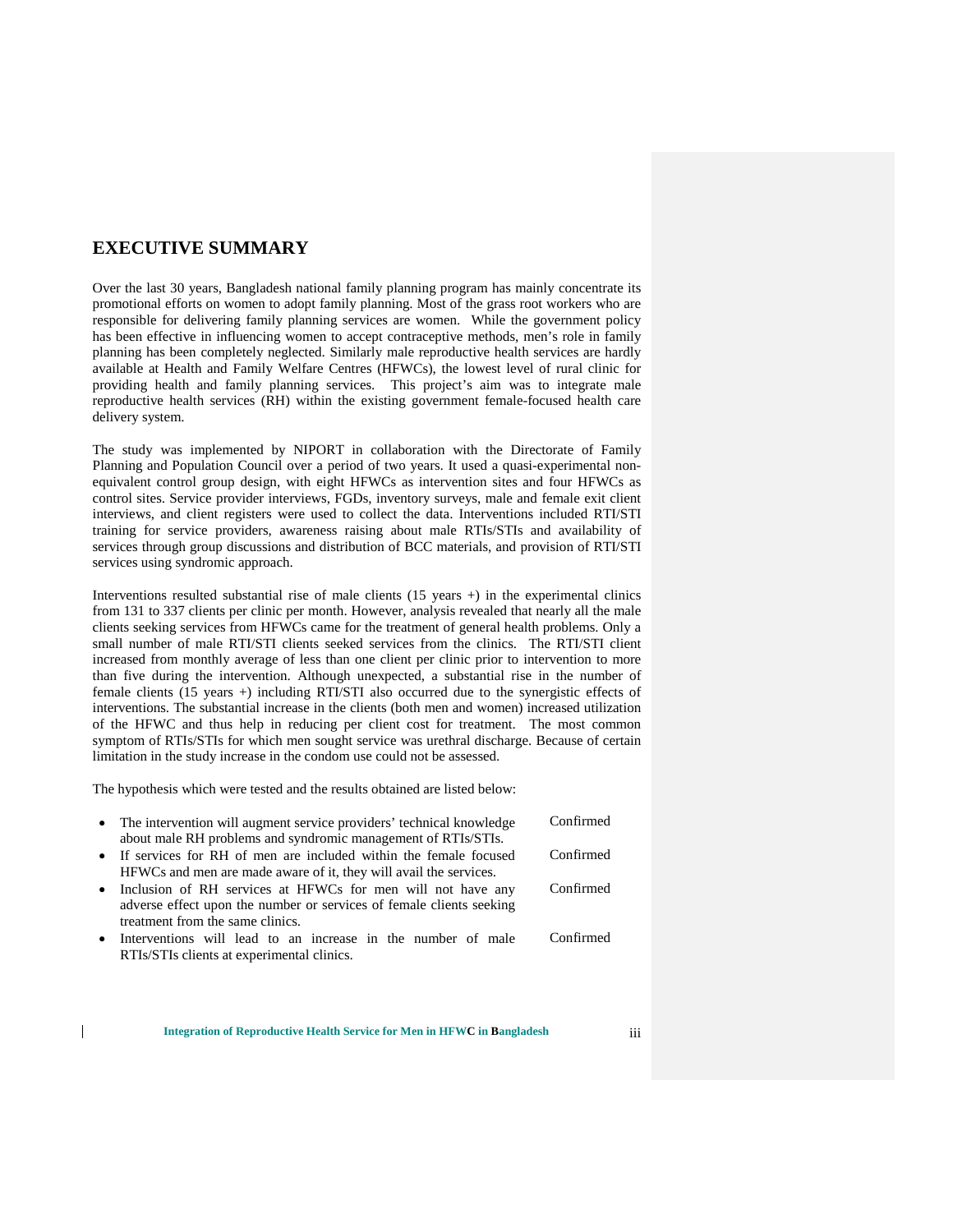|           | • There is no need to alter the working hours of HFWCs to<br>accommodate male clients, particularly RTIs/STIs cases. | Confirmed                                                                        |
|-----------|----------------------------------------------------------------------------------------------------------------------|----------------------------------------------------------------------------------|
| $\bullet$ | Interventions will help in increasing condom use and acceptance of<br>NSV.                                           | No training in<br>NSV was<br>given.<br>Condom use<br>could not be<br>ascertained |

The study thus concluded that reproductive health services for men could be easily integrated into the HFWCs without affecting the female and child focus of the clinics. Men were found to be willing to use the existing services within the existing timing of the clinics. Women did not show any apprehension in using the health services because of presence of male client. Service providers, however, need hands-on-training to diagnose and treat RTI/STI cases. To meet the requirements of the additional clients extra medicines have to be supplied. Finally, the augmentation of total number of patients at HFWC (males and females) will lead to more effective use of resources as utilization of health facilities will increase and the cost of treatment per patient will decrease.

 $\mathsf{I}$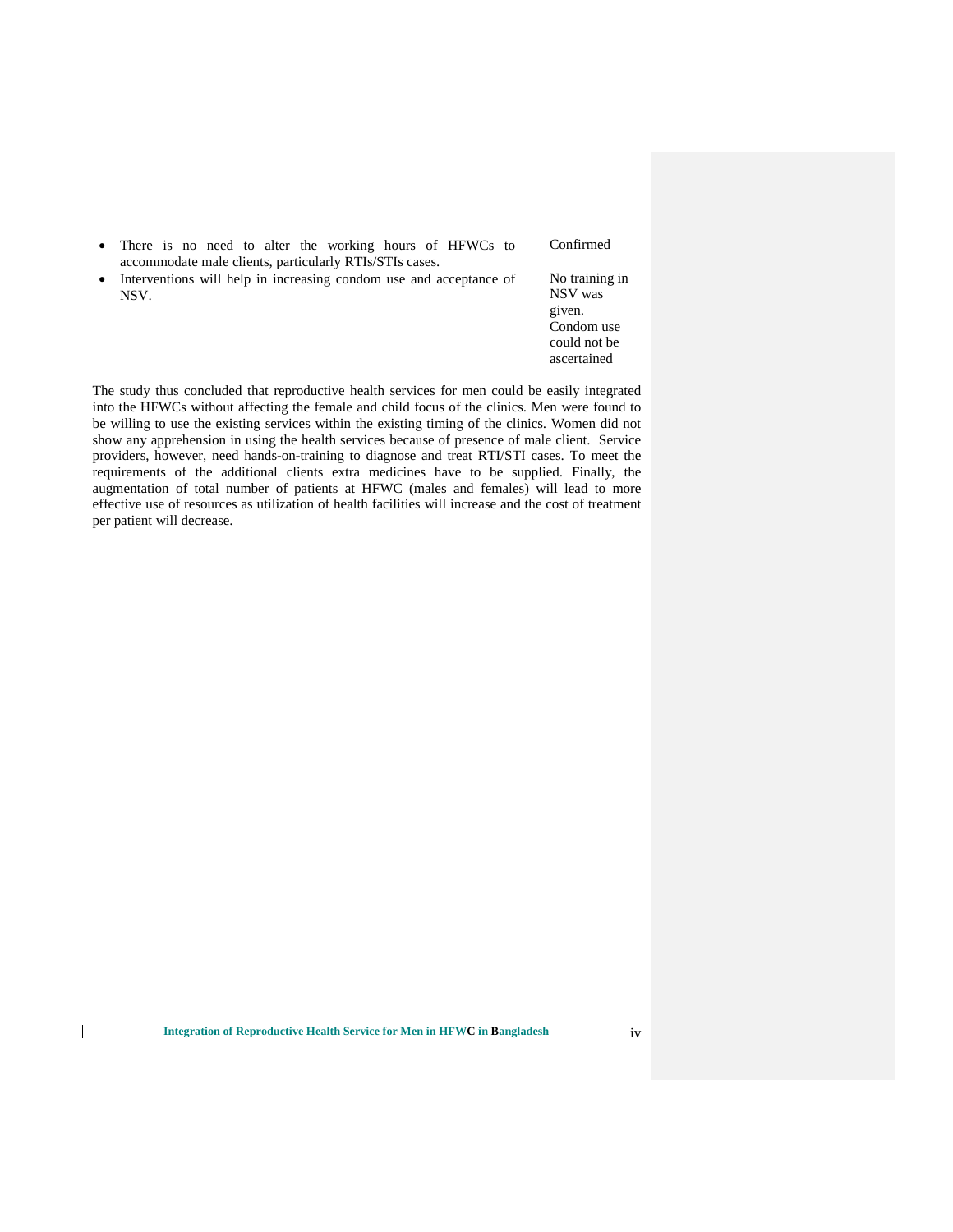## **TABLE OF CONTENTS**

 $\begin{array}{c} \hline \end{array}$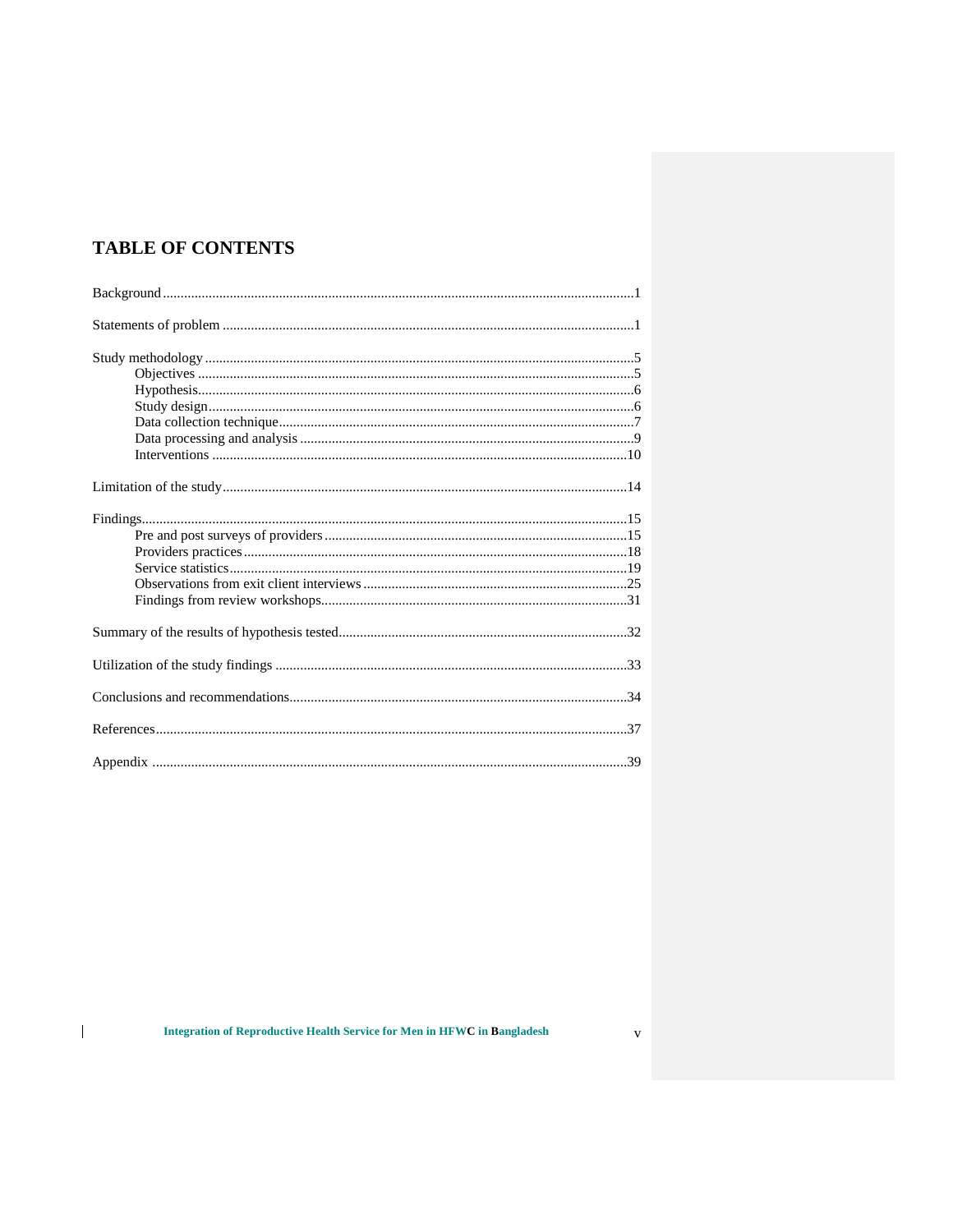## **LIST OF TABLES AND FIGURES**

| Table 1:  | Number of service providers and field workers interviewed before and<br>after the intervention by experimental and control areas                  | 15 |
|-----------|---------------------------------------------------------------------------------------------------------------------------------------------------|----|
| Table 2:  | Distribution of service providers who can mention names of STIs                                                                                   | 16 |
| Table 3:  | Number of service providers and field workers who know the signs and<br>symptoms of male STIs/RTIs                                                | 17 |
| Table 4:  | Percent of service providers who know about transmission and prevention<br>of HIV/AIDS                                                            | 18 |
| Table 5:  | Percent distribution of service providers whether feels comfortable in<br>discussing sex and sexuality with clients                               | 19 |
| Table 6:  | Distribution of all clients including RTI/STI by age and sex                                                                                      | 20 |
| Table 7:  | Distribution of STI/RTI patients treated before and after intervention                                                                            | 23 |
| Table 8:  | Background characteristics of male and female exit clients                                                                                        | 25 |
| Table 9:  | Percent distribution of clients by reasons for current visit to HFWC                                                                              | 26 |
| Table 10: | Percent distribution of male exit clients who experienced RTIs/STIs<br>symptoms in the previous three months and their treatment seeking behavior | 28 |
| Table 11: | Percent distribution of opinions of male and female exit clients about the<br>service delivery                                                    | 29 |
| Table 12: | Summary of the results of hypothesis tested                                                                                                       | 33 |
| Figure 1: | Monthly average number of male clients $(15 \text{ years} +)$ in HFWCs<br>excluding RTI/STI cases                                                 | 21 |
| Figure 2: | Monthly average number of female clients $(15 \text{ years} +)$ in HFWCs<br>excluding RTI/STI cases                                               | 21 |
| Figure 3: | Reasons for visit                                                                                                                                 | 22 |
| Figure 4: | Monthly average number of male and female RTI/STI clients (15 years +)                                                                            | 23 |
| Figure 5: | Source of information about RTI/STI services                                                                                                      | 26 |

 $\begin{array}{c} \hline \end{array}$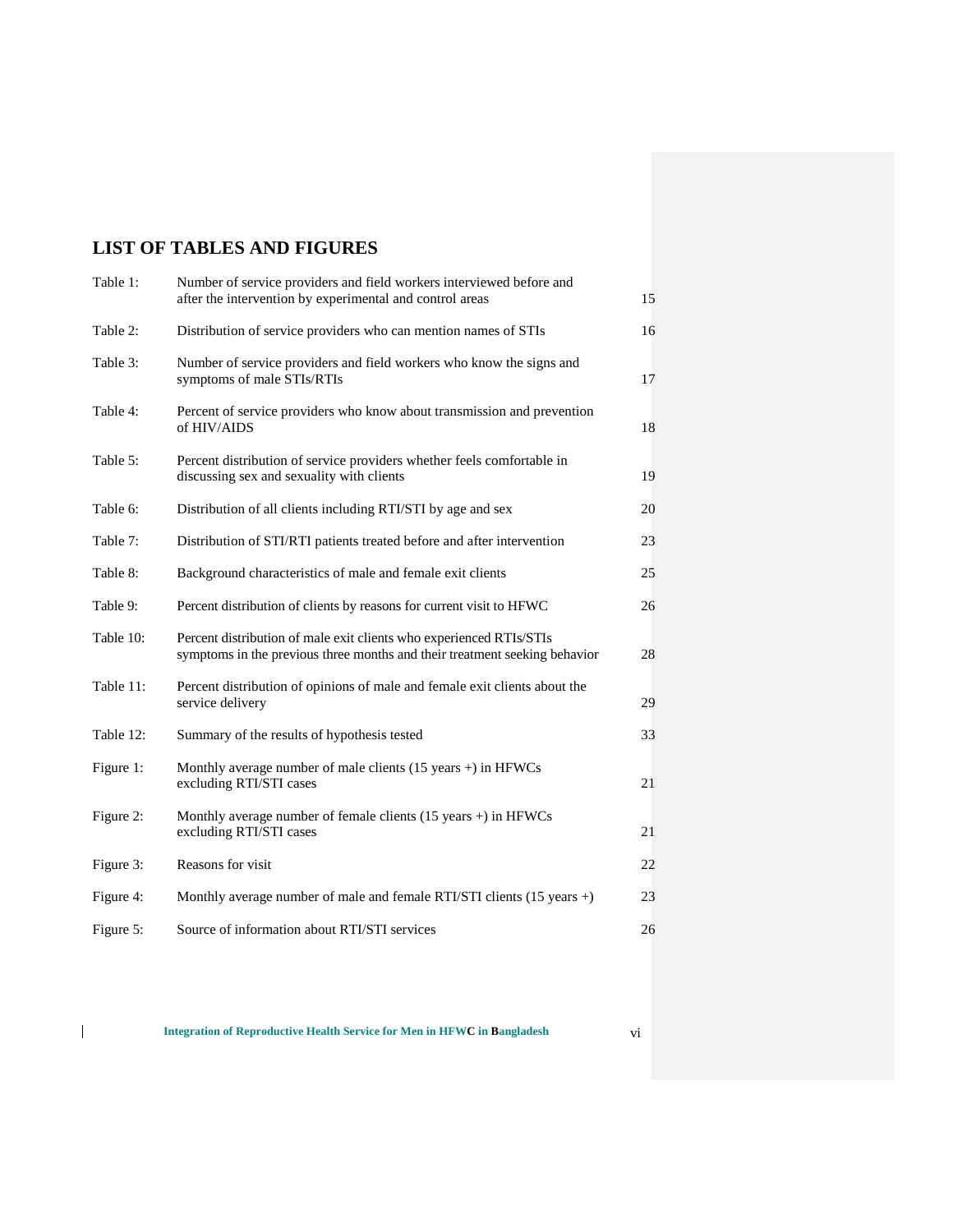## **BACKGROUND**

The overall objective of the study was to increase access to and acceptability of reproductive health services by men at Health and Family Welfare Centers (HFWCs) in Bangladesh. The study was conducted in collaboration with National Institute of Population Research and Training (NIPORT), Directorate of Family Planning and Population Council. NIPORT is a national institute of research and training under the Ministry of Health and Family Welfare. Directorate of Family Planning provides reproductive health services including family planning (FP) at the union level (lowest administrative unit covering 30,000 to 50,000 population) through its 3,700 HFWCs. These centers offer remedial and preventive services to mothers and children. Each HFWC is staffed by a Family Welfare Visitor (FWV) and a Sub-Assistant Community Medical Officer (SACMO). They are supported by five to seven Family Welfare Assistants (FWAs). FWVs are traditionally women who have received 18 months of basic training in reproductive and child health care and provide family planning and maternal and child health (MCH) services. SACMOs, on the other hand, are predominately men who have three years of basic training in reproductive health (RH), child health care and basic medical services. They provide general health care, child health care and treatment for minor ailments to both male and female clients.

The study activities began in November 2000 and were completed in December 2002. The study was carried out in the four major divisions of Bangladesh- Dhaka, Khulna, Rajshahi and Sylhet. The interventions were tested in twelve government health facilities. The target groups of the study were men of reproductive age and grass root level service providers. NIPORT and Directorate of Family Planning implemented the study with technical assistance from the Population Council.

## **STATEMENTS OF PROBLEM**

 $\overline{1}$ 

Since the mid-1970s, Bangladesh national family planning program is primarily focusing on women motivating them to use modern contraceptive methods and encouraging them to seek services from the static clinics. In addition, female field workers were recruited to deliver contraceptive methods at homes. The program design did facilitate women's access to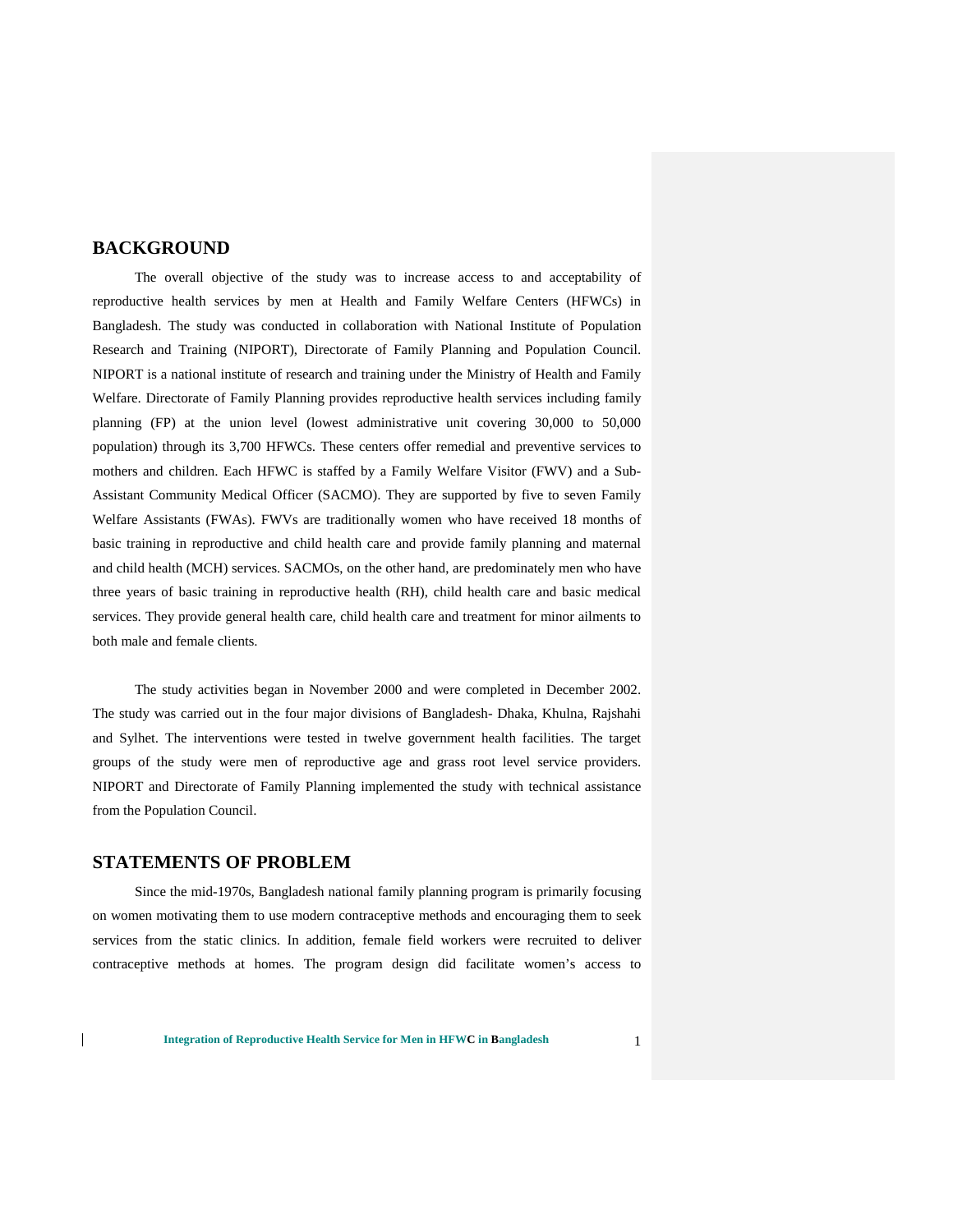information and medical care through clinics and home visits. In the process, medical needs of males were marginalized. Men now generally seek services from pharmacies, private practitioners and district hospitals. Studies showed that men ignore preventive steps and postpone seeking medical care for chronic health conditions. In cases of acute episodes of illnesses they even resort to self-medication. (Piet-Pelon and Rob 1997; Piet-Pelon, Rob and Khan 2000; Population Council 1996a).

Studies also revealed that men do suffer from various reproductive health problems (Piet-Pelon and Rob 1997; Population Council 1996a; Hussain et al. 1996). Nevertheless, they do not avail the services provided by HFWCs. Even for general health care, the majority of men do not seek services from HFWC. One of the reasons perhaps is due to the general perception that HFWC services are only for women and children not for men. To address this issue, Population Council in collaboration with NIPORT and Directorate of Family Planning, attempted to reach men through existing government staff at HFWC in 1997. A small-scale study conducted in one HFWC yielded promising results, but the findings were inconclusive for recommendations and changes. It showed that due to intervention the number of NSV and condom use have increased considerably in the intervention area. FWAs have also showed potential to reach male with BCC materials (Directorate of Family Planning, NIPORT and Population Council 1998).

A review of literature suggested lack of knowledge among men and women about STI/HIV/AIDS. According to the 1999-2000 BDHS, only 31 percent of ever-married women and 50 percent of currently married men have heard of HIV/AIDS (NIPORT, Mitra and Associate and ORC Macro 2001). However, only 24 percent of the women and 22 percent of the men said that they had talked with their spouses about HIV/AIDS. The findings also showed that 89 percent of the women and 81 percent of the men did not know of any sexually transmitted infections (STIs) other than AIDS. Although about six percent of the married women knew about STIs, they were not aware of any sign and symptom of STIs. Nine percent of men and two percent of women were able to cite two or more signs and symptoms of STIs. More than five percent of the men reported that they had STIs in the last year (NIPORT, Mitra and Associate and ORC Macro 2001).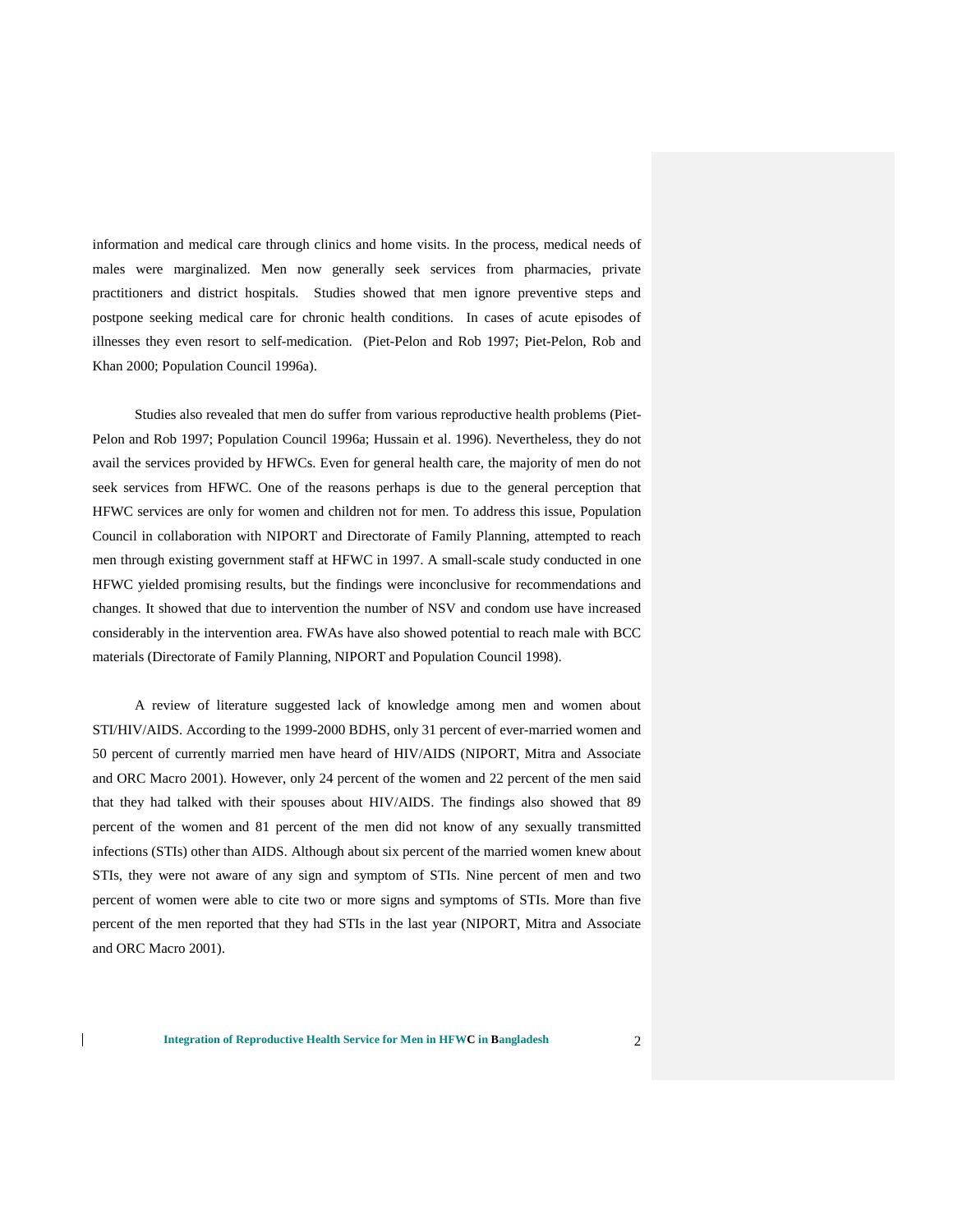The reported statistics relating to STIs awareness contradict the ground reality which indicate that STIs/RTIs is highly prevalent in the general population of Bangladesh. Hussain et al. 1996 reported that about 56 percent women in rural Bangladesh suffer from RTIs and among them, 21 percent with STIs. The high incidence of STIs among women is an indirect indicator of the high prevalence of these diseases among men (Population Council 1996b; Wasserheit et al. 1989; Hussain et al. 1996). A number of factors have contributed to the spread of STIs among men and women. To begin with, health and FP programs have failed to address the relations between men and women and to emphasize their shared responsibilities in sexual health well being (Asian-Pacific Resource and Research Centre for Women 1996). Moreover, women are generally ignorant about the signs and symptoms of male STIs, even though many men are engaged in risky sexual behaviors (Ashraf et al. 1999).

The prevalence of STI is also aggravated by the negative attitude and inefficiency of service providers (Khan et al. 1996). Contacting male partners is not a priority for the female field workers during their routine home visits. The majority of them consider it inappropriate to talk to males even about FP issues. They feel particularly uncomfortable in demonstrating and explaining male contraceptive methods. Family Planning Inspectors (FPIs) who are primarily responsible for contacting and providing men with correct information on male methods and for encouraging them to accept such methods have not been fulfilling their assigned responsibilities. Perhaps the negligence or reluctance is a result of female focused training and job orientation of the field workers (Khan et al. 1996). As a result, they have not been advised or educate about the importance of male involvement or encouraged to contact males by their supervisory officers (Population Council 1997).

During the last decades, extensive development of behavioral change communication (BCC) materials on FP including condom and vasectomy has taken place in Bangladesh. Very few of these materials, however, categorically focus on men's responsibilities in FP and reproductive health of couples. Research findings indicate that BCC materials could play a major role in motivating men, to assume responsibility in family planning (Ashraf et al. 1999). Findings from a case study in Philippines, confirmed that BCC materials helps in encouraging and sustaining male involvement in reproductive health (David 1996). The author suggested that program, policy and

 $\mathsf{l}$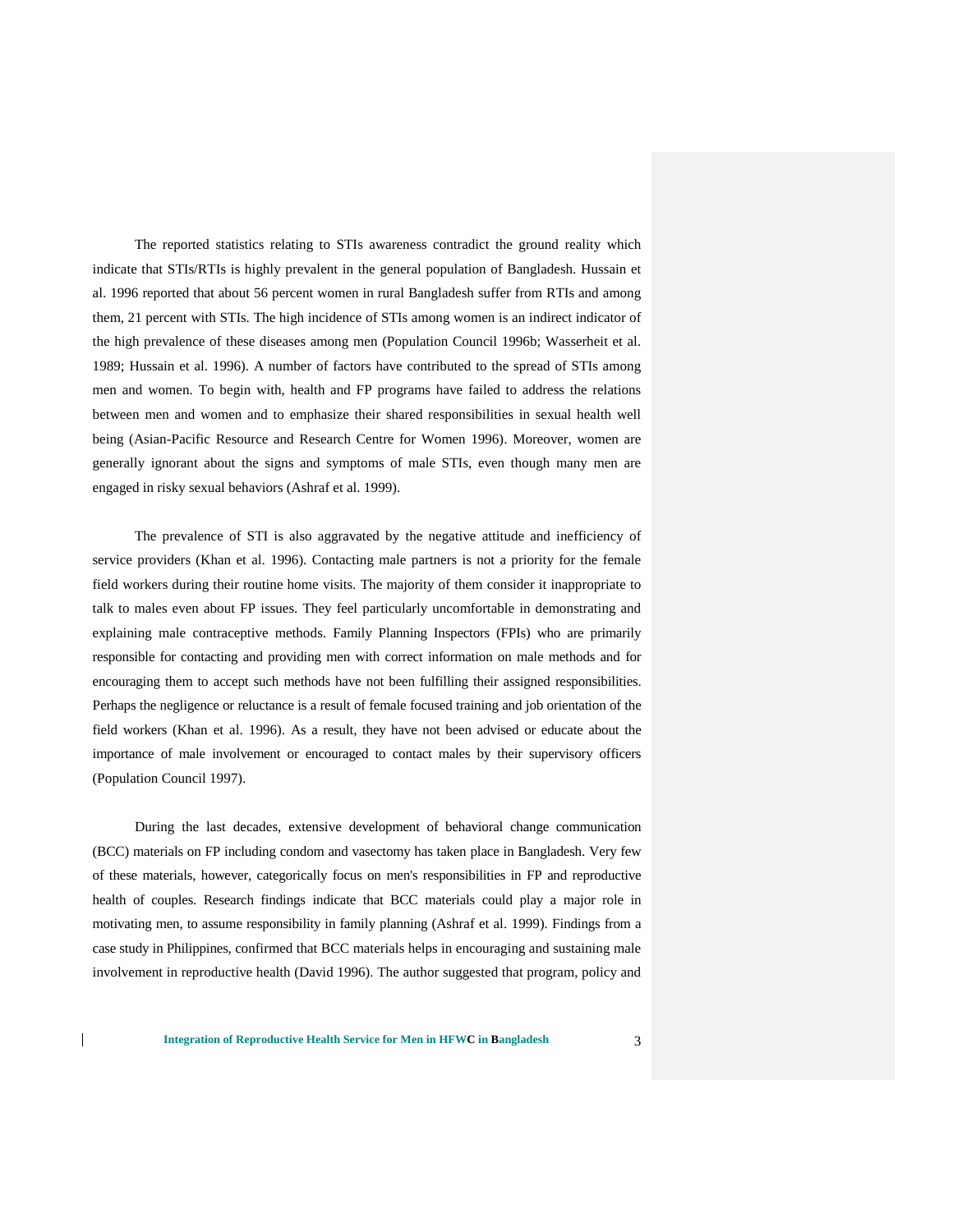legislation should encourage male involvement in reproductive and sexual health of the family. Findings from Zimbabwe indicated that men can be influenced with FP messages if appealing and appropriate communication channels are used especially if images of virility are incorporated into the messages (Kim et al. 1996). No such efforts to educate men on the importance of their role in reproductive health have been made in Bangladesh (Donahoe, 1996). The existing educational approaches and program activities, therefore, should be reviewed and modified, so that both partners could be reached with services. To ensure effective male participation in couple's reproductive health, it is necessary to provide men with adequate information about reproductive and sexual health through appropriately designed and culture sensitive BCC materials (Kim et al. 1996).

While training plays a major role in improving knowledge and skills of the service providers, it is often neglected in the public sector. The grass root level service providers lack practical experiences in identifying STI/RTI cases mainly because they had no scope to gain practical experiences or skills on STIs/RTIs during their basic training course. Because of this lack of knowledge, training and skills service providers are unable to treat STI/RTI cases even using syndromic approach (Khan et al. 1996; Donahoe 1996). Therefore, it is essential to provide handson-training and demonstrations to the providers in identifying and treating STI/RTI cases.

Like women, men have reproductive health concerns that undergo changes with time and phases of life cycle. The absence of adequate reproductive health education combined with the proliferation of traditional but unqualified healing practices have rendered men ignorant of the signs and symptoms of RTIs/STIs, as well as the modes of transmission and means of prevention. All these lead to disregard or non-use of available health services (Ashraf et. al 1999). Appropriate program efforts are needed to educate men about reproductive and sexual health, healthy practices, and the services available at different health facilities including HFWC. This may help in overcoming the limited use of existing facilities.

Health seeking behavior of men in Bangladesh needs to be changed or improved. Most of the time men procure medical services from quacks (unqualified medical practitioners), from pharmacists or draw on self-medication. Besides this, men are embarrassed to obtain services for

 $\mathbf{I}$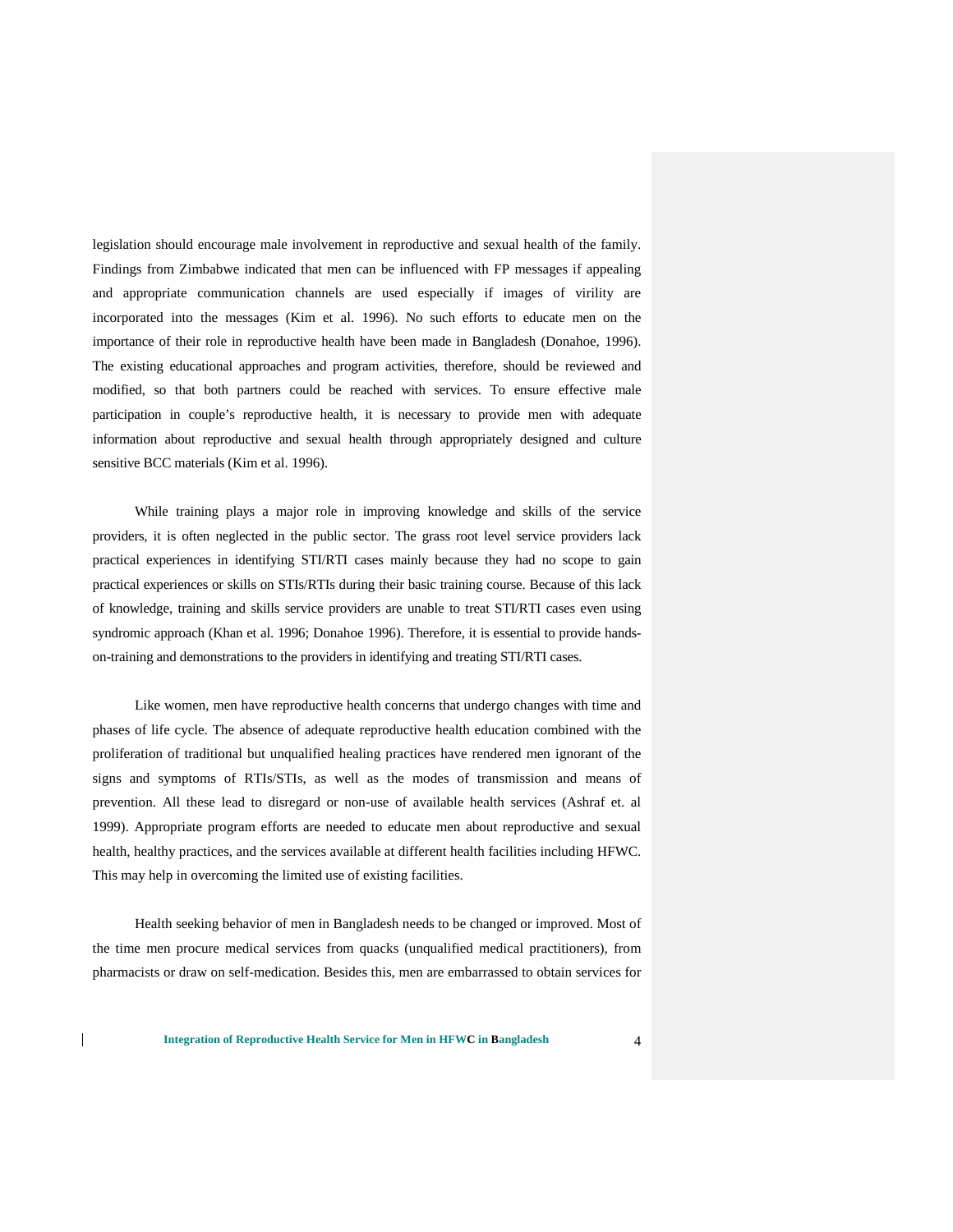RTIs/STIs from the institutional facilities (Donahoe 1996; Ashraf et al. 1999). However, this situation has to be changed because there is growing realization that unless men are reached, program efforts in women's reproductive health will have limited impact (Directorate of Family Planning, NIPORT and Population Council 1998).

The present scenario calls for the design of appropriate interventions and action plans for effective involvement of men, their sustained participation in reproductive health of couples, and their acceptance of services from the existing government health facilities (Directorate of Family Planning, NIPORT and Population Council 1998; Ashraf et al. 1999). The current structure of the female-focused health service delivery system in Bangladesh offers little scope for dealing with the RH problems of men. The challenge is to find ways to cater men's need using the existing resources without adversely affecting accessibility and utilization of services by women. The present operations research project is build on the experiences of Population Council supported pilot OR study carried out under ANE OR/TA project on enhancing use of HFWC for providing male reproductive health services where some of the issues stated above were addressed (Directorate of Family Planning, NIPORT and Population Council 1998).

## **STUDY METHODOLOGY**

#### **Objectives**

 $\overline{1}$ 

The overall objective of the study was to increase the access to and acceptability of reproductive and sexual health services by men at HFWCs which are largely female-focused health facilities. The specific objectives of the study were to:

- Increase access to reproductive health services for men at HFWCs with an emphasis on RTIs/STIs and sexual health counseling
- Modify existing BCC materials to increase the acceptance of male family planning methods, RH services and understand their RH responsibilities
- Encourage men to obtain and use male family planning method including NSV from HFWC
- Introduce provision of RTI/STI services to men using syndromic approach at HFWCs
- Assess the management, technical and financial implications of integrating male RH services into the existing service delivery system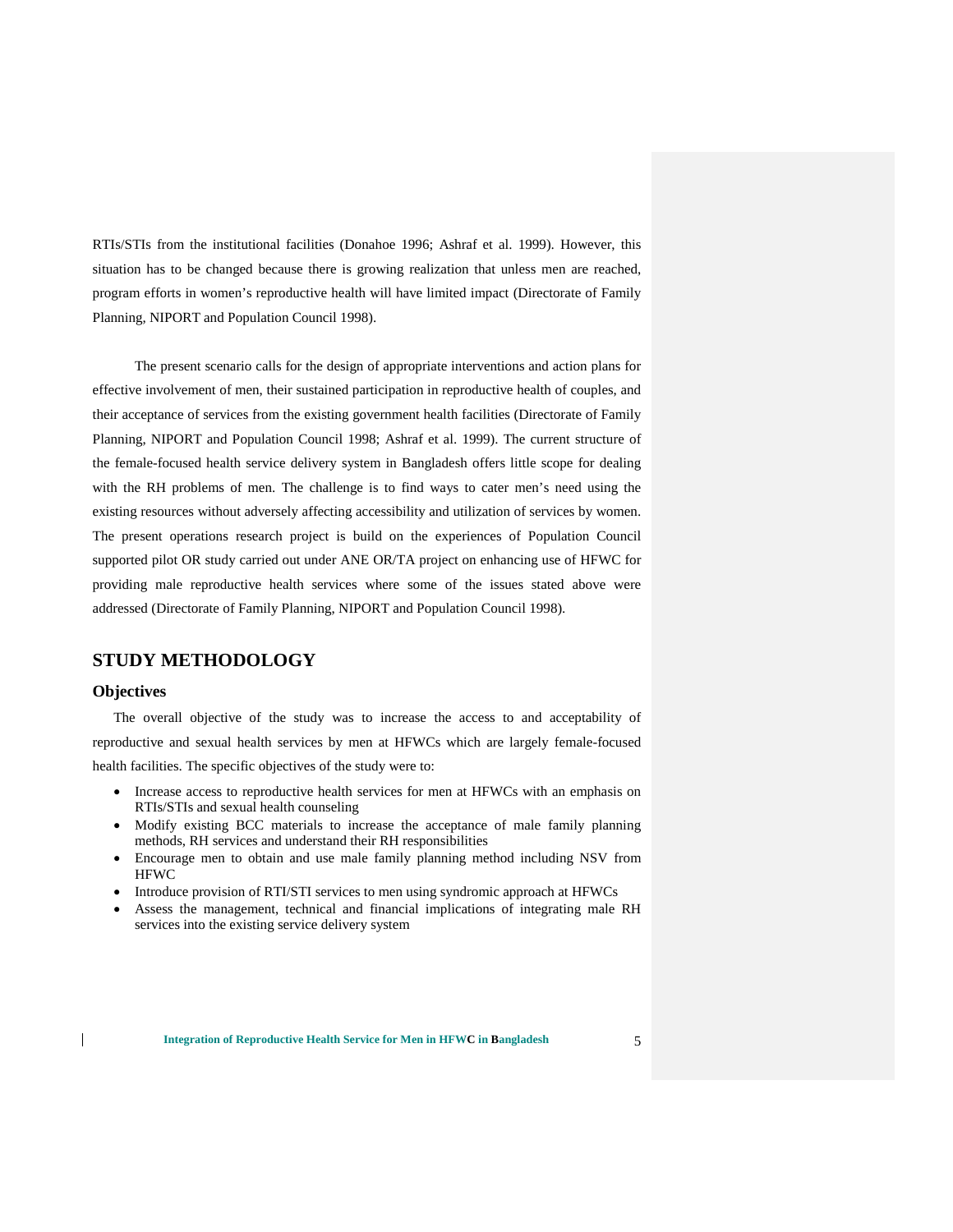#### **Hypothesis**

The following hypothesis have been tested in the study:

- The training will augment service providers' technical knowledge about male RH problems and management of RTIs/STIs using syndromic approach
- If services for men are made available at HFWCs and publicized availability of these services in the community, then men will avail the services
- The interventions to increase use of HFWCs by men will not have any adverse effect upon the number or services of female clients seeking treatment from the same clinics
- Provision of male reproductive and sexual health services at HFWC will increase use of the facilities by male clients including STI treatment
- BCC activities and counseling of men at the clinics as well as in community could lead to increased use of condom and NSV
- There is no need to alter the working hours/timing of HFWCs to accommodate male clients

#### **Study Design**

In the present study a quasi-experimental non-equivalent control group design was used with eight HFWCs selected as intervention sites and four selected as control sites. The experimental and control clinics were selected from the four largest administrative divisions of the country (two experimental and one control HFWC from each division). A three-member team visited the selected *upazilas* and identified the HFWCs for the study. The HFWCs were chosen purposively after considering criteria such as adequate staff, proximity to urban areas and established infrastructure. From the adjacent *upazila* a third HFWC, having almost identical characteristics as the experimental HFWCs, was identified and selected as a control site. A management committee was formed at the beginning of the project comprising of members from NIPORT, Directorate of Family Planning and Population Council to monitor the project activities.

#### *Dependant Variable*

 $\overline{1}$ 

The dependent variables considered for this study include: i) increase in the number of male clients seeking services from HFWC, ii) increase in the number of males who obtained RTI/STI services from the health facility, iii) increase in service provider's technical knowledge to identify and treat RTI/STI cases, and v) increased in the number of clients at HFWC who availed male family planning services.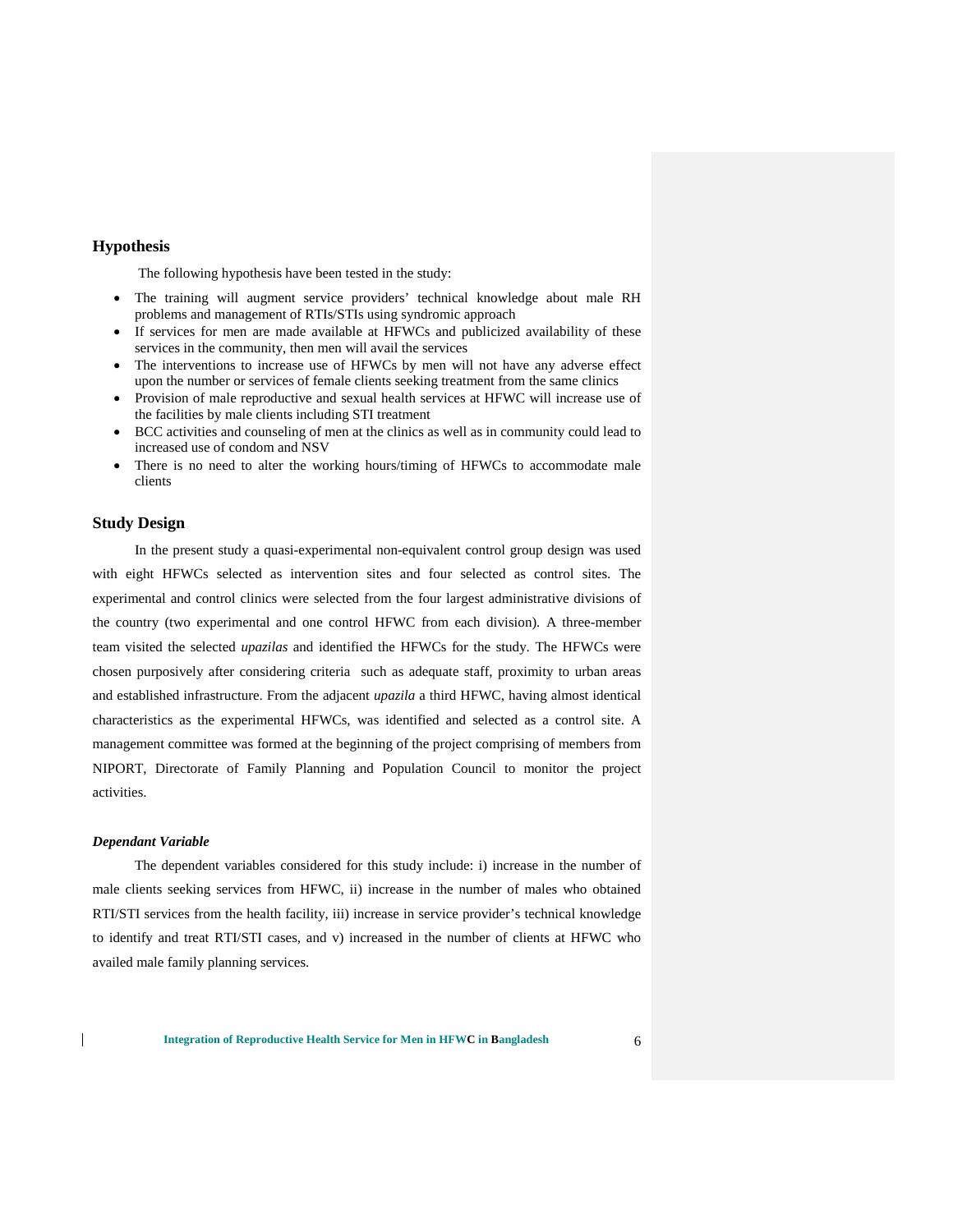#### **Data Collection Technique**

The study was conducted in three phases- situation analysis, implementation of interventions and impact assessment. Situation analysis took six months, interventions 12 months and impact assessment took another six months to complete. Situation analysis and impact evaluation were conducted through inventory survey, analysis of service statistics (client registers), exit interviews, focus group discussions (FGD), and pre and post intervention tests of the service providers for knowledge and management of RTI/STI cases. These were conducted in both the experimental and control areas. In addition, two review workshops were conducted with the program managers and service providers to review the project activities and to seek their suggestions, if any.

#### *Inventory surveys*

Inventory surveys were conducted in the eight experimental and four control HFWCs both before and after the intervention. Inventory surveys were conducted to assess the readiness of the health facilities to provide RTI/STI services. Data collection included availability of medicine for RTIs/STIs and infection prevention equipments such as sims speculum, cotton, and antiseptic agents in the center.

#### *Service Statistics*

Month wise service statistics were colleted from all the study clinics to estimate the total number of clients who availed any health services, number of RTI/STI clients examined, number of referrals made, number of clients obtained condom from the clinics, number of condoms distributed by the field workers and the number of partner management provided. The figures were obtained from the service registers maintained at the study centers and covered both before and after intervention period.

#### *Exit Client Interview*

 $\mathsf{l}$ 

Two hundred eighty six male (experimental 220 and control 66) and three hundred female (experimental 175 and control 125) exit-client interviews were conducted during the intervention period. Among the 286 male exit client interviews, 96 were conducted over the first nine months of the intervention period while the remaining 190 over the last three months of the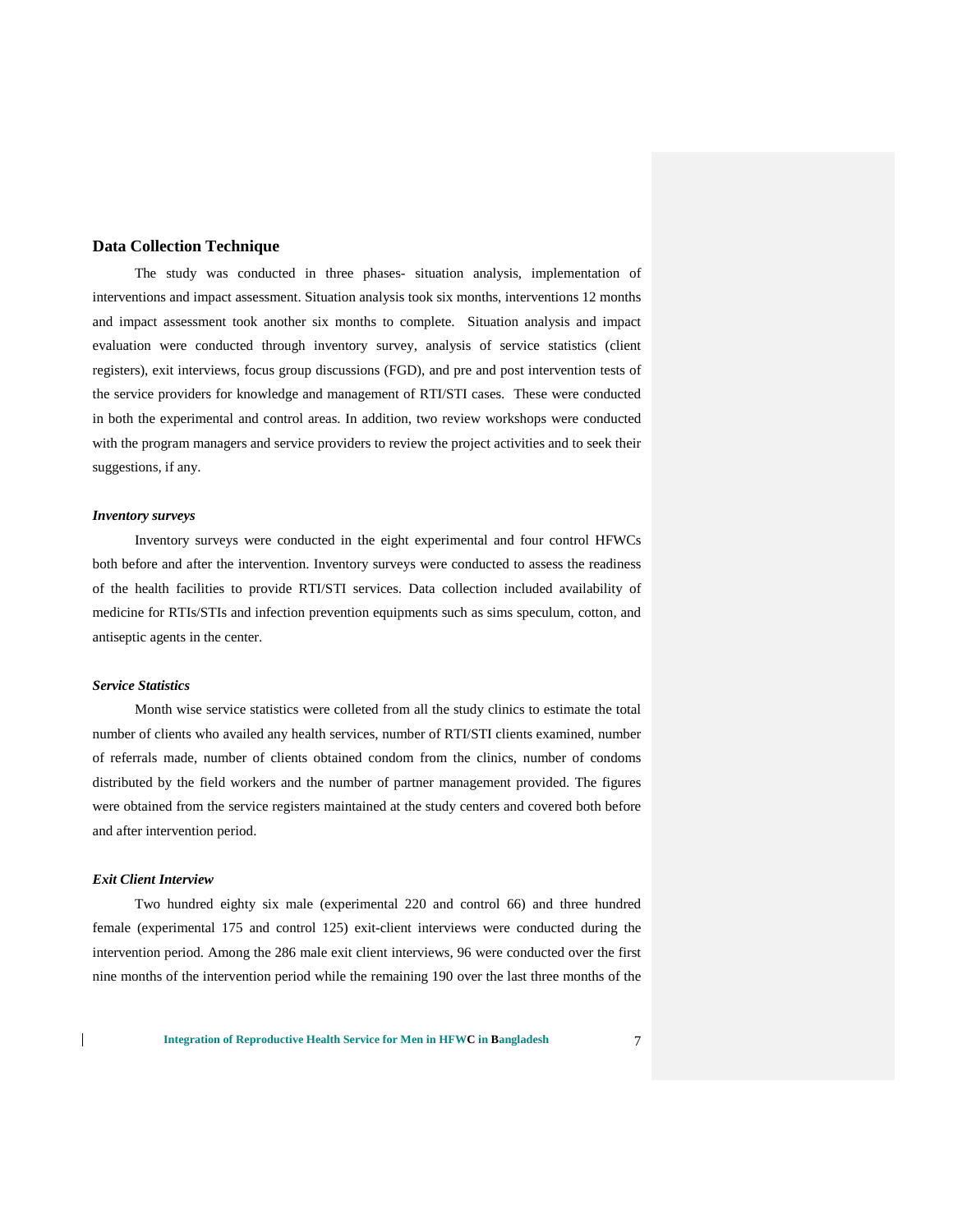intervention period. All the 300 female exit client interviews were conducted during the last three months of the intervention period. The aims of the exit client interview were to assess quality of service provided at the centers, type of counseling provided by the service providers, opinions about the timing and provision of male-female services from the same clinic and the same time, and client feedback about their experiences at the centers. Enquiries were also made for the RH knowledge and practices of the patients, purpose of their visit at the HFWC and whether or not the patients suffered from RTIs/STIs in the last three months. The purpose of male exit client interviews over the period was to evaluate the service delivery in a continuous manner.

#### *Focus Group Discussion*

A total of seven (5 in experimental and 2 in control areas) and sixteen FGDs (8 each in experimental and control areas) were conducted with male before and after the intervention period respectively. The informants of the FGDs were community leaders and male members of the community. Four FGDs each in the experimental and control areas were conducted with adolescents in the post intervention period. The community leaders included teachers, businessmen, religious leaders and local political representatives while the other male informants included agricultural laborers, and/or general laborers. FGDs were conducted to collect information on community perceptions about the health centers, reasons why men do not seek treatment from HFWCs and suggestions on how to cater male clients' needs, particularly RTI/STI ones from the existing health service delivery system. The post intervention FGDs was conducted with community leaders and adolescents to assess their perceptions about the recent inclusion of male STI services in the HFWCs, reaction of men and women to these changes, quality of services provided from the HFWC and suggestions, if any.

#### *Interview of Service Providers*

 $\mathsf{l}$ 

Pre- and post-intervention interviews were conducted with 127 service providers and 163 field workers. Out of the 127 pre-intervention interviews, 29 were with the service providers (19 experimental and 10 control) and the rest 98 with the field workers (75 experimental and 23 control). Similarly, among the 163 post-intervention interviews, 33 (experimental 26 and control 7) were with the service providers and the rest 130 (experimental 86 and control 44) with the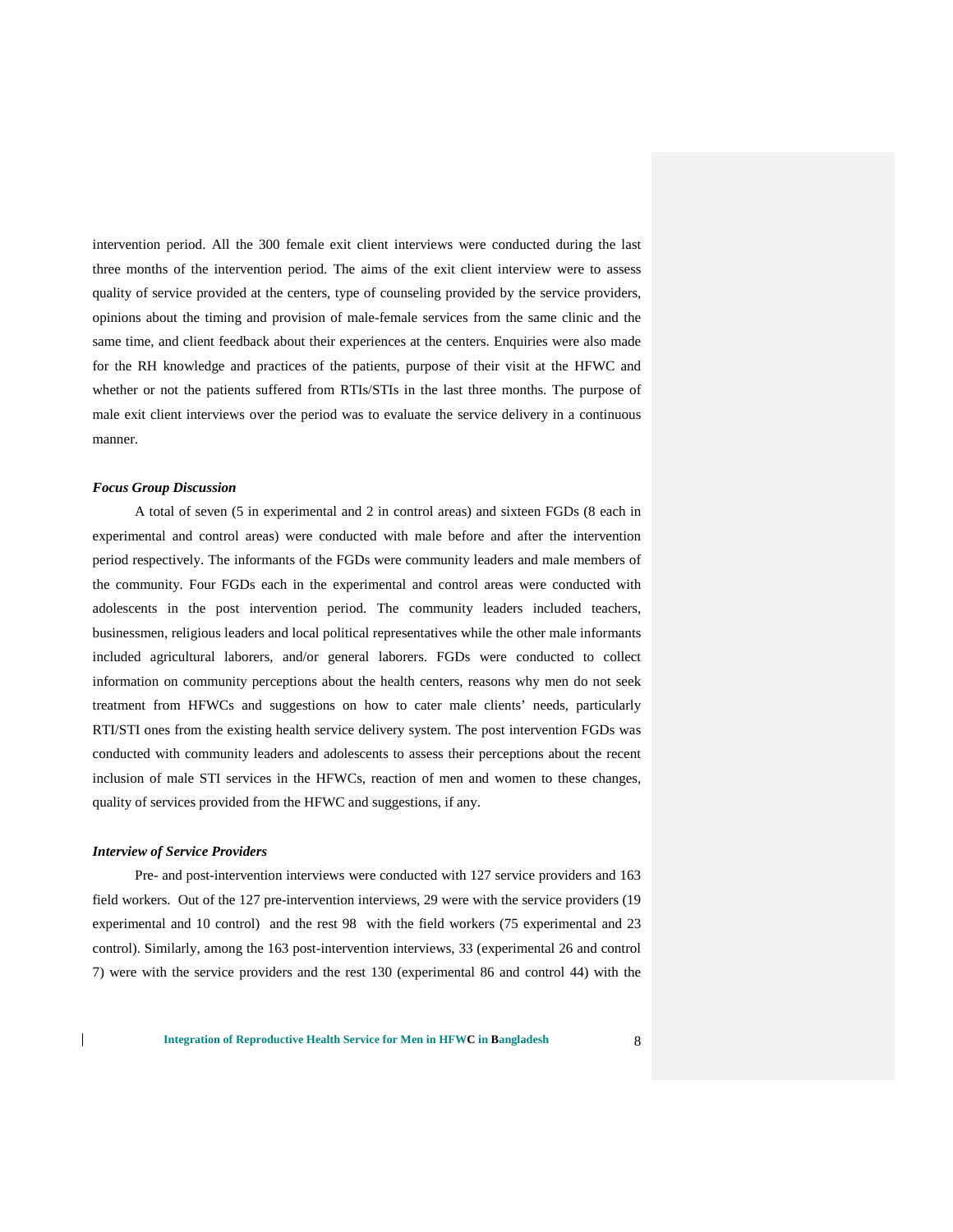field workers. Service providers were assessed for their knowledge of RTIs/STIs, retention of their knowledge after 12 months of training on the signs and symptoms of RTIs/STIs among male and female clients, their practices on partner management and sexual health counseling. Subjects were also asked about the supply of medicine and their suggestions on how to provide services to enhance males' access to and utilization of RH services. The same questionnaire was used both in the pre and post intervention surveys except that in the end line survey where some new questions were added on the provision of male RTI/STI services.

#### *Review Workshop*

Two review workshops were conducted with program managers and service providers. The workshops were conducted on 5th and 12th month of the intervention period. The objectives of the first workshop were to review the project activities, share experiences, assess performance, analyze difficulties faced, and discuss emerging issues. In this workshop all program managers from the respective UHC and senior officials from NIPORT and Population Council had participated. The objectives of the second review workshop were to share both positive and negative experiences from the field, provide suggestions to improve the program, and develop recommendations for extension of project activities in other areas. The participants of this review meeting were the program managers of all experimental UHC, senior project officials from NIPORT and Directorate of Family Planning and Population Council. In addition, one service provider from all 8 experimental clinics was also invited.

#### **Data Processing and Analysis**

 $\mathsf{l}$ 

The principal procedure for analysis of quantitative data was providing descriptive statistics on each variable collected during the study and compare the findings from experimental and control groups, both before and after intervention. The significance of the differences in proportion was tested using  $Z'$  test while those of means by  $t'$  test. Qualitative data analysis provided in-depth understanding of the perception of the community about the initiatives taken under the project, and patterns and relationship of the exploratory variables among the experimental and control areas. Direct quotes have been used whenever possible to strengthen and complement the observations made from the quantitative data.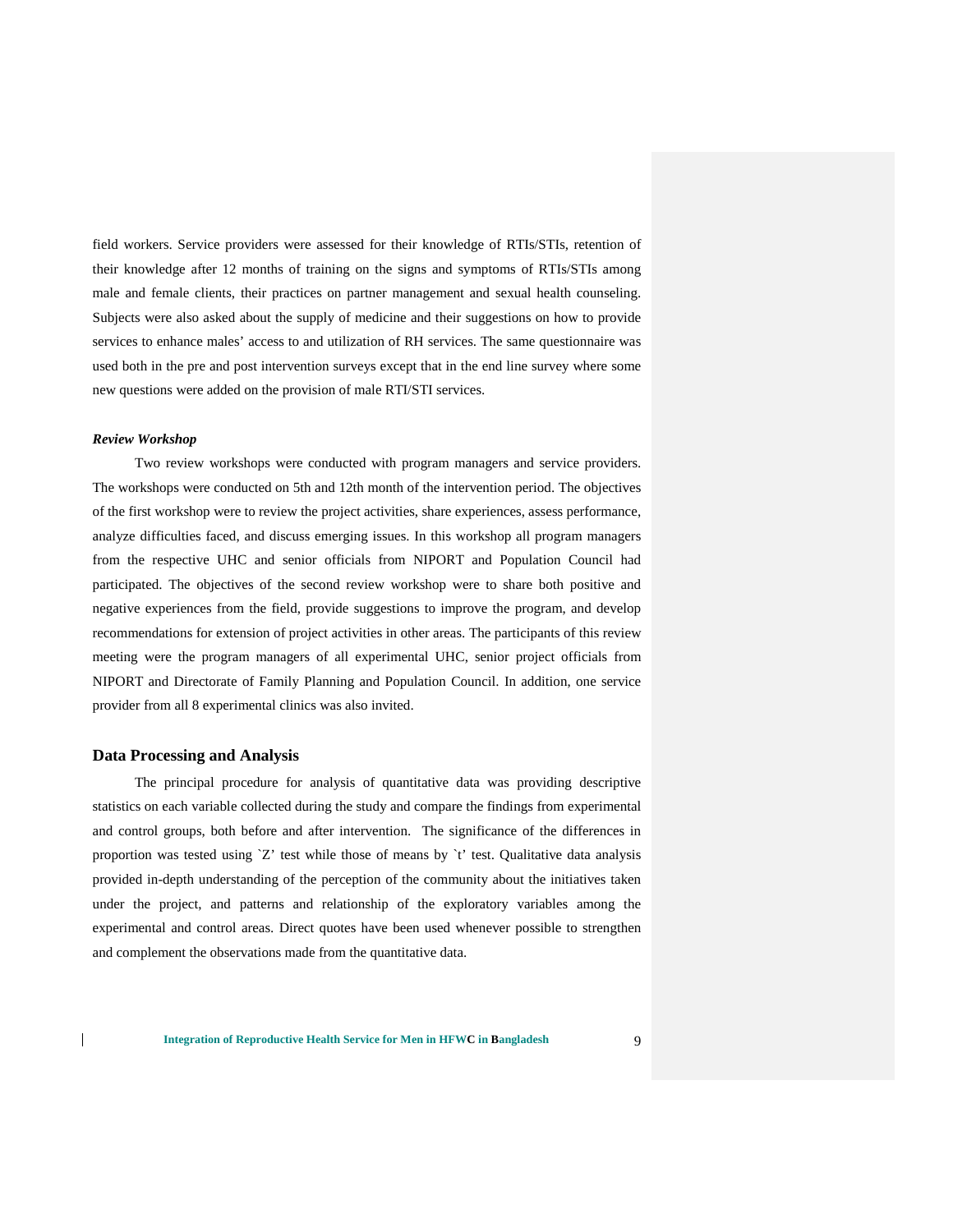### **Interventions**

Broadly, four types of interventions were introduced in the experimental clinics. The control clinics received no such interventions. The interventions included:

- Theoretical and practical training of service providers on RTIs/STIs and its management using syndromic approach
- Inclusion of provision of RTI/STI services in the HFWCs
- Promotion of awareness about male RTIs/STIs and availability of RH services for males at HFWCs by group discussion with adult male and male adolescents and by developing and distributing BCC materials
- Mobilization of resources in term of additional drug supplies from the existing government resources

#### *Workshop with Program Managers*

To train the service providers properly and comprehensively, a training manual was developed. To develop this manual, a three-day workshop was held with program managers and NIPORT training staff. In the workshop contents of the manual was discussed and finalized. The training manual thus developed covered important theoretical aspects of ESP, safe motherhood, family planning, gender issues, syndromic management of RTIs/STIs, couple counseling, sexual health counseling, and the role men can play in couple's reproductive health care. Further, two orientation workshops were organized in the experimental areas to orient the district and *upazila* level managers about the study's objectives, design and proposed activities. It was felt that such orientation of Health and Family Planning officials will be useful in proper implementation of the project.

#### *Training of Service Providers*

 $\overline{1}$ 

Ninty-four Family Welfare Visitors (FWVs), Sub Assistant Community Medical Officers (SACMOs), Family Welfare Assistant (FWAs), and Health Assistant (HAs) from experimental area attended a five-day training course taught by district and *upazila* level officials. The course included three days of theoretical and two days of practical training on RTI/STI. The theoretical training mainly concentrated on the essential services package (ESP), safe motherhood, family planning, gender issues, syndromic management of RTIs/STIs, couple health counseling, sexual health counseling and the role men can play in couple's RH care. Practical training was given on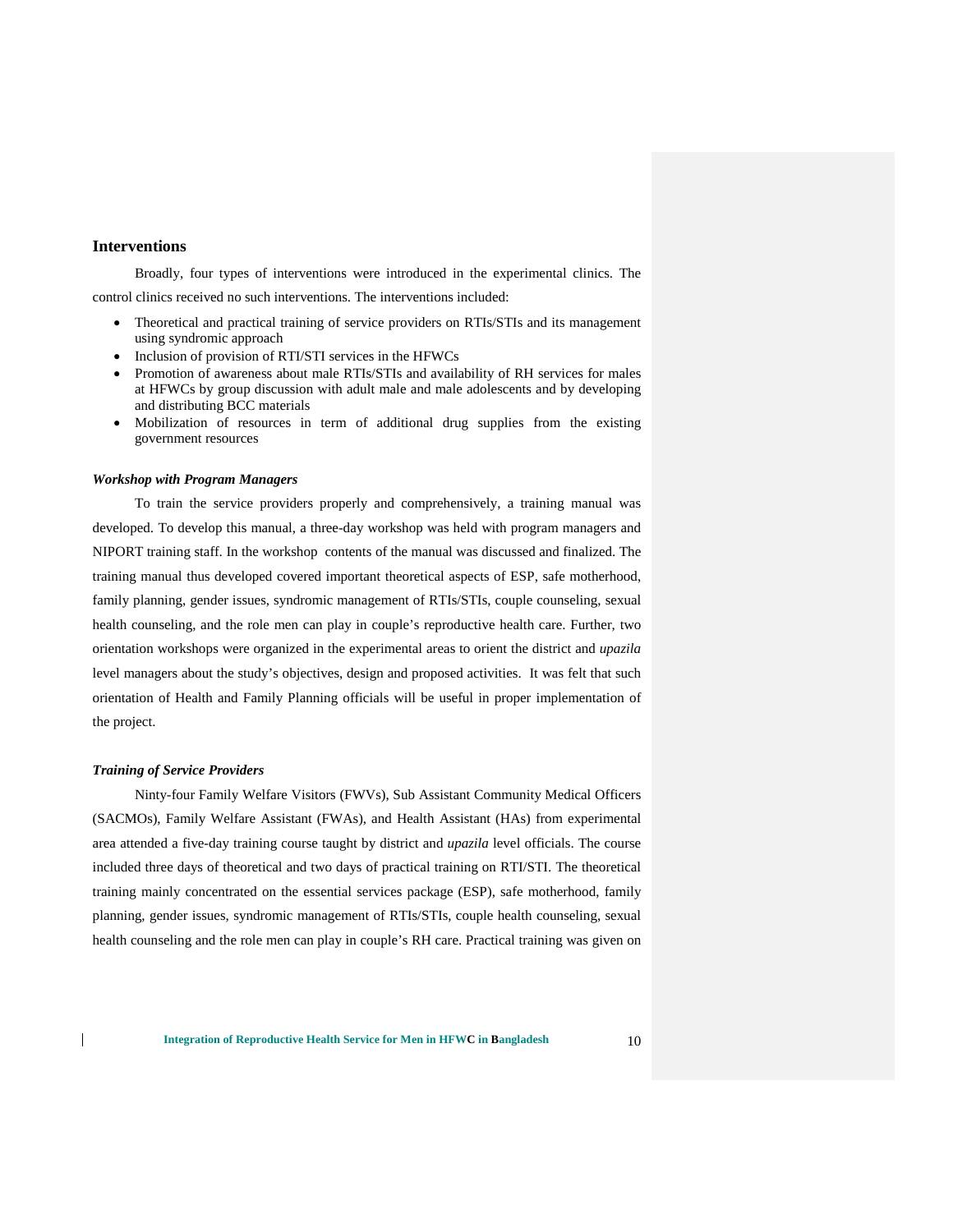the diagnosis and management of RTI/STI cases. Lectures, demonstrations, role-plays and group discussions were used to conduct the training.

The practical training was conducted at *Upazila* Health Complex (UHC) by MO-MCH and UHFPO who were also the trainer for the theoretical part. As the STI patient load at UHC was very few, the practical training at the first stage was not satisfactory. Hence, after first review meeting it was decided that service providers should be given practical training again. Accordingly, all of them were taken to medical college hospital and a special five-day training course was organized at the Skin and Venereal Disease Department. This training substantially improved their ability to diagnose and treat RTIs/STIs cases.

#### *Awareness Promotion*

In the eight experimental areas, different approaches were used to make community members aware of the services availability for male clients at HFWC and to encourage them to use the available services. These approaches included:

- Group discussion
- Distribution of BCC materials
- Public announcement

#### *Group Discussion*

During the first eight months of the interventions, in each union six to eight group discussions were organized. Each union is administratively divided into three Wards, each ward consisting of 3-5 villages. Thus, an average two group discussions were held in each Ward per month. A total of 436 group discussions were organized in eight unions during the first eight months of intervention. Field workers organized meetings with approximately 20-30 participants each including local community leaders, religious leaders, adult males and male adolescents. FPIs and SACMOs conducted group discussions on STIs/RTIs, male responsibility in couples RH and availability of RTI/STI services for men at HFWCs.

#### *Distribution of BCC Materials*

 $\mathsf{l}$ 

A total of seven BCC materials were developed for distribution by modifying some existing materials. Five informative posters on male RH was designed to convey (a) signs and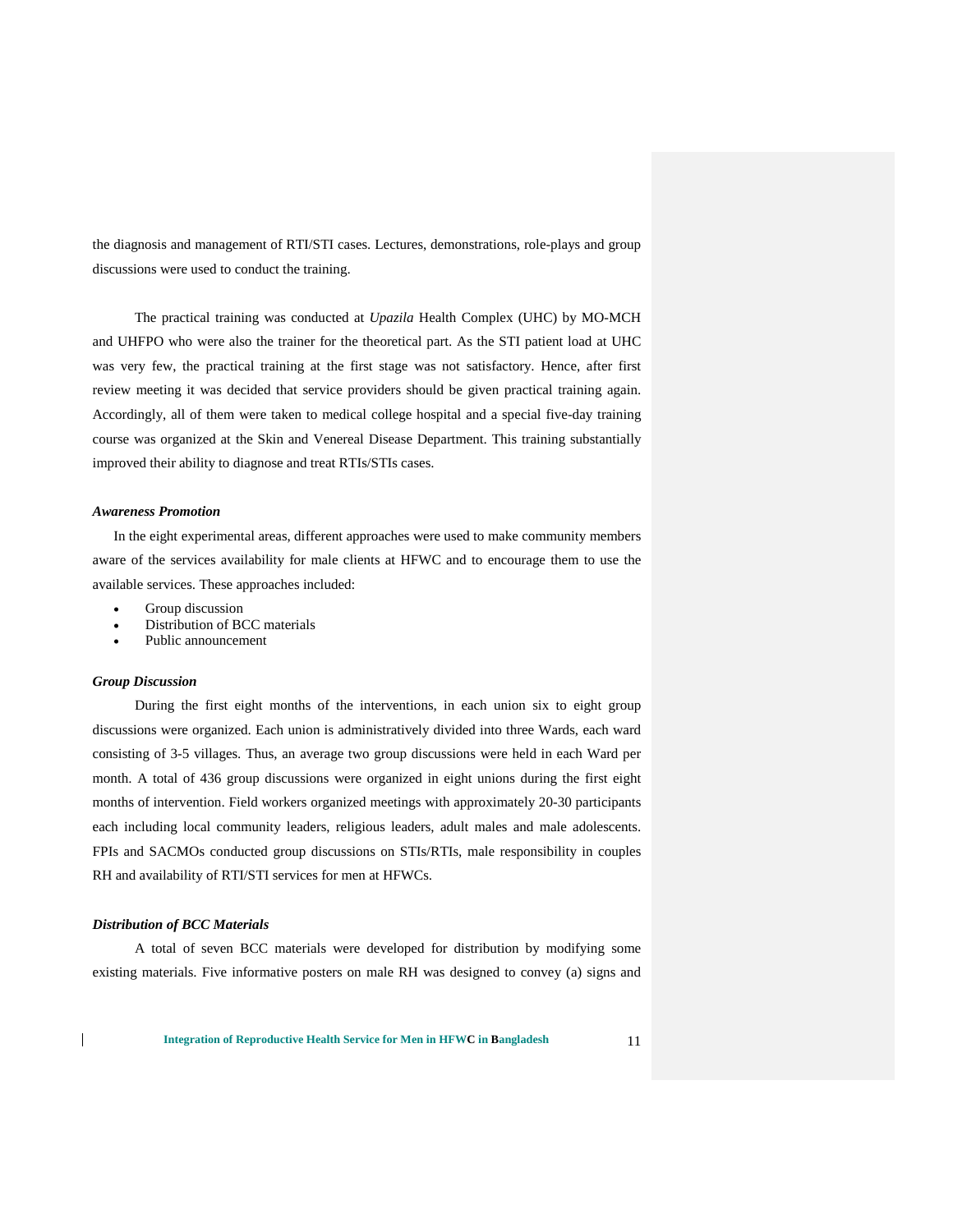symptoms of RTIs/STIs in males and females, (b) consequences and treatment of STIs, (c) availability of male RTI/STI services from the HFWC, (d) condom use and (e) no-scalpel vasectomy (NSV). Posters were displayed and leaflets and brochures were distributed at each experimental HFWC in addition to popular meeting places for men. Among the promotional materials, a special leaflet and a brochure were designed to explain the signs and symptoms of RTIs/STIs in male and female patients and their sequelae, and how men can play vital role in improving a couple's reproductive health. A signboard indicating that male reproductive health services were available was also placed in front of each clinic. Two flip charts developed by Population Council illustrating the signs and symptoms of RTIs/STIs were provided to the service providers in each experimental HFWC to use during service delivery and client's counseling. During the intervention period more than 30,000 BCC materials were distributed two times during the first quarter and third quarter.

#### *Public Announcement*

 $\mathbf{I}$ 

In four experimental areas, HAs rented loudspeakers for one day, rode through their respective unions in cycle rickshaws, and broadcasted messages about the availability of reproductive health services for males at the HFWCs. This form of promotion was conducted only once during the study. This resulted in sudden rush of clients at the HFWC. Service providers could not cope up with such client loads and demand of additional medicine. Hence, this approach of informing community members was discontinued.

#### *Provision of RTIs/STIs and Other Reproductive Health Services*

At the experimental HFWCs, RTI/STI patients (both men and women) were treated by FWVs and SACMOs. They counseled clients, and depending on the availability of medicines at the clinics, SACMOs/FWVs either handed out medication to the patients or wrote prescriptions for them to purchase medicines from pharmacies. Service providers also encouraged STI clients to bring their partners to the clinic for treatment and counseling. In addition, family planning methods were also offered from the clinics as usual. Field workers referred clients with complaints or signs and symptoms of RTIs/STIs to the HFWCs for treatment and counseling. Patients who required advanced medical care for RTIs/STIs were referred to the nearest UHC.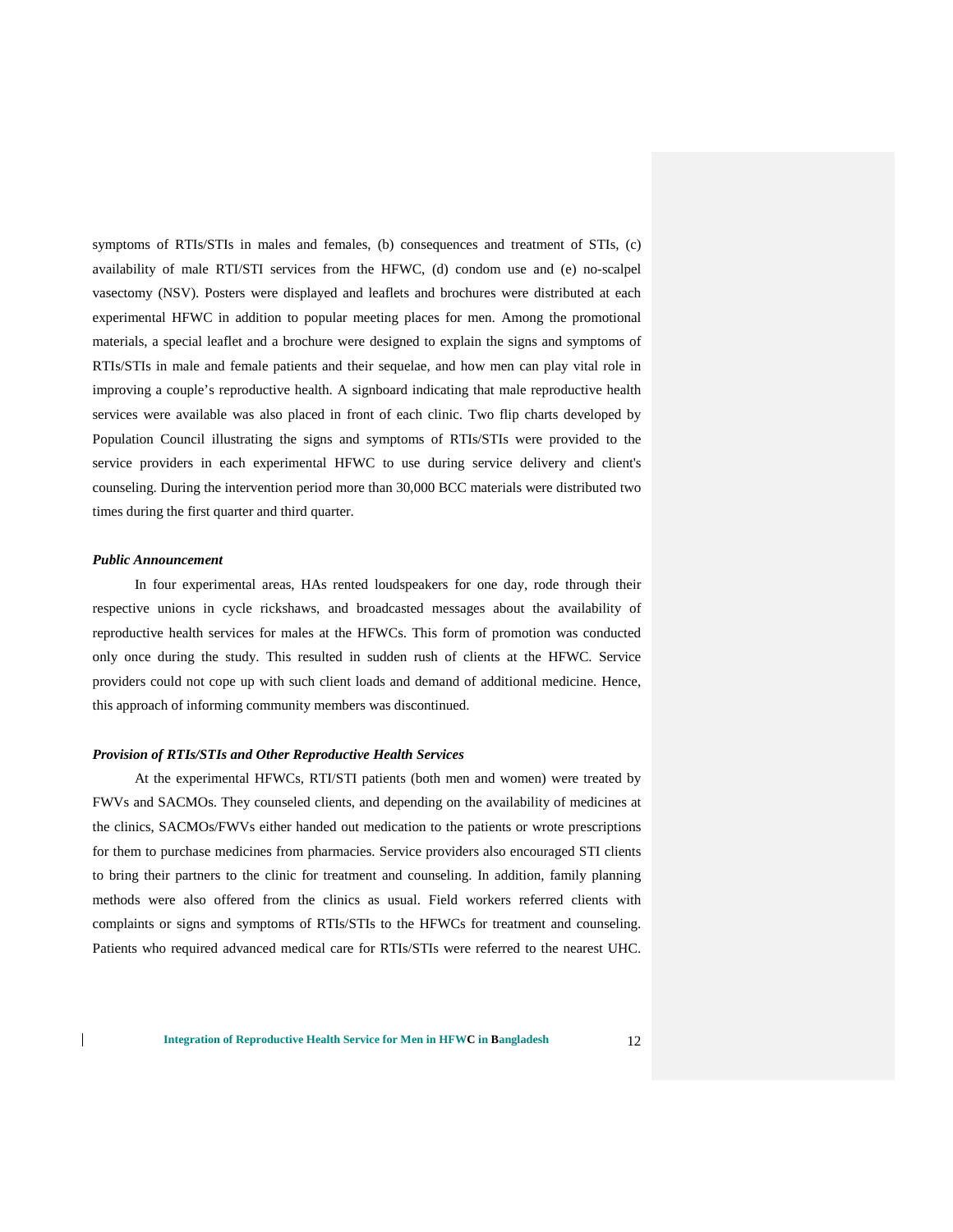To make referral center responsive to clients, program managers from the UHC were involved in training of the service providers.

NIPORT had provided two RTI/STI registers to each HFWC to maintain information about the male and female clients who came to the clinic for seeking treatment. Information were recorded on the reasons for the client visit, symptoms presented, treatment received and the details of any referrals that were made. The registers were checked during monthly visits by NIPORT/ Population Council staff. However, because of various reasons, all the HFWCs were not covered every month. The data collected from the registers were analyzed and used in the impact evaluation.

#### *Mobilization of Resources*

During inventory survey many gaps at HFWC facilities were identified. One major problem was adequate supply of medicines, particularly those required for RTI/STI management. To address these issues and fulfill these needs, meetings of *upazila* and district level program managers were organized and to the extent possible, these requirements were met from the available resources at their end. Supply of drug for RTI/STI management however, remained a problem.

#### *Monthly Field Visits*

 $\mathbf{I}$ 

It was envisaged that members of the project staff from NIPORT, program managers from each *upazila*, and the Population Council staff will make monthly visits to each experimental HFWC to observe the delivery of RTI/STI services, to answer queries from service providers, to check information maintained in the RTI/STI client register, to resolve problems, if any and to fill up monitoring checklists. However, in reality it did not happen in every month. Many monitoring checklists remained incomplete either because scheduled visits were not made or service providers were not available during the field visit. Only 37 out of 88 monitoring checklists were filled up from September 2001 to May 2002. The information collected in the checklists included the total numbers of clients in a given month by age and sex, number of RTI/STI clients treated by sex, number of condom acceptors, observation on privacy maintained during consultation, partner management, group discussions conducted, and clients referred to

**Integration of Reproductive Health Service for Men in HFWC in Bangladesh** 13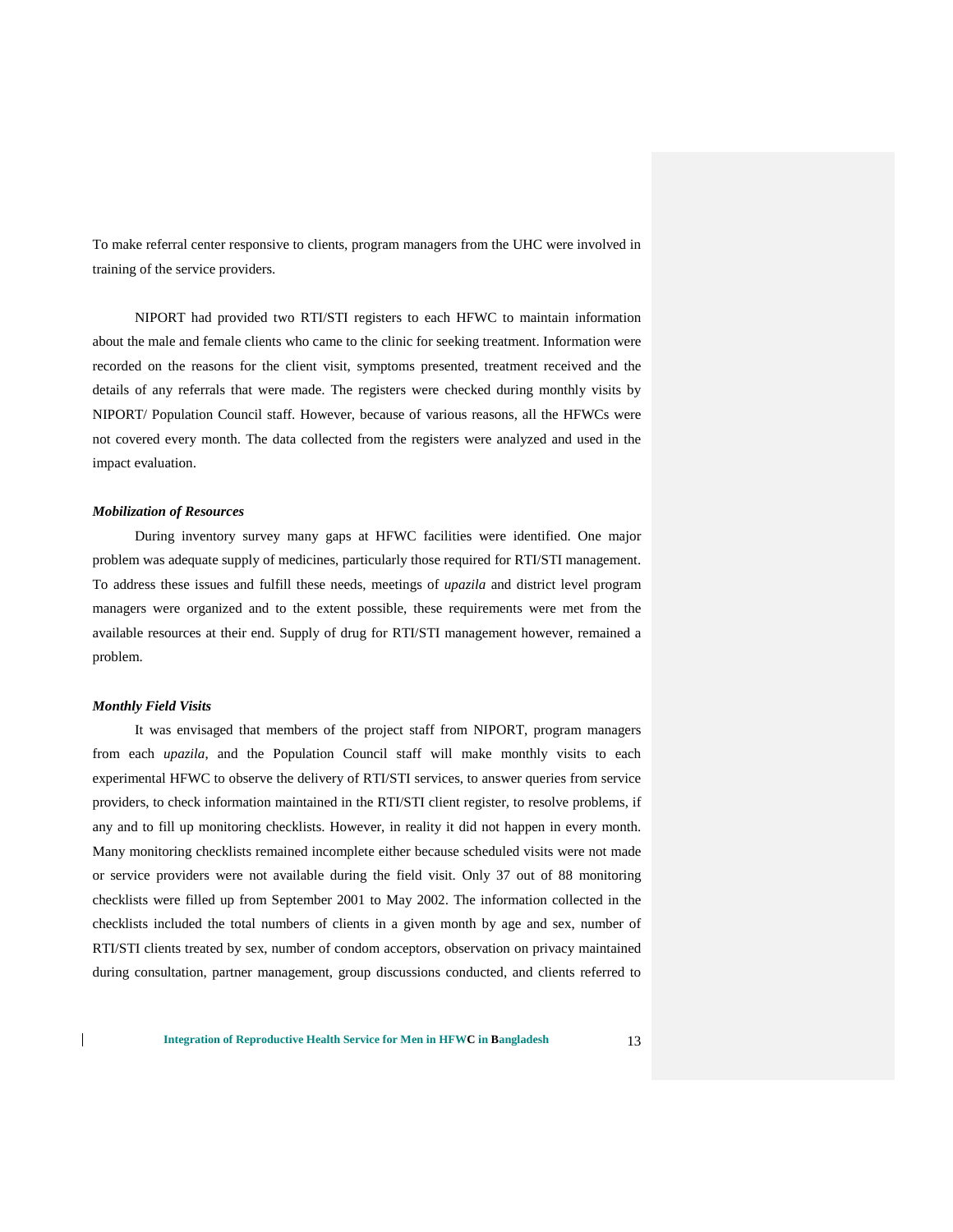*upazila*/district hospitals. Besides this, observation on the cleanliness of the center, the opening and closing hours of the clinic, and the amount of attention given to clients' need were also explored.

## **LIMITATION OF THE STUDY**

Since the study was conducted in the government setting and implemented by NIPORT, a government's training and research institution, some of the investigative processes could not be implemented properly. There was lack of coordination between NIPORT and Directorate of Family Planning. Although both of them are under the same ministry, administrative structure is different in each institution. For instance, monitoring visits were planned for every month but this schedule was not adhered to by the program managers. In addition, service statistics such as number of condom pieces distributed could not be collected because, workers and service providers both distribute condoms in the community but workers do not submit distribution statistics to the clinics. They directly report this information to *Upazila*. Under this project no effort was made to collect these information from *Upazila*.

Due to resource constrain some of the planned interventions such as NSV training of the service providers could not be implemented during the intervention period. Service statistics were not recorded at some clinic for a few months. In two clinics, service providers did not maintain the register properly for three months, as there was no incentive for this extra works. However, this problem was resolved once they were convinced to conduct this activities as a part of their regular work. Medicine for RTI/STI treatment was the main resource that clinics needed to sustain RTI/STI treatment. Program managers had agreed to supply medicines from *upazila* stores to meet the additional demands incurred during the intervention period. In spite of planning for this contingency, clinics ran out of medicine frequently and *upazila* authorities were unable to replenish stocks.

 $\mathbf{I}$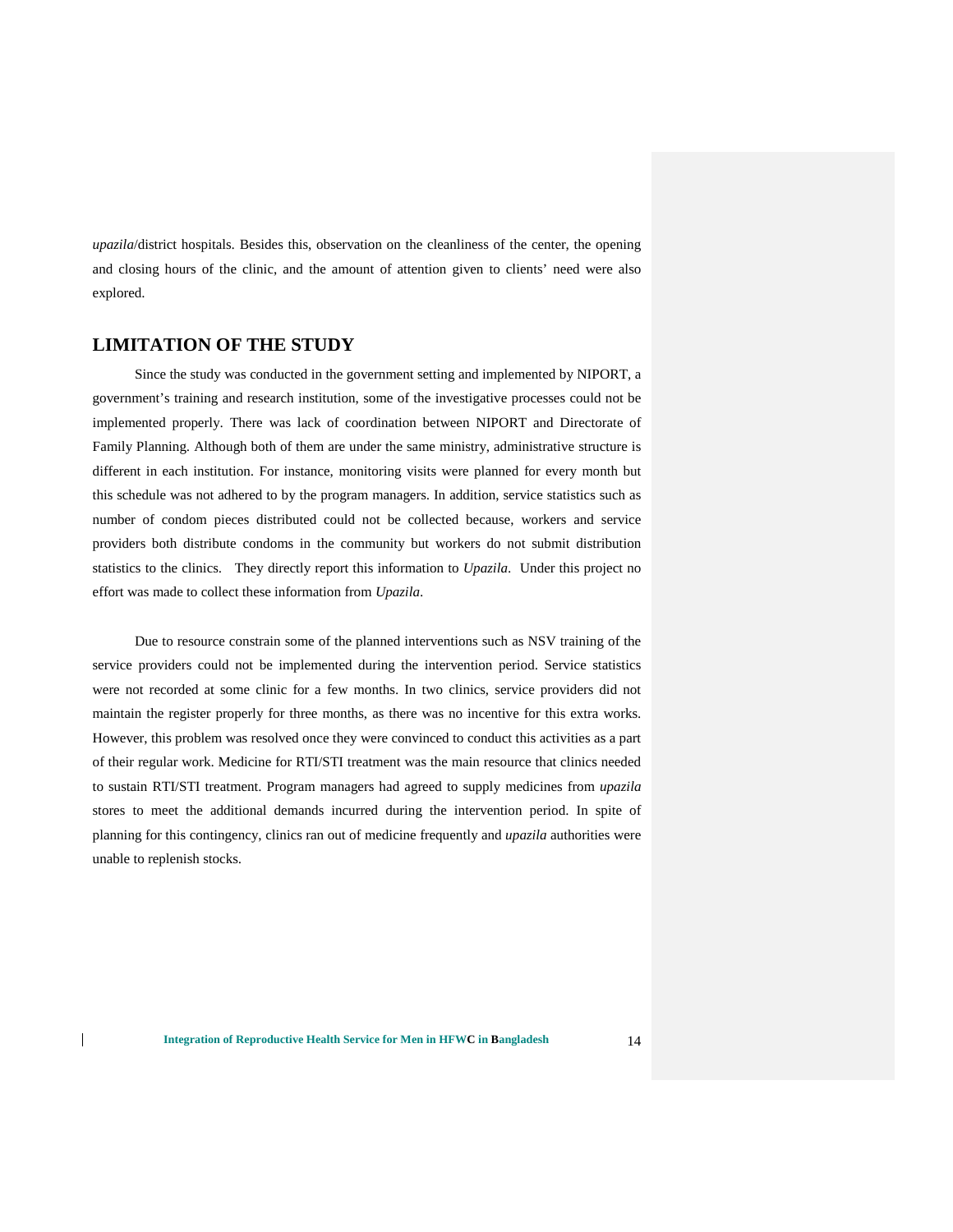## **FINDINGS**

#### **Pre and Post Surveys of Providers**

#### *Background Characteristics of the Service Providers and Field Workers*

A total of 127 service providers (FWV and SACMO) and field workers (FWA, HA,

Assistant Health Inspector) were interviewed before the intervention. In the post intervention phase, 163 service providers and field workers were interviewed. The distribution of service

|                                |  |  |  |  | Table 1: Number of service providers and field workers |  |  |  |
|--------------------------------|--|--|--|--|--------------------------------------------------------|--|--|--|
|                                |  |  |  |  | interviewed before and after the intervention by       |  |  |  |
| experimental and control areas |  |  |  |  |                                                        |  |  |  |

|               |                  | Service providers |     | <b>Field workers</b>    |         |     |  |
|---------------|------------------|-------------------|-----|-------------------------|---------|-----|--|
|               | Experi<br>mental | Control           | All | <b>Experi</b><br>mental | Control | All |  |
| Pre-<br>test  | 19               | 10                | 29  | 75                      | 23      | 98  |  |
| Post-<br>test | 26               |                   | 33  | 86                      | 44      | 130 |  |

providers and workers interviewed are given in Table 1. An analysis of the background characteristics of the providers' revealed no significant difference among the service providers of experimental and control areas in terms of age and types of training; the only difference observed in the length of services. The mean age of the service providers was 39 years in both experimental and control areas. Similarly, the mean age of field workers was around 39 years. On an average, service providers were posted at the facilities for three years while field workers were working in the area for more than 12 years.

The number of the service providers and field workers interviewed before and after the intervention varied in both experimental and control areas. The reasons may be due to inclusion/transfer of service providers and field workers in the study areas or they were not available during interview before the intervention or may be some of them transferred after the intervention started.

#### *Knowledge on RTIs/STIs*

 $\mathsf{l}$ 

The majority of the service providers (95 percent) and workers (94 percent) had received basic training on reproductive health issues. Interviews of the service providers and field workers showed that 100 percent of the service providers and 91 percent of field workers had heard of RTIs/STIs before intervention. After intervention, this awareness increased to 100 percent for the field workers of experimental area.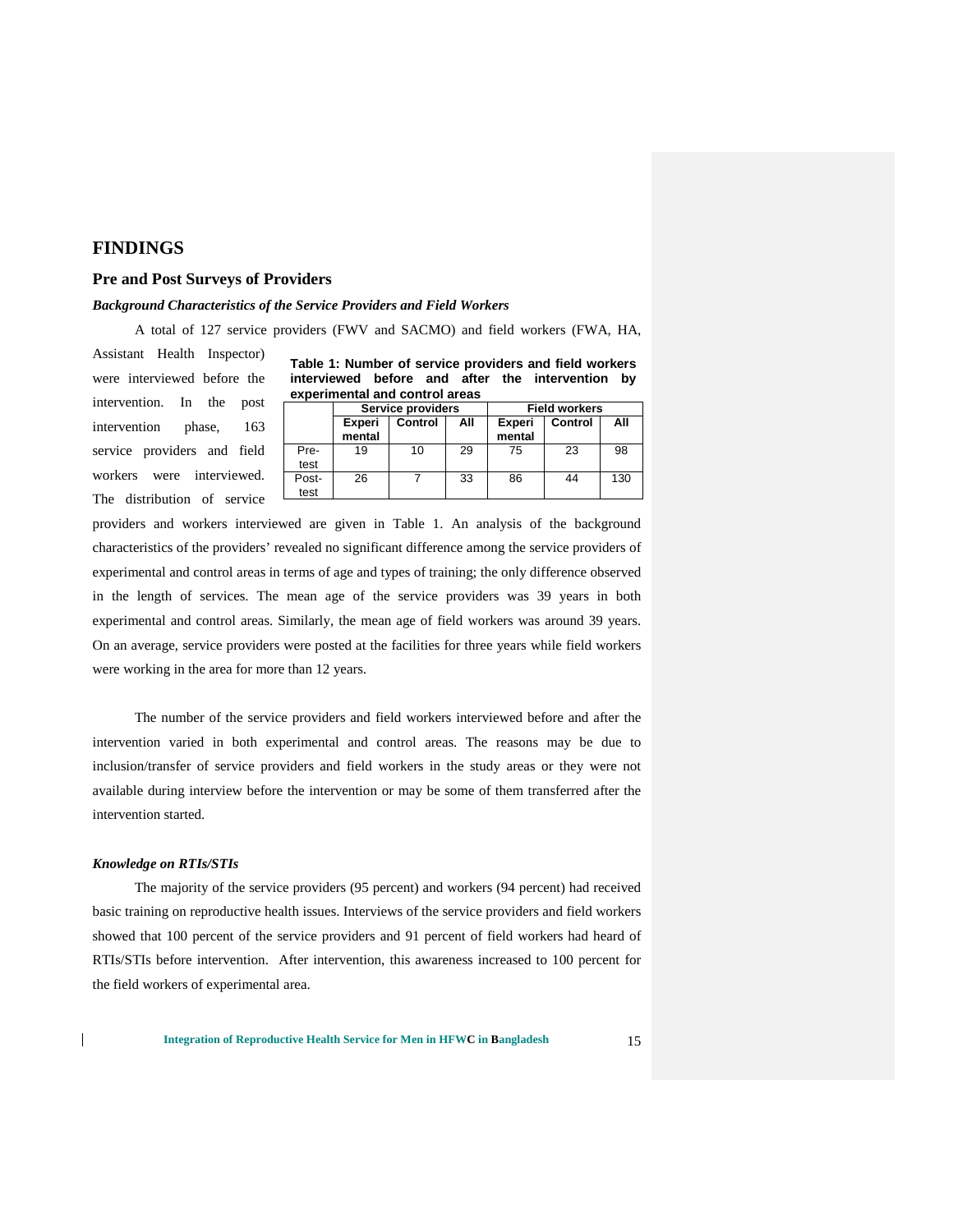Further analysis of the data on the knowledge of service providers about STI/RTI is given in Table 2. The data suggest that before intervention, the three commonly known STIs - syphilis, gonorrhea and HIV/AIDS-- were universally known to the service providers working in both experimental and control areas. But, very few of them knew about other STIs. In the experimental area, knowledge of the service providers about other STIs improved significantly after training. Most of them besides syphilis, gonorrhoea and HIV/AIDS could also mention Chalamydia, Trichomoniasis and Genital Herpes. No such change was observed in the control area (see Table 2).

| Name of STIs   |               | <b>Experimental</b> |           |                     |              |         |
|----------------|---------------|---------------------|-----------|---------------------|--------------|---------|
|                | <b>Before</b> | After               | Z Value   | <b>Before</b>       | After        | Z Value |
|                | Intervention  | Intervention        |           | <b>Intervention</b> | Intervention |         |
| Syphilis       | 19            | 26                  | 0.00      | 10                  |              | 0.00    |
| Gonorrhea      | 18            | 26                  | 1.20      | 9                   |              | 0.10    |
| <b>AIDS</b>    | 18            | 21                  | 1.36      | 10                  | 5            | 1.81    |
| Chlamydia      |               | 20                  | $5.19**$  |                     |              | 0.00    |
| Genital herpes |               | 22                  | $5.67**$  |                     | 0            | 0.00    |
| Chancroid      |               | 21                  | $4.71***$ |                     | 3            | $2.28*$ |
| Trichomoniasis | 3             | 22                  | $4.65**$  |                     | 0            | 0.41    |
|                | 19            | 26                  |           | 10                  |              |         |

**Table 2: Distribution of service providers who can mention names of STIs**

\*\*Significant at 0.001 percent level, \* Significant at 0.01 percent level

 $\mathsf{l}$ 

This finding supported by the hypothesis that service provider's knowledge can be improved by training. However, there was some dropping of knowledge on the name of STI in the control area. This may be due to two reasons, inclusion/transfer of service providers in the control area or the lack of probing by the investigators (Table 2). Proportion test shows that improvement in the knowledge of providers about STIs were statistically significant (p<.001).

Although the service providers were able to name some of the STIs, they were mostly ignorant about the causes of STIs before the intervention. Both service providers and field workers had little knowledge about the origins of STIs and many held misconceptions about the causes. For example, about 12 percent of the field workers believed that RTI/STI can be transmitted through use of infected persons cloths or uncleanness. There was no major difference in the understanding of the transmission and prevention of STIs among service providers from both the experimental and control areas. Moreover, the majority of service providers and field workers confused STIs with HIV/AIDS, particularly in regards to consequences.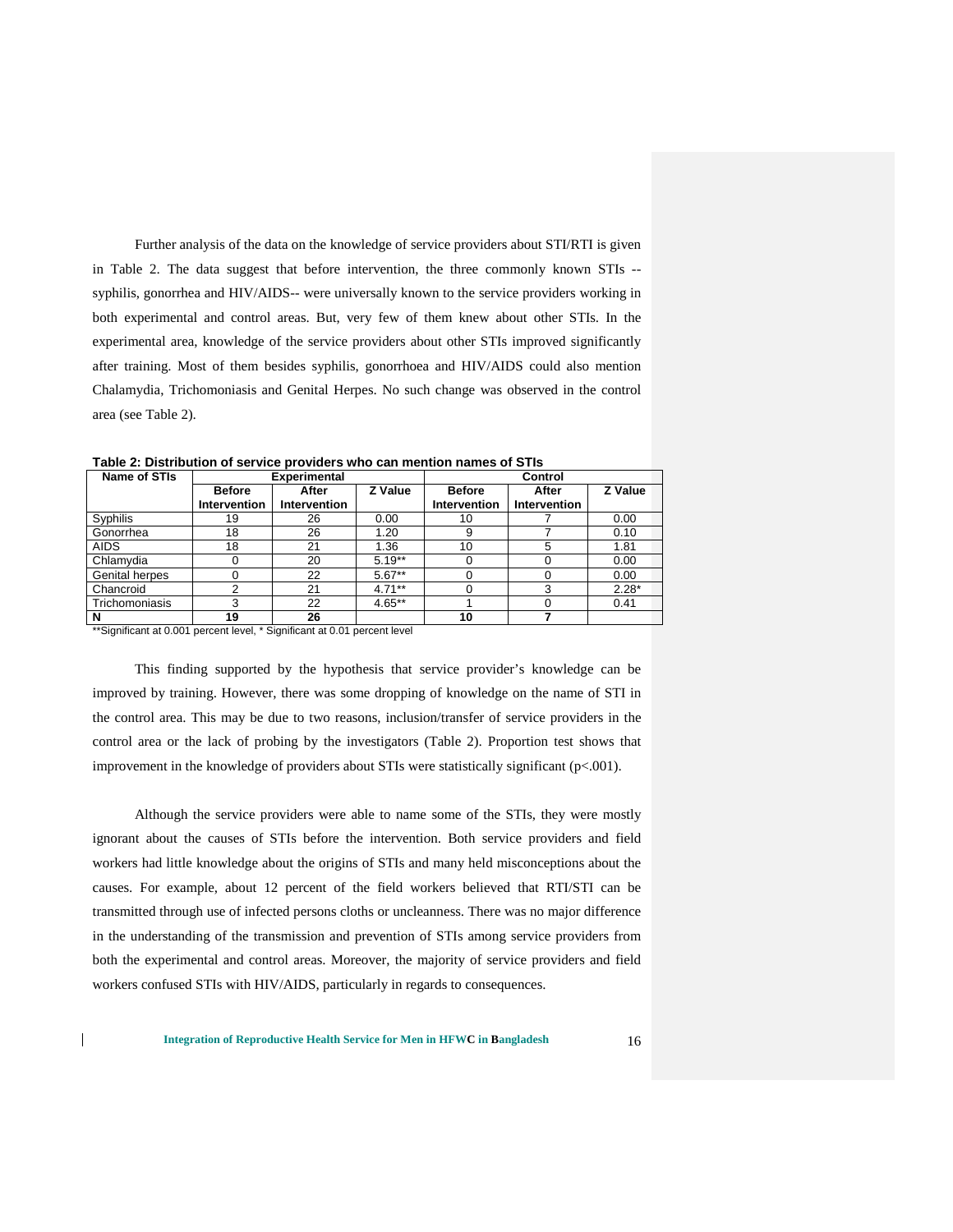Table 3 presents service providers' and field workers' knowledge of the signs and symptoms of RTIs/STIs. Findings indicate that knowledge of both the service providers and the field workers had significantly increased due to the intervention (training) and also that they had retained the knowledge at a reasonable level, even nine months after training. Proportion test shows that improvement in the knowledge of providers about STIs were statistically significant (p<.001). As expected, knowledge of the service providers and field workers of control areas did not change significantly. In fact, in few cases a lesser number of service provider were recorded having knowledge about STIs in post intervention period than pre intervention period. This is mainly because of small number of providers and arrival of new providers due to transfer.

**Table 3: Number of service providers and field workers who know the signs and symptoms of male STIs/RTIs**

| <b>Signs and Symptoms</b> | <b>Service Provider</b> |    |                     |    |                | <b>Field Worker</b> |                     |    |           |         |                |         |
|---------------------------|-------------------------|----|---------------------|----|----------------|---------------------|---------------------|----|-----------|---------|----------------|---------|
| of RTIs/STIs              |                         |    | <b>Experimental</b> |    | Control        |                     | <b>Experimental</b> |    |           | Control |                |         |
|                           | BI                      | Al | z                   | BI | ΑI             | z                   | BI                  | AI | z         | BI      | ΑI             | z       |
|                           |                         |    | Value               |    |                | Value               |                     |    | Value     |         |                | Value   |
| Pus discharge from        | 7                       | 25 | $4.46**$            | 4  | $\overline{2}$ | $2.09*$             | 13                  | 80 | $9.63**$  | 1       | 22             | $3.89*$ |
| urethra                   |                         |    |                     |    |                |                     |                     |    |           |         |                |         |
| Ulcer on penis            | $\overline{2}$          | 18 | $3.97**$            | 3  | $\Omega$       | $5.00**$            | 4                   | 48 | $7.48**$  |         | 4              | 0.73    |
| Ulcer on genital region   | 6                       | 20 | $3.06**$            | 6  | $\overline{2}$ | 1.28                | 15                  | 40 | $3.30**$  | 2       |                | 1.40    |
| Burning sensation         | 10                      | 21 | $2.03*$             | 7  | $\overline{2}$ | 1.69                | 16                  | 78 | $8.76**$  | 3       | 11             | 1.18    |
| during urination          |                         |    |                     |    |                |                     |                     |    |           |         |                |         |
| Pain in testis            | 7                       | 20 | $2.75*$             | 4  | $\Omega$       | $1.96*$             | 10                  | 45 | $5.05***$ | 2       | 3              | 0.29    |
| Warts on genital region   | 4                       | 5  | 0.15                |    | 1              | 1.75                | $\Omega$            | 20 | $4.46**$  | 0       | $\Omega$       | 0.00    |
| Semen discharge from      | 10                      | 22 | $2.37*$             | 7  | 5              | 0.06                | 27                  | 80 | $7.38**$  | 7       | 31             | $3.42*$ |
| the penis                 |                         |    |                     |    |                |                     |                     |    |           |         |                |         |
| Itching in genital region | 9                       | 22 | $2.78*$             | 5  | 1              | 1.53                | 23                  | 64 | $5.26**$  | 3       | $\overline{2}$ | 1.26    |
| N                         | 19                      | 26 |                     | 10 | 7              |                     | 69                  | 86 |           | 21      | 40             |         |

(BI=Before Intervention and AI=After Intervention)

 $\mathbf{I}$ 

\*\*Significant at P<0.001 percent level, \* Significant at P<0.01 percent level

The above analysis shows that training had increased knowledge of the service providers and field workers about the signs and symptom of STIs/RTIs which could help them in identifying the diseases for treatment. As no data was collected on the use of syndromic approach or knowledge of treatment for different types of STIs, it is difficult to comment on its correct use. However, with all these limitations the findings confirm the hypothesis that training will increase provider's knowledge about RTI/STIs and they could identify the disease on the basis of symptoms.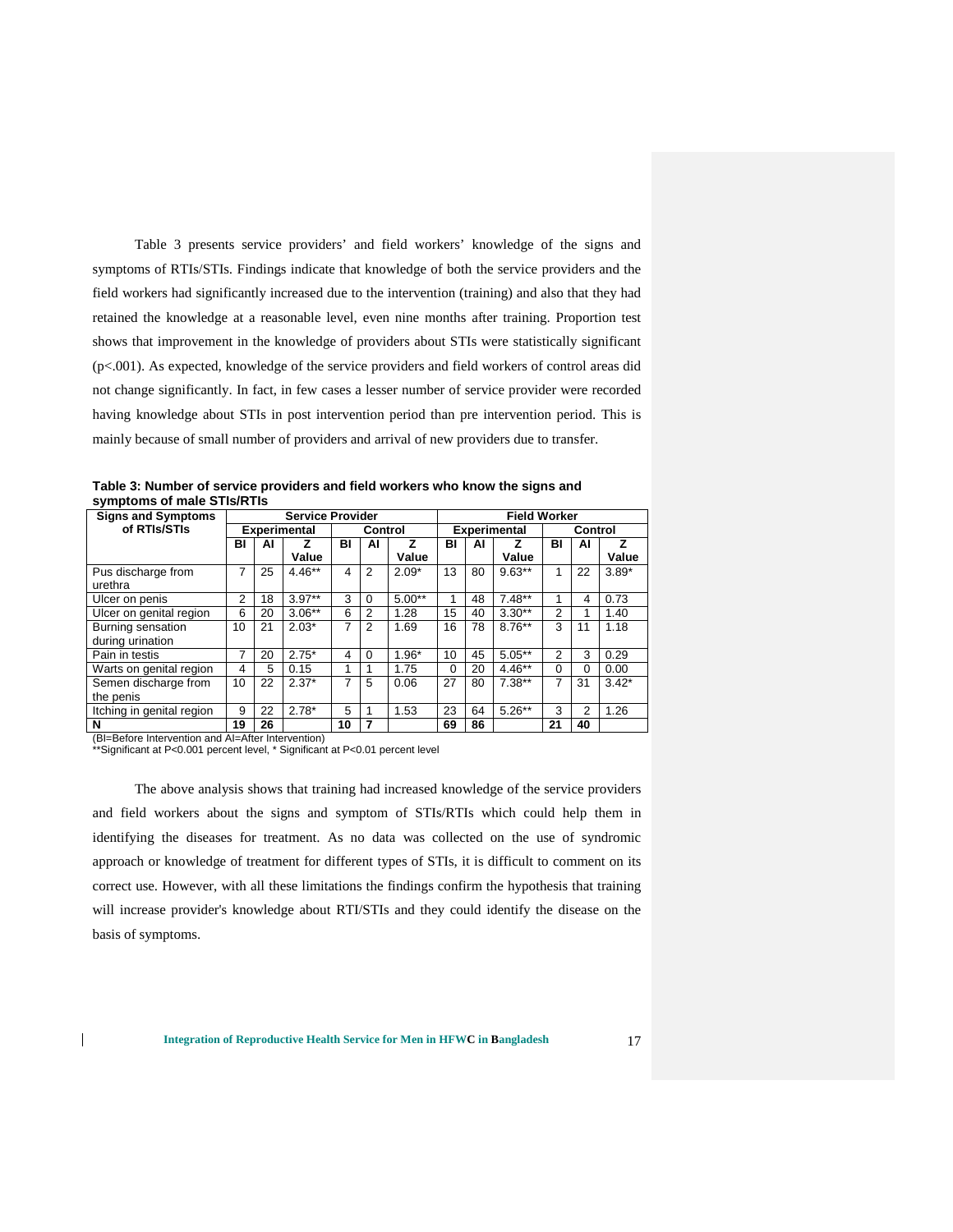Before intervention most service providers were either unclear or completely unaware of the health consequences of untreated STIs and RTIs. For example, about 60 percent of the field workers reported death as a consequence of RTIs/STIs. Perhaps they confused it with HIV/AIDS. The service providers and field workers were well informed about transmission and prevention of HIV/AIDS even before the introduction of intervention. Table 4 shows that the majority of the service providers and field workers were aware of at least three major routes of HIV transmission and how to prevent them.

**Table 4: Percent of service providers who know about transmission and prevention of HIV/AIDS**

| <b>Route of transmissions</b>         | <b>Experimental</b> |           |                   |          |                     | Control   |                   |           |
|---------------------------------------|---------------------|-----------|-------------------|----------|---------------------|-----------|-------------------|-----------|
|                                       | Transmission        |           | <b>Prevention</b> |          | <b>Transmission</b> |           | <b>Prevention</b> |           |
|                                       | SP                  | <b>FW</b> | SP                | FW       | SP                  | <b>FW</b> | SP                | <b>FW</b> |
| Sex with infected persons             | 74                  | 53        | 79                | 57       | 80                  | 61        | 100               | 83        |
| Transfusion of infected<br>blood      | 74                  | 56        | 63                | 37       | 80                  | 57        | 70                | 48        |
| Use of infected syringe and<br>needle | 74                  | 71        | 58                | 72       | 90                  | 74        | 60                | 52        |
| Mother to child<br>transmission       | 21                  | 28        | $\Omega$          |          | 30                  | 9         | $\Omega$          | 0         |
| Intercourse without<br>condom         | 11                  | 9         | 63                | 71       | $\Omega$            | O         | 30                | 48        |
| Sex with CSWs                         | 21                  | 45        | $\Omega$          | $\Omega$ | 20                  | 70        | $\Omega$          | 0         |
| Do not know                           | 5                   | 4         | 5                 | 3        | $\Omega$            | 4         |                   | $\Omega$  |
| N                                     | 19                  | 75        | 19                | 75       | 10                  | 23        | 10                | 23        |

SP=Service Provider and FW=Field Worker

## **Providers Practices**

 $\mathsf{l}$ 

#### *Use of Syndromic Approach for Treating RTI/STI Clients*

WHO approved syndromic approach was utilized to treat RTI/STI clients in each facility. However, the study did not evaluate the effectiveness and appropriate use of the approach by the service providers. The most common RTI/STI treatment for men was prescription of antibiotics when available. Since medicine was often unavailable, patients were given prescription to purchase the medicines from the market. The study did not attempt to measure treatment compliance for purchase of medicine or its proper use. While the study demonstrates that the service providers of HFWC can be trained to use syndromic approach for the management of STI/RTI, it is important to evaluate correct and appropriate use of the technique by the service provider. For this, further research is recommended.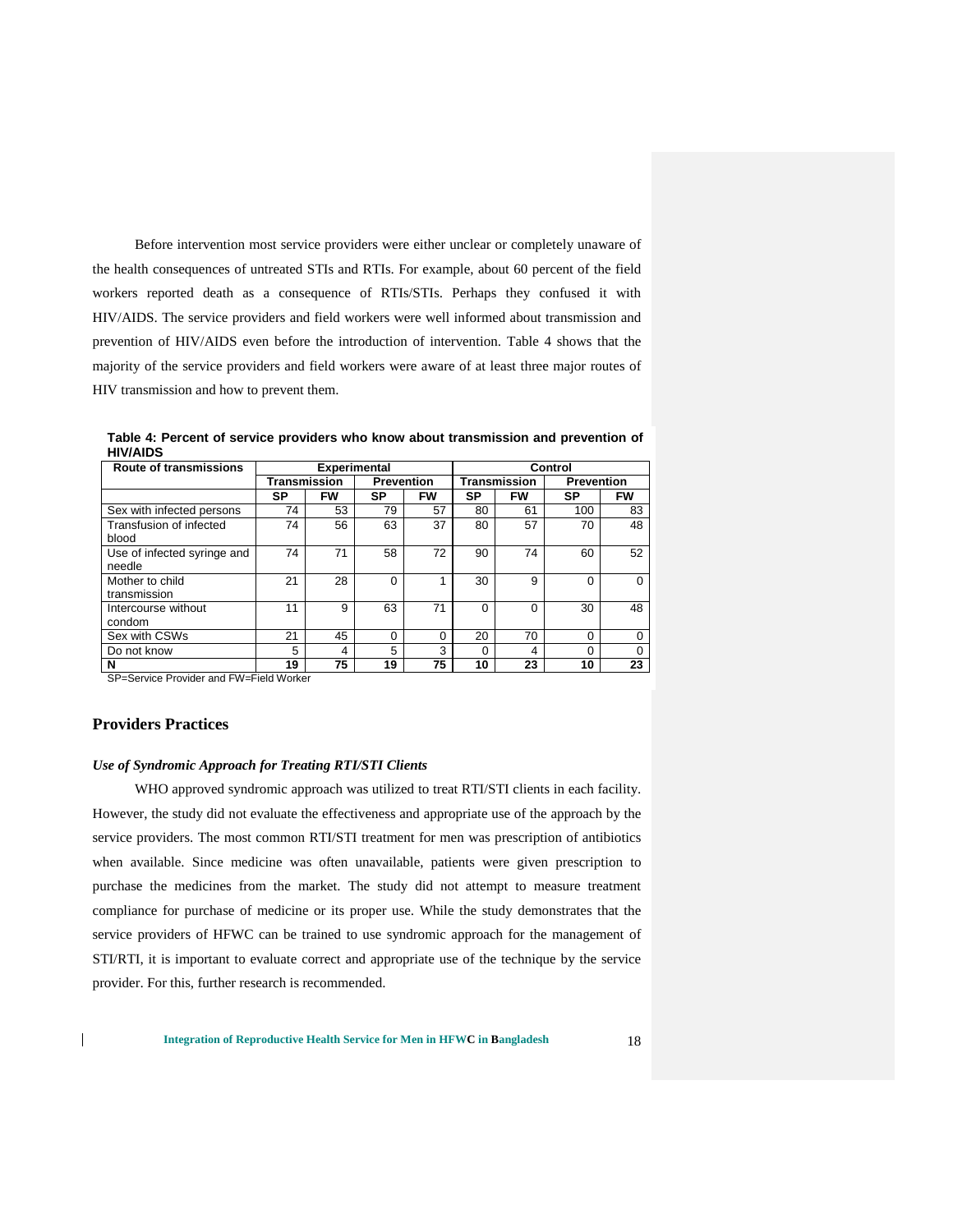#### *Partner Management*

During interview service providers in the experimental areas reported that they advised partner management to all clients suffering from STIs. However, considering the fact that they may not like to bring their partners for examination, partner management was conducted by asking the client to bring the partner to the clinic and by writing a prescription for the partner treatment. However, compliance on the treatment and prescription were also not examined by the study.

#### *Counseling on Sexual Health*

Several service providers in the experimental (11 percent) and control areas (20 percent) were uncomfortable in discussing RTIs/STIs and other sensitive sexual health issues with their clients before the intervention. The number of such uncomfortable service providers dropped to

zero in the experimental clinics and increased to 29 percent in control area after the intervention. The increased number of uncomfortable service providers in the control area may be due to the inclusion of new service providers in the interview in the post-test (Table 5).

|  | Table 5: Percent distribution of service  |  |  |  |
|--|-------------------------------------------|--|--|--|
|  | providers whether feels comfortable in    |  |  |  |
|  | discussing sex and sexuality with clients |  |  |  |

|                 |        | <b>Experimental</b> | Control |         |  |
|-----------------|--------|---------------------|---------|---------|--|
|                 | Pre. I | Post. I             | Pre. I  | Post. I |  |
| Verv            | 63     | 39                  |         |         |  |
| comfortable     |        |                     |         |         |  |
| Comfortable     | 26     | 61                  |         |         |  |
| Not comfortable |        |                     | 20      |         |  |
|                 | 19     | 26                  |         |         |  |

Pre. I = Pre-Intervention and Post. I=Post-Intervention

### **Service Statistics**

#### *Client Load*

 $\mathbf{I}$ 

To assess impact of intervention on utilization of HFWCs, particularly by male clients service statistics were compiled to calculate the numbers of clients received services from the selected HFWCs before and after the intervention period. Service statistics for the six months (January 2001 to June 2001) were collected from all the experimental and control HFWCs before the implementation of interventions and 12 months (July 2001 to June 2002) after the introduction of interventions.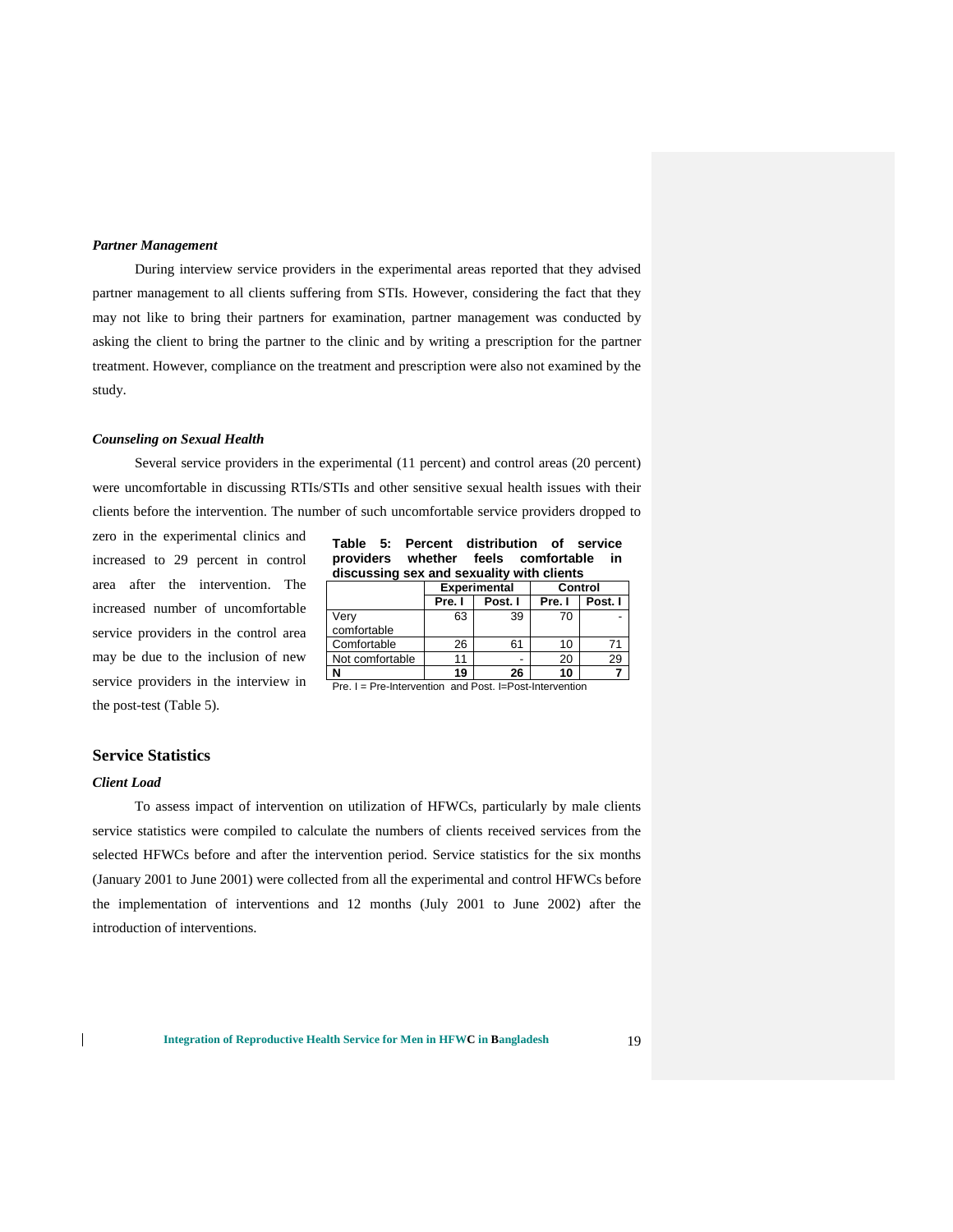The distribution of clients by age and sex is given in Table 6. Findings indicates that during the six months pre intervention period, a total of 38,527 clients (803 clients/clinic/month) received services from the experimental clinics. The figure increased to 59,943 (1,249 clients/clinic/month) and 68,908 (1,434 clients/month/clinic) in the first six and second six months respectively after the intervention. In the control areas, the corresponding figures were calculated to be 22,569 clients (940 clients/clinic/month), 20,737 (864 clients/clinic/month) and 30,152 (1,256 clients/month/clinic) respectively. The increased number of clients in the control area in the second six months is mainly due to the increase number of clients of 0-14 years. Break up of these figures by adult male, adult female, total adult patients and 0-14 years aged group patients are given in Table 6.

|                                     | <b>Experimental</b> |                         |              | Control |                         |              |
|-------------------------------------|---------------------|-------------------------|--------------|---------|-------------------------|--------------|
|                                     | Pre six             | $\overline{1^{st}}$ six | $2nd$ six    | Pre six | $\overline{1^{st}}$ six | $2nd$ six    |
|                                     | months              | months post             | months post  | months  | months post             | months post  |
|                                     |                     | intervention            | intervention |         | intervention            | intervention |
| Number of patients served*          |                     |                         |              |         |                         |              |
| Adult male (15 years +)             | 6,262               | 15,861                  | 16,578       | 2.524   | 1,673                   | 1,786        |
| Adult female (15 years +)           | 20,415              | 30,136                  | 33,249       | 10,143  | 11,082                  | 11,831       |
| Total adult (15 years +)            | 26.677              | 45.994                  | 49,827       | 12,667  | 12,755                  | 13,617       |
| Total children aged (0-14)          | 11.850              | 13.949                  | 19.081       | 9.902   | 7.982                   | 16,535       |
| Total clients (all age)             | 38,527              | 59,943                  | 68,908       | 22,569  | 20,737                  | 30,152       |
| Monthly average clients per clinic* |                     |                         |              |         |                         |              |
| Adult male (15 years +)             | 131                 | $330**$                 | $345**$      | 105     | 70                      | 74           |
| Adult female (15 years +)           | 425                 | 628**                   | 693**        | 423     | 462                     | 493          |
| Total adult (15 years +)            | 556                 | 958                     | 1.038        | 528     | 531                     | 567          |
| Total children aged (0-14)          | 247                 | 291                     | 398          | 413     | 333                     | 689**        |
| Total clients (all age)             | 803                 | 1.249                   | 1.436        | 941     | 864                     | 1.256        |

**Table 6: Distribution of all clients including RTI/STI by age and sex**

Number of patients and average are based on 8 clinics in experimental area and 4 clinics in control area.

\*\* t test was significant at P<0.001 percent level

 $\mathbf{I}$ 

The analysis shows that the total number of male clients  $(15 \text{ years } +)$  attending the experimental HFWCs increased substantially after the intervention. For instance, average number of male clients per month per clinic increased by three folds, from 131 to 330 in the first six months of intervention and remained at 345 per month per clinic during the second six months of intervention. The change in the average number of male clients per month per clinic was statistically significant  $(t = 7.51, p < .001)$ .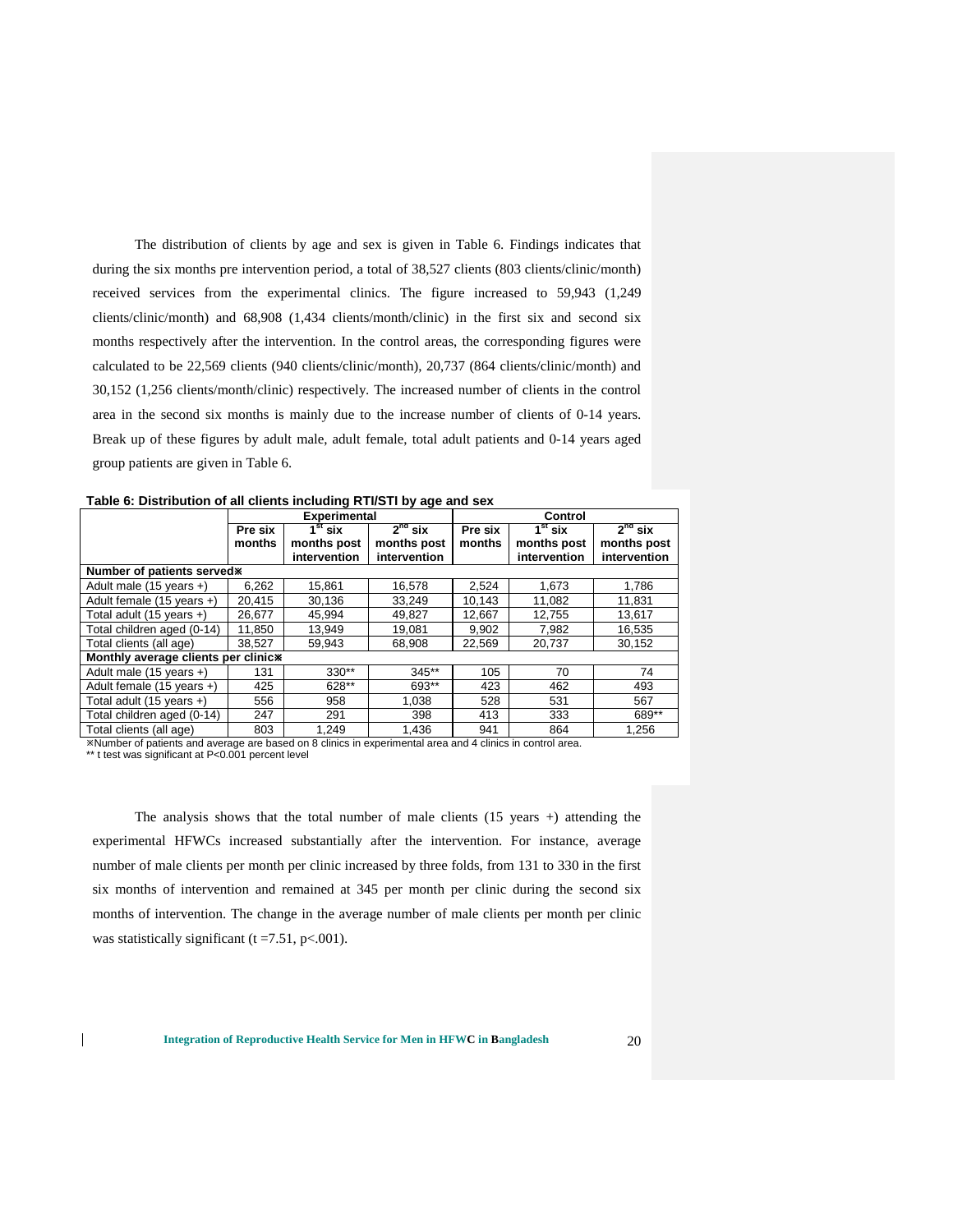In contrast to this, in control areas the corresponding figure during the pre intervention period was 105, it decreased to 70 during the first six month and remained almost at the same level (74) over the second six months of the intervention period (Table 6). This confirm the hypothesis that by adding STI/RTI services in HFWC and encouraging males to utilize the available services from HFWC, the number of male patients will increase significantly.





What is further encouraging to note that during the same period, the number of adult female patients and children (0-14 years) also increased substantially. The findings presented in Table 6 show that average adult female patients load increased from 425 to 628 and 693 per month during the first and second six month of the intervention. The difference in the average of pre and post female clients is statistically significant ( $t= 4.652$ ,  $p< .001$ ). No such significant increase was observed in the control areas. This conforms the hypothesis that presence of male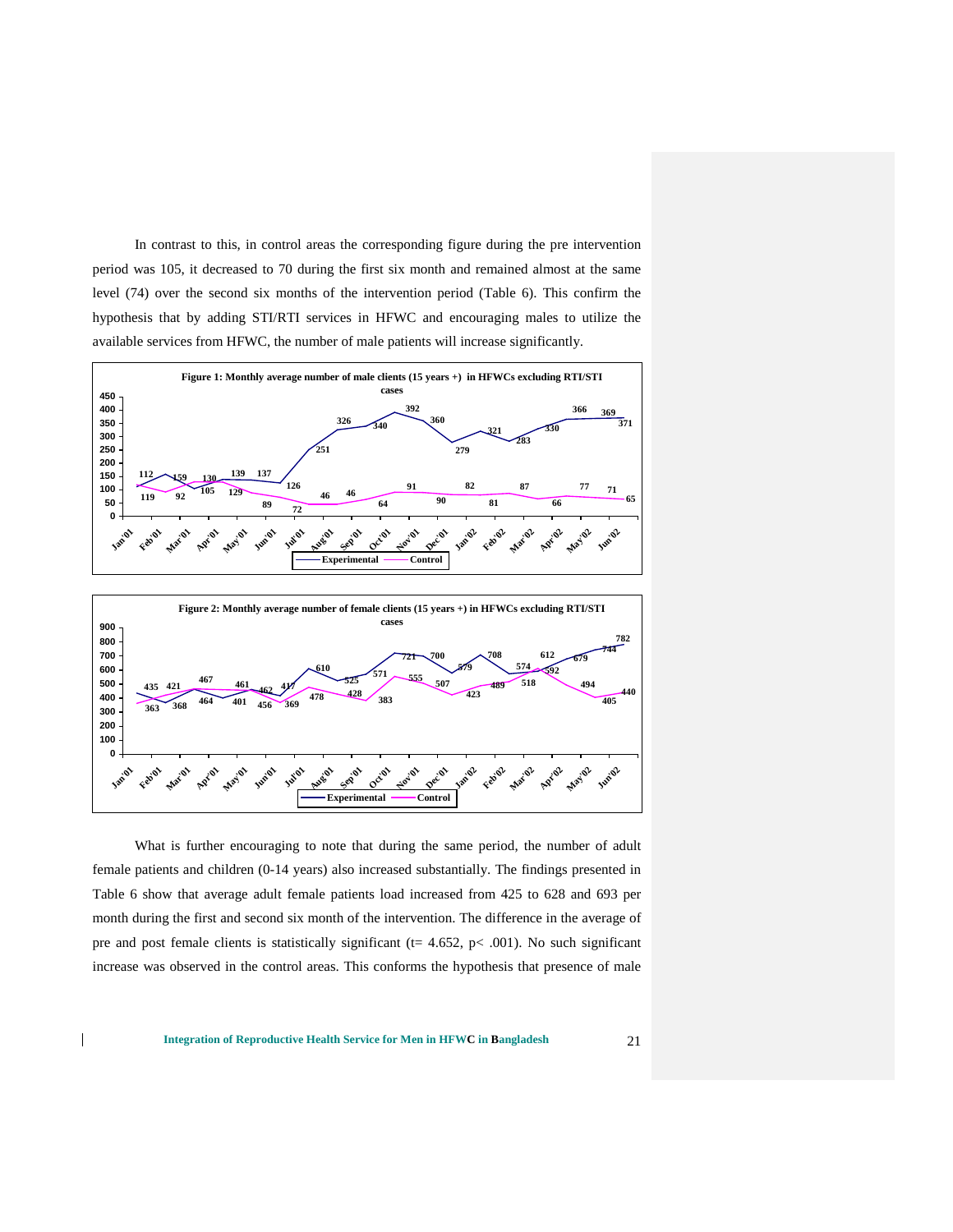patients or provision of services to men at the same time from the same clinic will not affect service provision to female patient adversely (Figure 1 and Figure 2).

The study further shows that in general the interventions helped in increasing utilization of the clinics and the monthly average number of patients increased from 803 patients per clinic per month to 1436 patients in the intervention clinics. In other words, one year after intervention overall utilization of clinics increased by 79 percent. The corresponding increase for adult population (15 years +) was still high (87 percent). The control clinic also registered some increase in the number of patients served during the second six months of the intervention period from 941 to 1256 but this increase was mainly because of a steep increase of clients from age group 0-14 years. The increase in the number of adult patients was very modest (7 percent) (Table 6). The reason for such increase in the child patients is not clear.

#### *Number of RTI/STI Cases*

 $\mathsf{l}$ 

Analysis suggests that most of the adult male (98 percent) and adult female (98 percent) clients came to the HFWCs for the treatment of general health problems (Figure 3). Only about 2 percent of the patients sought treatment for STIs/RTIs problems. However, the data presented in

Table 7 and Figure 4 demonstrate that in the experimental clinics, the number of male clients treated for RTIs/STIs symptoms increased from 44 to 263 in the first six months of intervention. In the second six months, the number of patients remained stable around 255. Interestingly, the corresponding increase in female patients was still higher – from 37 in the six month pre intervention period to 469 and then 624 during



the first and second six months post intervention period.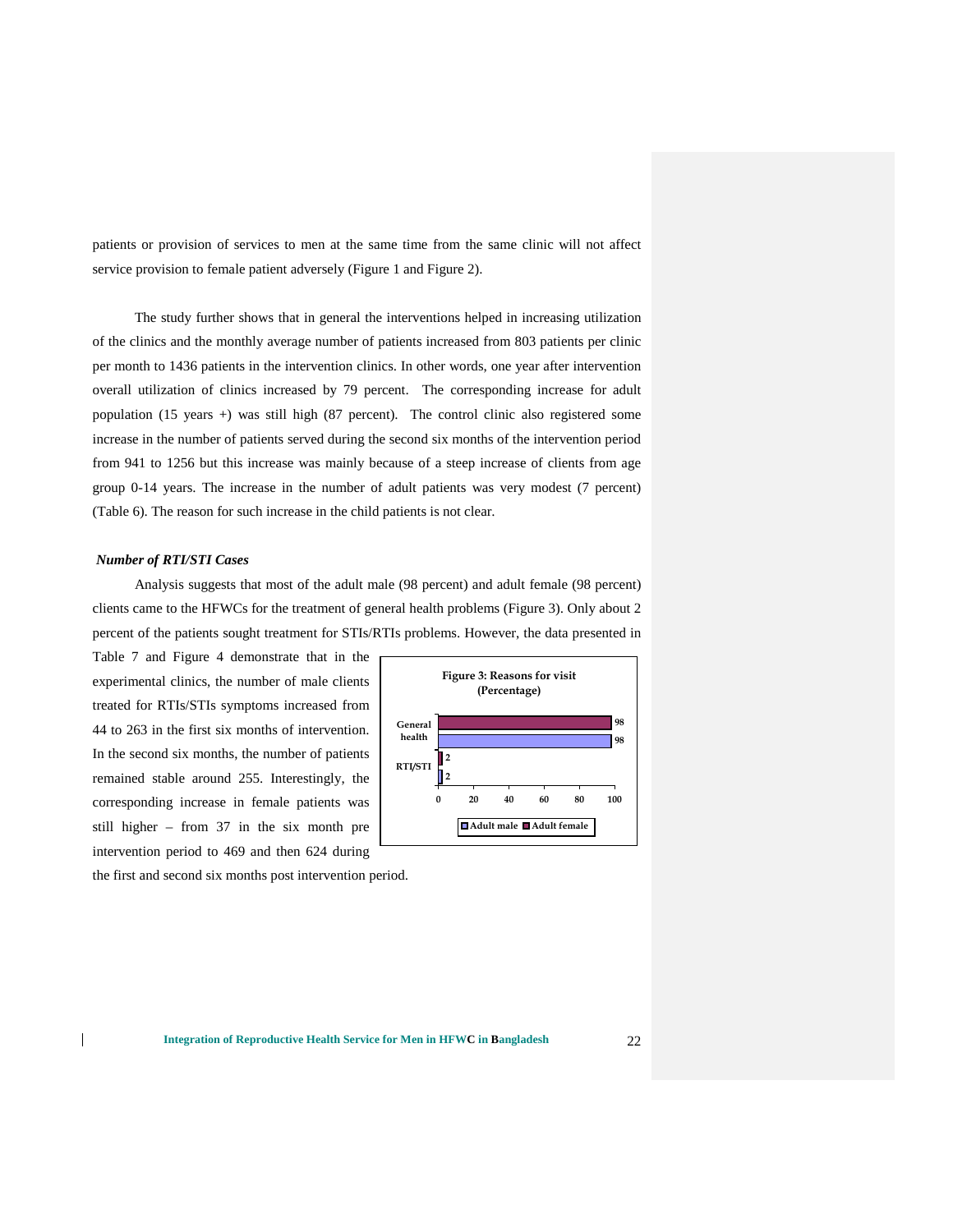|                      |         | <b>Experimental</b>                                     |                                                        |         | Control                        |              |
|----------------------|---------|---------------------------------------------------------|--------------------------------------------------------|---------|--------------------------------|--------------|
|                      | Pre six | $\overline{1}^{\rm st}$ six                             | $2nd$ six                                              | Pre six | $\overline{1^{\text{st}}}$ six | $2nd$ six    |
|                      | months  | months post                                             | months post                                            | months  | months post                    | months post  |
|                      |         | intervention                                            | intervention                                           |         | intervention                   | intervention |
|                      |         |                                                         | Total number of RTI/STI patients treated (15 years +)* |         |                                |              |
| Adult male           | 44      | 263                                                     | 255                                                    |         |                                |              |
| Adult female         | 37      | 469                                                     | 623                                                    |         |                                |              |
| <b>Total clients</b> | 81      | 732                                                     | 878                                                    |         |                                |              |
|                      |         | Monthly average clients per clinics (15 years $+$ ) $*$ |                                                        |         |                                |              |
| Adult male           | 0.9     | $5.5***$                                                | $5.3**$                                                |         |                                |              |
| Adult female         | 0.8     | $9.8**$                                                 | $13.0**$                                               |         |                                |              |
| <b>Total clients</b> | 1.7     | $15.3***$                                               | $18.3**$                                               |         |                                |              |

**Table 7: Distribution of STI/RTI patients treated before and after intervention**

Number and average based on 8 clinics in experimental area and 4 clinics in control area.

'-' indicates not reported by the service providers nor found in the service register.

\*\* t test was significant at P<0.001 percent level

 $\mathbf{I}$ 

Further analysis indicates that these clinics were treating on average one male and one female RTI/STI client per month before the intervention. This monthly average increased to more than 5 males and 13 female patients after the intervention (Table 7 and Figure 4). No such change was observed in the control clinics. During the study period, none of the control clinics received any RTI/STI patient. The study thus confirmed the hypothesis that if RTI/STI services are introduced in the HFWC and males are informed about it, they will avail these services. The findings further indicate that women will also benefit from these interventions and seek treatment for RTI/STI problems.



#### **Integration of Reproductive Health Service for Men in HFWC in Bangladesh** 23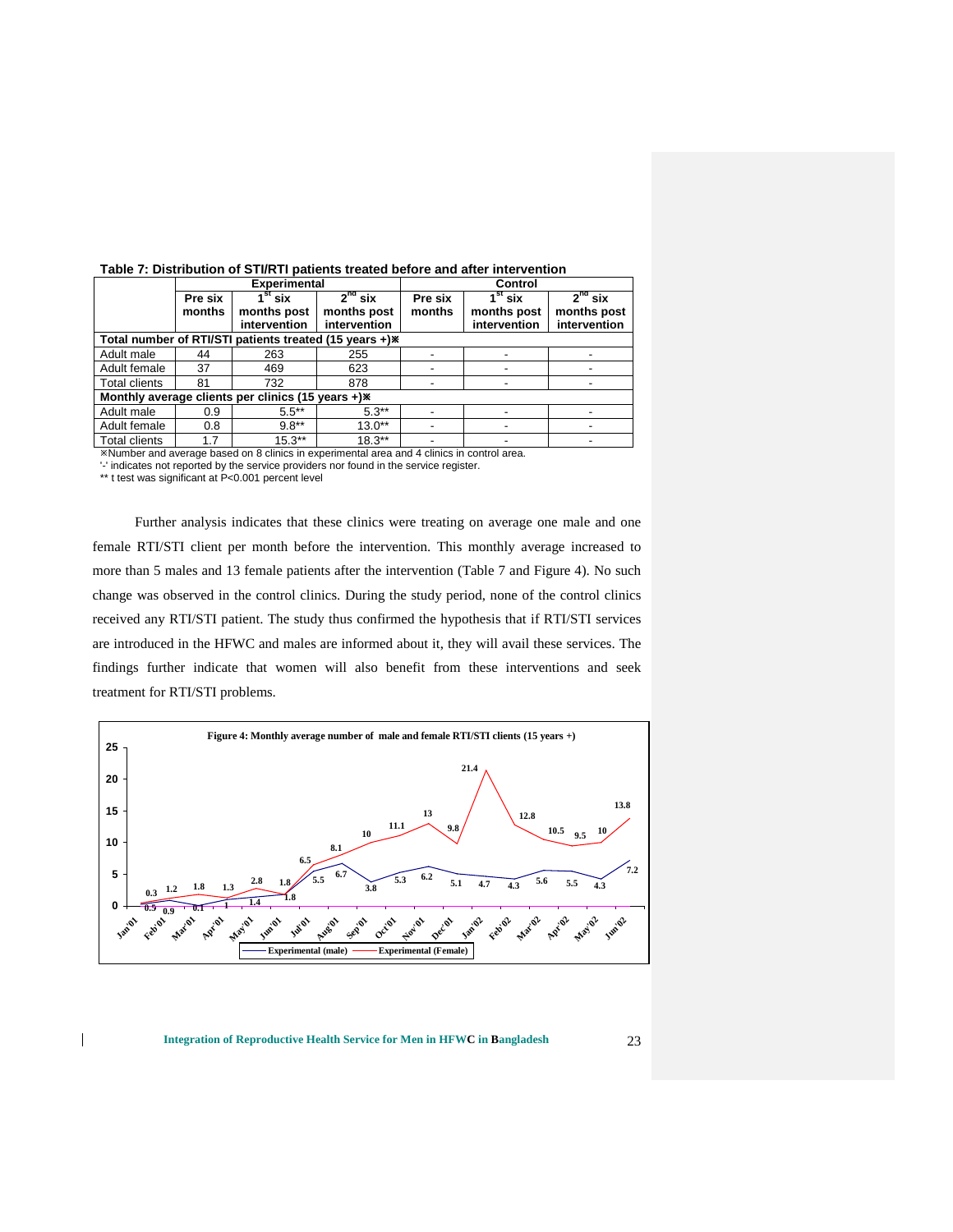#### *Symptoms Reported by Male RTI/STI Clients*

It was very difficult to get a complete picture of patients complaints from the service register as service providers have written too many complains together. Moreover, sometimes they have written the diagnosis such as STI. However, analysis of the service register for the 518 male clients showed that urethral discharge (82 percent), penile ulcerative problems (11 percent), and other problems such as burning sensation and painful urination (22 percent) were the more frequently treated STI/RTI symptoms.

#### *Condom Use*

 $\overline{1}$ 

Service statistics maintained at the HFWCs could not provide information on condom distribution. It was largely because of two reasons. Service providers feel discouraged to take condom from UHC, as they have to purchase it by their own money and subsequently recover the price by selling it to their clients. Providers do not feel comfortable in blocking their money by buying condom in advance. While they keep few condoms handy, these are only for display or "show" purposes. Furthermore, field workers report to the FPI and UHC and not to the HFWC about the distribution of condoms. Therefore, it was problematic to ascertain the exact number of condoms distributed in the project areas. No effort or arrangement was made to collect this information under the present project. However, analysis of exit client data showed that about 5 percent of the male clients came to the HFWC for family planning methods. This is an interesting observation as men rarely go to HFWC for condom collection. In case of control clinic, only one percent exit clients had come to collect condom. Considering the small number of case both in the experimental and control groups it is difficult to conclude that the difference between experimental and control was statistically significant.

FGD revealed widespread prevalence of misconceptions about male contraceptive methods. The majority of the informants in the FGD believed that family planning is a woman's issue. Some even considered the use of condom as a sin. One informant said:

*"Let me tell you about my experience. I have been married for 10 years. I have five children and may Allah keep all of them in good health! I have never used any natural or artificial contraceptive method. Using condom will keep the wife dissatisfied and unhappy. Moreover, discharging semen somewhere else (outside the woman's body) is a Gunnah (sin). You know, it is(meant receiving semen)*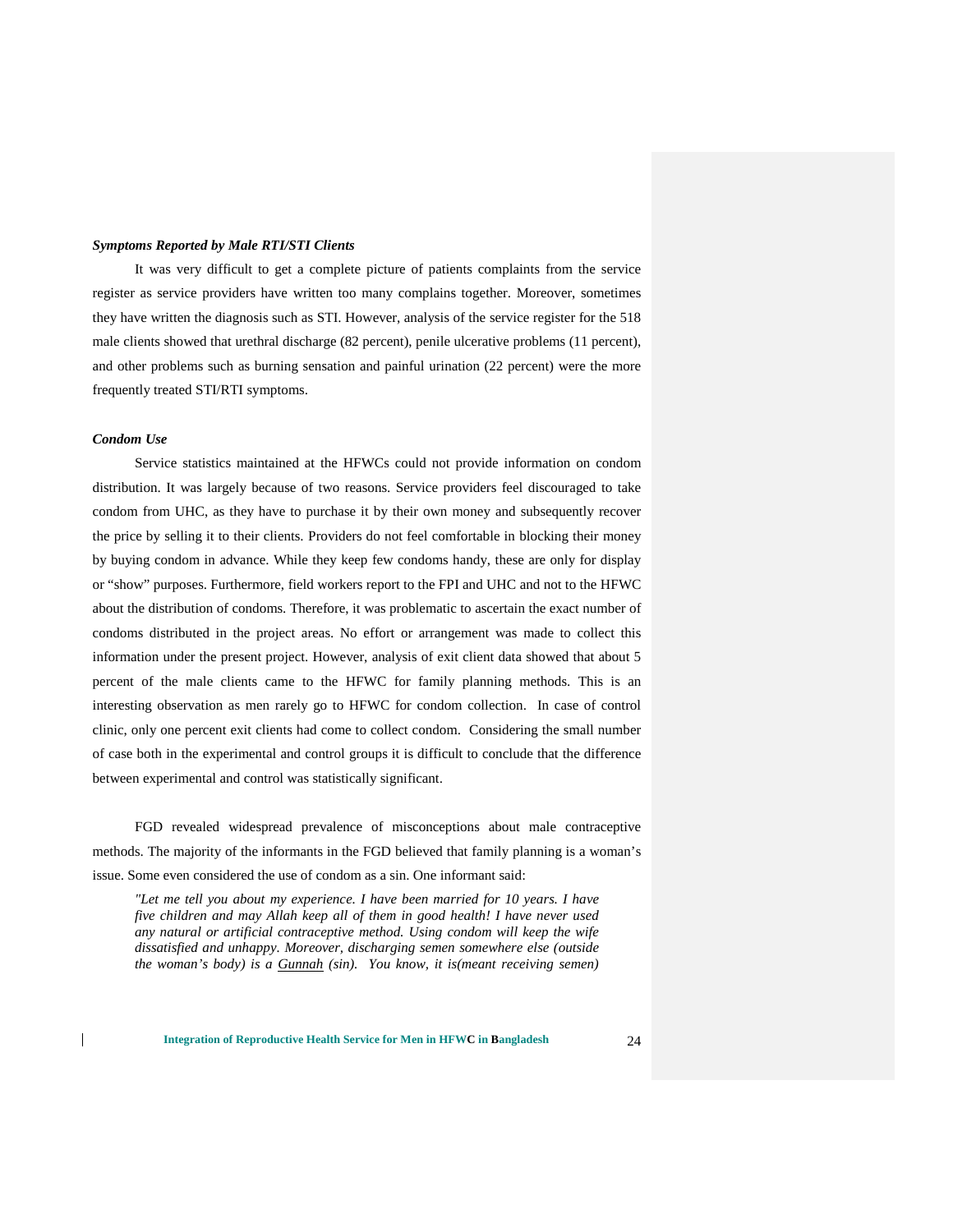*actually wife's Haaqk (right). I cannot adopt any FP method. She (my wife) may use some methods but I will not. If she use some method, it is her sin not mine*."

## **Observations from Exit Client Interviews**

## *Background Characteristics of the Exit Clients*

A total of 286 male (220 experimental, 66 control) and 300 female (175 experimental and 125 control) clients were interviewed at the clinics after they had received the services. All these interviews were conducted after implementing the interventions and were spread over several months. Findings presented in Table 8 shows that there is no significant difference in the age, marital status, educational status and occupation of the clients between experimental and control areas. The mean age of the male clients was 35 years in the experimental areas and 33 years in the control areas. The mean year of schooling was six and five years in experimental control areas respectively. The most common occupation of males was farming followed by business and students. Approximately two-third of male exit clients were married

| (poroomago <i>)</i><br><b>Characteristics</b> | <b>Experimental</b>      |                                      |                 | <b>Control</b>                         |
|-----------------------------------------------|--------------------------|--------------------------------------|-----------------|----------------------------------------|
|                                               | М                        | F                                    | M               | F                                      |
|                                               | %                        | $\%$                                 | %               | %                                      |
| Age                                           |                          |                                      |                 |                                        |
| >20                                           | 13                       | 10                                   | 17              | 8                                      |
| $20 - 29$                                     | 28                       | 47                                   | 26              | 50                                     |
| 30-39                                         | $\overline{21}$          | 32<br>11                             | $\frac{27}{21}$ | 30                                     |
| 40-49                                         | 22                       |                                      |                 | 12                                     |
| 50 & above                                    | $\overline{16}$          | Ξ                                    | 9               | Ξ                                      |
| Mean                                          | 35                       | 28                                   | $\overline{33}$ | 28                                     |
| SD                                            | 14                       | 7                                    | 12              | 7                                      |
| <b>Education</b>                              |                          |                                      |                 |                                        |
| None                                          | 25                       | 49                                   | 29              | 54                                     |
| $1 - 5$                                       | 21                       | 31                                   | 26              | 30                                     |
| $6 - 10$                                      | 41                       | $\overline{18}$                      | 36              | $\overline{13}$                        |
| $11 - 12$                                     | 9                        | $\overline{\mathbf{2}}$              |                 | 3                                      |
| >12                                           | 4                        | Ţ                                    |                 |                                        |
| Mean                                          | 6                        | $\frac{3}{4}$                        | $\frac{3}{5}$   | $\frac{1}{3}$                          |
| SD                                            | 5                        |                                      |                 |                                        |
| <b>Occupation</b>                             |                          |                                      |                 |                                        |
| Service                                       | 11                       | $\overline{2}$                       | $\overline{12}$ | 2                                      |
| <b>Business</b>                               | $\overline{20}$          | .6                                   | 20              | $\frac{2}{1}$                          |
| Farmer                                        | 33                       | $\overline{a}$                       | 35              |                                        |
| Day labor                                     | 14                       | 3                                    | 12              |                                        |
| Student                                       | 16                       | 1                                    | $\overline{14}$ | $\frac{2}{8}$                          |
| Unemployed                                    | 6                        | Ξ                                    | 9               | Ξ                                      |
| Housewife                                     |                          | 86                                   | Ξ               | $\frac{91}{2}$                         |
| Maid servants                                 |                          | 7                                    |                 |                                        |
| <b>Marital Status</b>                         |                          |                                      |                 |                                        |
| Married                                       | 70                       | 89                                   | 65              | 92                                     |
| Unmarried                                     | 29                       |                                      | 33              |                                        |
| Widow                                         | 1                        |                                      | $\overline{2}$  |                                        |
| <b>Divorced</b>                               | $\overline{a}$           |                                      | $\overline{a}$  |                                        |
| Separated                                     | $\overline{\phantom{a}}$ | $\frac{\frac{36}{2}}{\frac{2}{175}}$ | $\overline{a}$  | $\frac{32}{2}$<br>$\frac{2}{2}$<br>125 |
| N                                             | 220                      |                                      | 66              |                                        |

Table 8: Background characteristics of **Table 8: Background characteristics of male (M) and female (F) exit clients (percentage)**

(Table 8). For details of female clients, please see Table 8.

#### *Purpose of Current HFWC Visit*

 $\mathsf{l}$ 

Analysis of the data from exit interviews showed that more than 90 percent of male clients visit to HFWC for general health care (Table 9). It is observed that while none of the male client in the control areas came for RTIs/STIs treatment, 20 male clients (about 9 percent,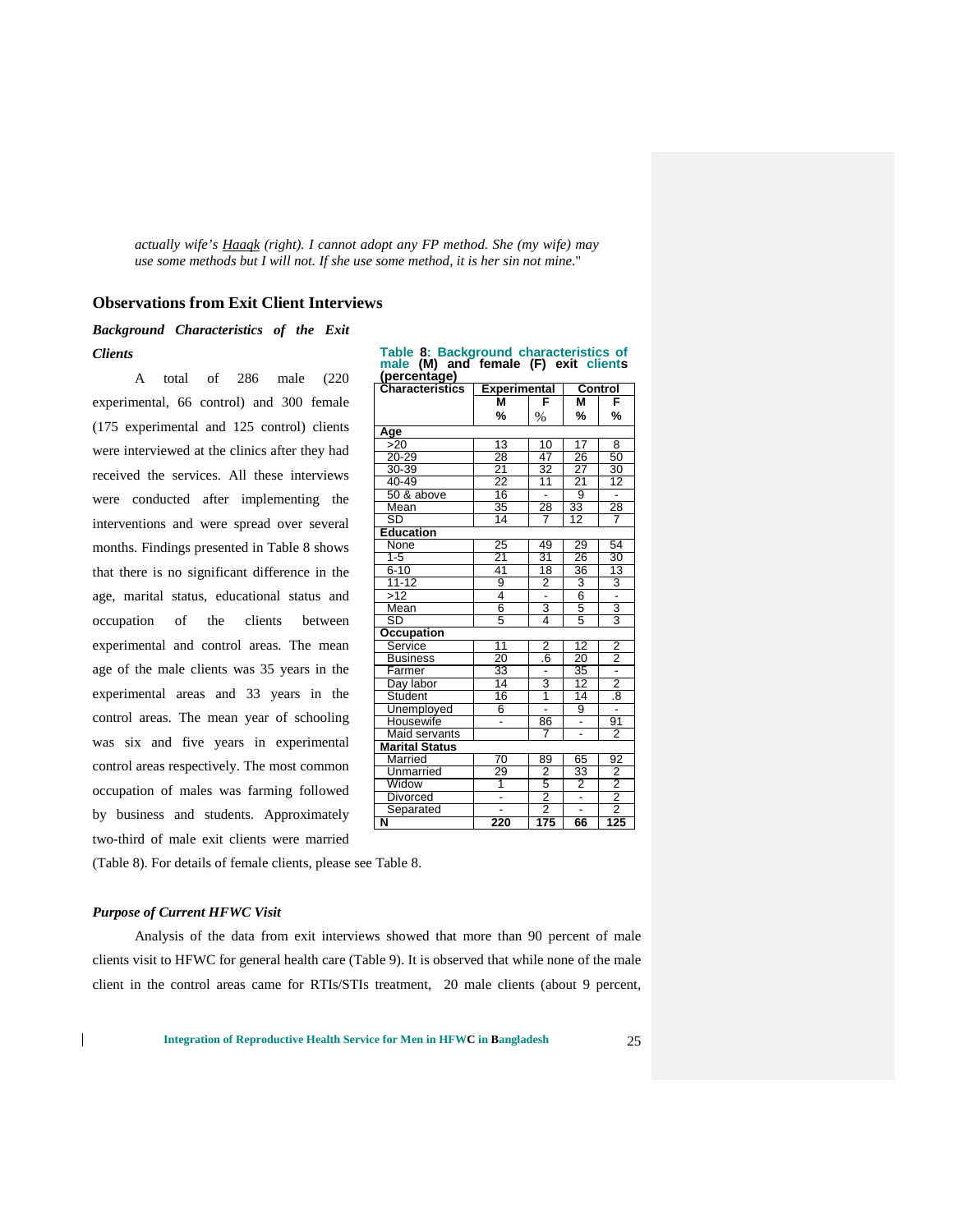N=220) in the experimental areas came with RTIs/STIs related problems such as urethral discharge (2.7 percent), frequent urination (3.2 percent) and soreness of the penis (2.3 percent). About 5 percent of the male clients in the experimental area as compared to 1 percent in the

control area mentioned family planning as the reason for visiting HFWCs. The remaining male clients (86 percent) have come for general health problems. Among the female exit clients approximately 45 percent had come for treatment

|                           | Table 9: Percent distribution of clients by reasons |  |  |
|---------------------------|-----------------------------------------------------|--|--|
| for current visit to HFWC |                                                     |  |  |

|                                     |             | <b>Experimental</b> | Control |        |  |
|-------------------------------------|-------------|---------------------|---------|--------|--|
|                                     | <b>Male</b> | Female              | Male    | Female |  |
| Symptoms consistent<br>with RTI/STI | 9           | 33                  |         | 18     |  |
| Collection of FP method             | 5           | 22                  |         | 18     |  |
| Problems with general<br>health     | 86          | 45                  | 99      | 64     |  |
| N                                   | 220         | 175                 | 66      | 125    |  |

of general health problems, about 22 percent for taking contraceptive supply while the remaining 33 percent had come for the treatment of RTI/STI related symptoms. In contrast, in the control area about 64 percent of the female clients come for general health problems and 18 percent each for RTI/STI treatment and collection of FP methods (Table 9).

#### *Sources of Information on RTI/STI Services*

Male and female clients learned about the availability of STI/RTIs services at HFWC from different sources. Among the 220 exit male clients interviewed in the experimental areas,

191 (87 percent) had heard about the availability of RTI/STI treatment at the HFWCs. Findings presented in Figure 5 suggested that the common sources of information for males were group discussion (72 percent), field workers (57 percent), service providers (55 percent), and BCC materials like posters, leaflets and signboards (21 percent). On the other hand, among the 201 female exit clients who



heard of RTI/STI services, more than 90 percent had heard about it from service providers (95 percent) and field worker (91 percent).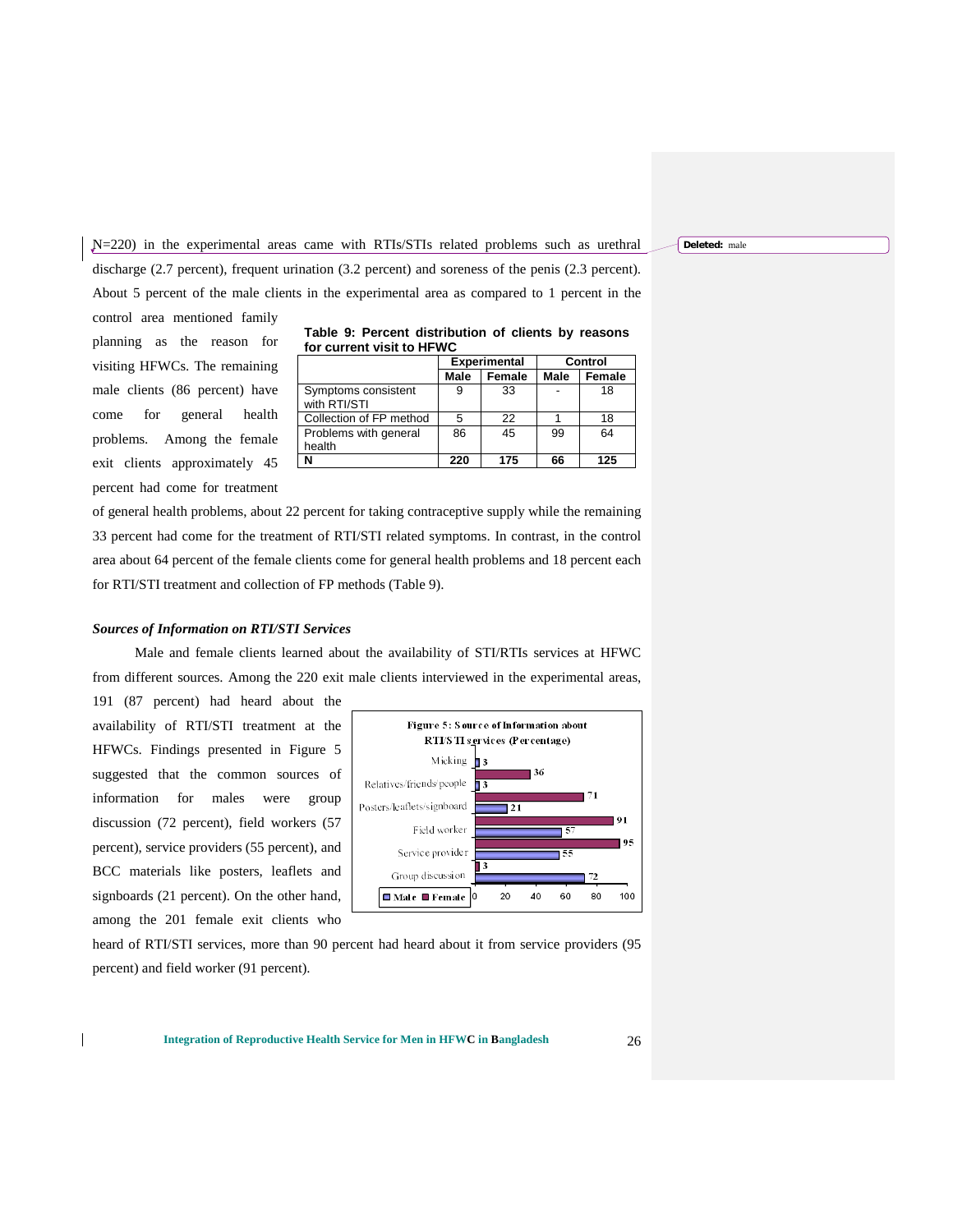While asking about the poster and signboard separately about the availability of RTI/STI services from the HFWC, about 87 percent of the male and 58 percent of the female clients mentioned that they had seen the poster or signboard about the services. In male FGDs several informant suggested that the use of poster and billboards in public places, community meetings, motivating by male workers and distribution of leaflets with important messages would enhance the utilization of HWFC services by men. They regarded announcements made over loudspeakers as an effective means of awareness raising. One of the informants said:

*" Encouraging people to use HFWC is not difficult. Made services available and then inform the community people. If needed do miking or hang poster. You will see, you will get so many clients that providing services will be difficult."*

#### *Treatment Seeking Behavior of Male Clients*

 $\overline{1}$ 

In the exit interview, all male clients were asked whether they or their wives had experienced any symptom of STIs/RTIs (signs and symptoms were mentioned) in the past three months and if yes how they managed it. Table 10 suggests that males in both experimental and control areas suffered from RTI/STI. Out of the total 219 male exit interviews in the experimental area 119 (54 percent) mentioned one or the other symptoms of RTI/STI. The corresponding percentage in case of control area was 86 percent. However, approximately half of them did not use any clinical services for treatment. About 50 percent of those who sought services, went to qualified providers including doctor, SACMO and FWV. Health seeking behaviors of these men's are presented in Table 10. The analysis indicates that symptoms like pus discharge from urethra and ulcer in the penis are taken more seriously and more than 60 percent of them sought treatment. In case of other symptoms, less care is taken and often less than half sought medical treatment. The analysis also shows that only between 20-30 percent sought treatment from a qualified person. The sensitivity attached with STI often discourage people to seek medical treatment from government clinics. Many of providers are known to the clients. Hence they use private sources for treatment, often untrained traditional health providers. Similar kind of treatment seeking behavior was observed in the control area. These findings are also substantiated by the informants in FGDs. As one of the male informants during a pre-intervention said: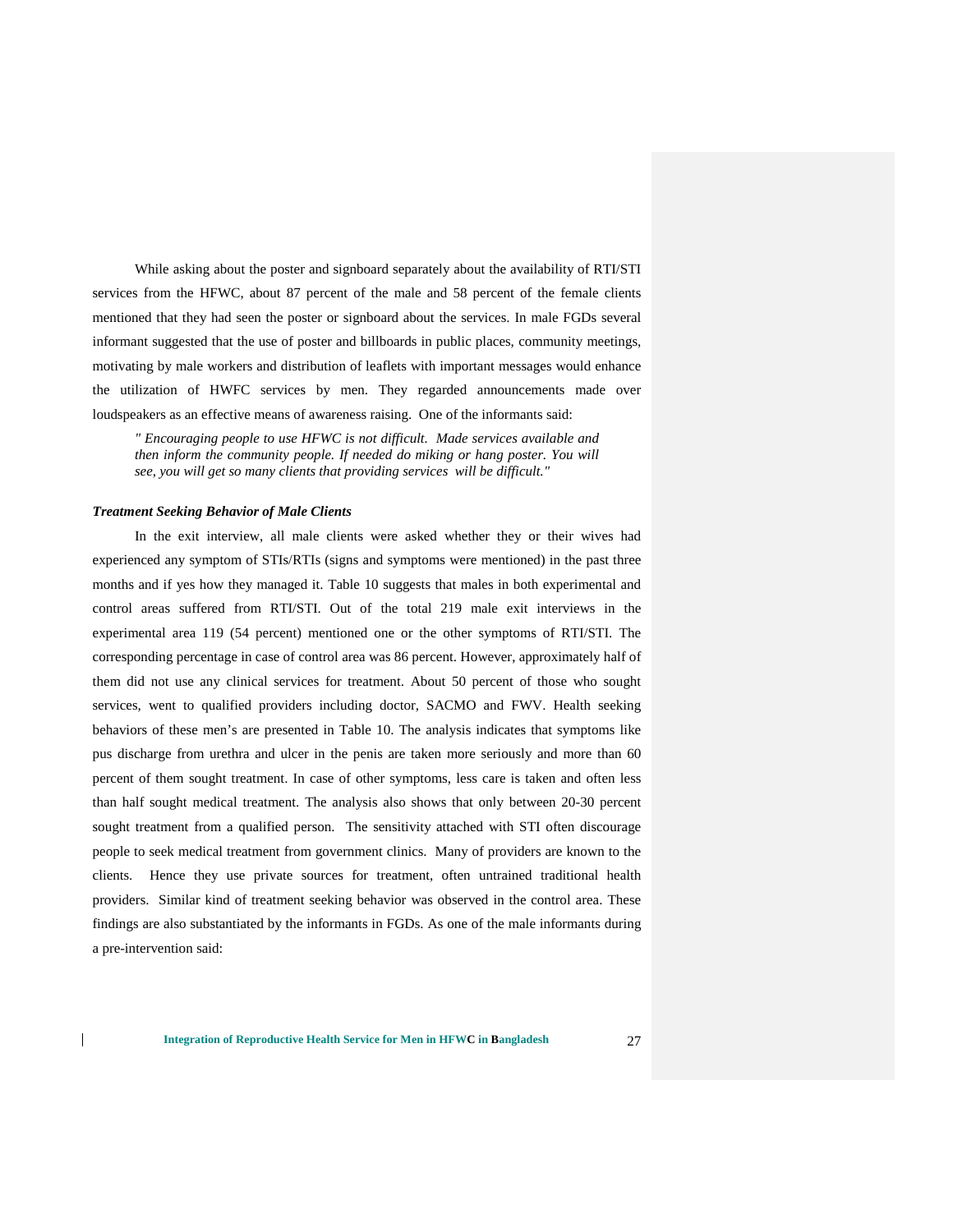*"Most victims tried to hide the "secret disease" and sought treatment secretly from a village doctor, a kabiraj or purchased medicines from the pharmacy without any prescriptions. If they are not cured then they go to a qualified doctor or to a hospital. By the time it became worst."* 

No significant difference was observed between clients of experimental and control clinics in their health seeking behaviour after the intervention.

| Table 10: Percent distribution of male exit clients who experienced RTIs/STIs symptoms in |  |
|-------------------------------------------------------------------------------------------|--|
| the previous three months and their treatment seeking behavior                            |  |

| <b>Signs and symptoms</b>               |                     | <b>Experimental</b>                      |                                                  | Control             |                                   |                                                  |
|-----------------------------------------|---------------------|------------------------------------------|--------------------------------------------------|---------------------|-----------------------------------|--------------------------------------------------|
|                                         | Percent<br>suffered | <b>Percent</b><br>received<br>treatment* | Percent<br>consulted<br>qualified<br>providers * | Percent<br>suffered | Percent<br>received<br>treatment* | Percent<br>consulted<br>qualified<br>providers * |
| discharge<br>Semen<br>from<br>the penis | 16<br>(219)         | 47 (35)                                  | 26 (16)                                          | 17 (66)             | 45(11)                            | 27(5)                                            |
| Pus<br>discharge<br>through<br>urethra  | 5(219)              | 58 (11)                                  | 36(6)                                            | 6(66)               | 75(4)                             | 25(3)                                            |
| Burning sensation during<br>urination   | 15<br>(219)         | 55 (33)                                  | 21(18)                                           | 19 (66)             | 31(13)                            | 23(4)                                            |
| Pain during intercourse                 | 6(219)              | 38(13)                                   | 15(5)                                            | 8(66)               | 40(5)                             | 20(2)                                            |
| Ulcer in the penis                      | 4(219)              | 75 (9)                                   | 44 (7)                                           | 15 (66)             | 60(10)                            |                                                  |
| Pain in the testis                      | 8(219)              | 33(18)                                   | 22(6)                                            | 21 (66)             | 43(14)                            | 36(6)                                            |
| N                                       | 219                 |                                          |                                                  | 66                  |                                   |                                                  |

Figures in parenthesis show the number of base cases

\* Percentage is based on the number who suffered with the problem

#### *Quality of Services*

 $\mathbf{I}$ 

Quality of care provided by HFWCs was assessed through regular monitoring visits, inventory survey and feedback from the exit clients. In addition, perception of community members about health services was also assessed.

Inventory surveys revealed that most of the medical instruments and supplies such as sims speculum, holding forceps, gali pot, instrument tray, gloves, torch light, cotton, lifter, autoclave, boiling pot, stove, bleaching powder, dettol/savlon and kerosene oil were available in both the experimental and control clinics in adequate quantities for the examination of RTI/STI patients. Some of the service providers reported that recurrent items (savlon, cotton, kerosene, etc.) were frequently out of stock but they rarely need these to diagnose RTI/STI cases in case of male clients.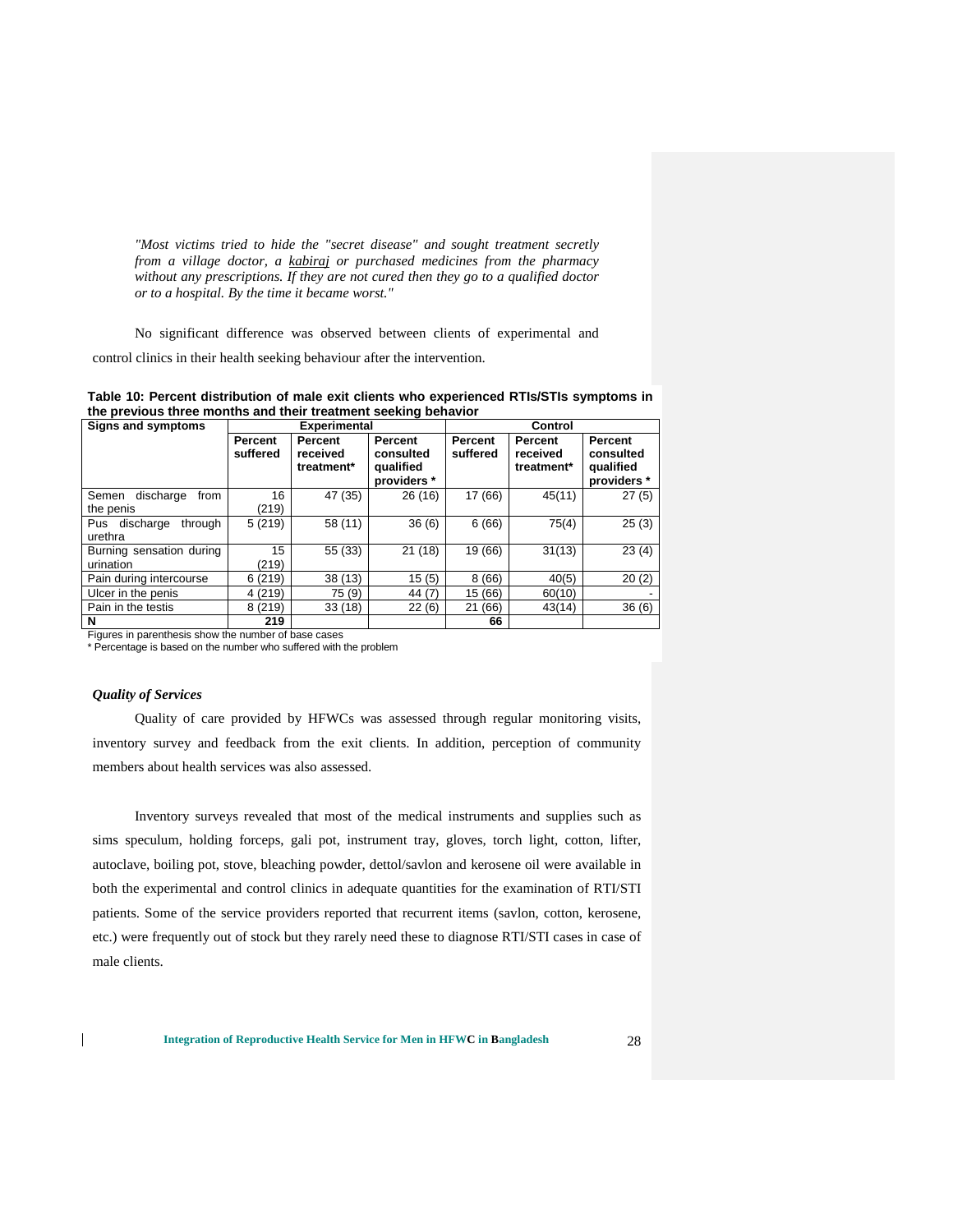Those who participated in the FGDs before the intervention in both experimental and control areas reported that the services offered at HFWCs were mostly unsatisfactory except for family planning services.

|                          | Terriale exil chemis about the service delivery           |      |                     |      |         |
|--------------------------|-----------------------------------------------------------|------|---------------------|------|---------|
| do not go to HFWCs for   | <b>Issues of concern</b>                                  |      | <b>Experimental</b> |      | Control |
|                          |                                                           | Male | Female              | Male | Female  |
| treatment because of the |                                                           | Yes  | Yes                 | Yes  | Yes     |
| lack of medicine,        | Service provider listen client<br>problems with attention | 99   | 98                  | 97   | 90      |
| absence of doctor,       | Maintained privacy during<br>consultation                 | 84   | 86                  | 94   | 86      |
| rudeness or impoliteness | Service provider behavior was<br>good                     | 99   | 99                  | 98   | 86      |
| of service provider,     | Clinic was clean                                          | 98   | 99                  | 85   | 98      |
| irregular clinic timing  | Water supply was good                                     | 96   | 46                  | 89   | 26      |
|                          | Toilet was clean                                          | 29   |                     | 35   |         |
| maintained by service    | Existing time was suitable for<br>male                    | 97   |                     | 97   |         |
| providers, unhygienic    | Service can be given to both                              | 99   | 91                  | 74   | 22      |
| environment and scarcity | male and female together<br>from the same clinic          |      |                     |      |         |
| of male treatment        | Client was satisfied with the<br>services                 | 97   | 97                  | 97   | 86      |
| facilities. After the    | N                                                         | 220  | 175                 | 66   | 125     |
|                          |                                                           |      |                     |      |         |

|  | Table 11: Percent distribution of opinions of male and |  |  |  |
|--|--------------------------------------------------------|--|--|--|
|  | female exit clients about the service delivery         |  |  |  |

intervention, however, an

 $\overline{1}$ 

According to them men

informants of experimental area pointed out that the quality of services was generally good but the main drawback was lack of qualified doctors. One informant said:

"*If a MBBS/good doctor is present at HFWCs, then the situation will improve regardless of the availability of medicine. At least they will get examination and free prescription from a qualified doctor. They can always buy the medicine from the market."* 

At the monthly visits, it was observed that the service providers maintained privacy and confidentiality during consultation in the experimental areas. Examination rooms in the experimental HFWCs were also found to be clean. In contrast, the situation in the control area as reported by a community leader was not satisfactory. According to him:

"*This HFWC is in a terrible condition, doctors have awful manners (or lack communication skills), people can not get any medicine and the centers never open on time or remain open on schedule."*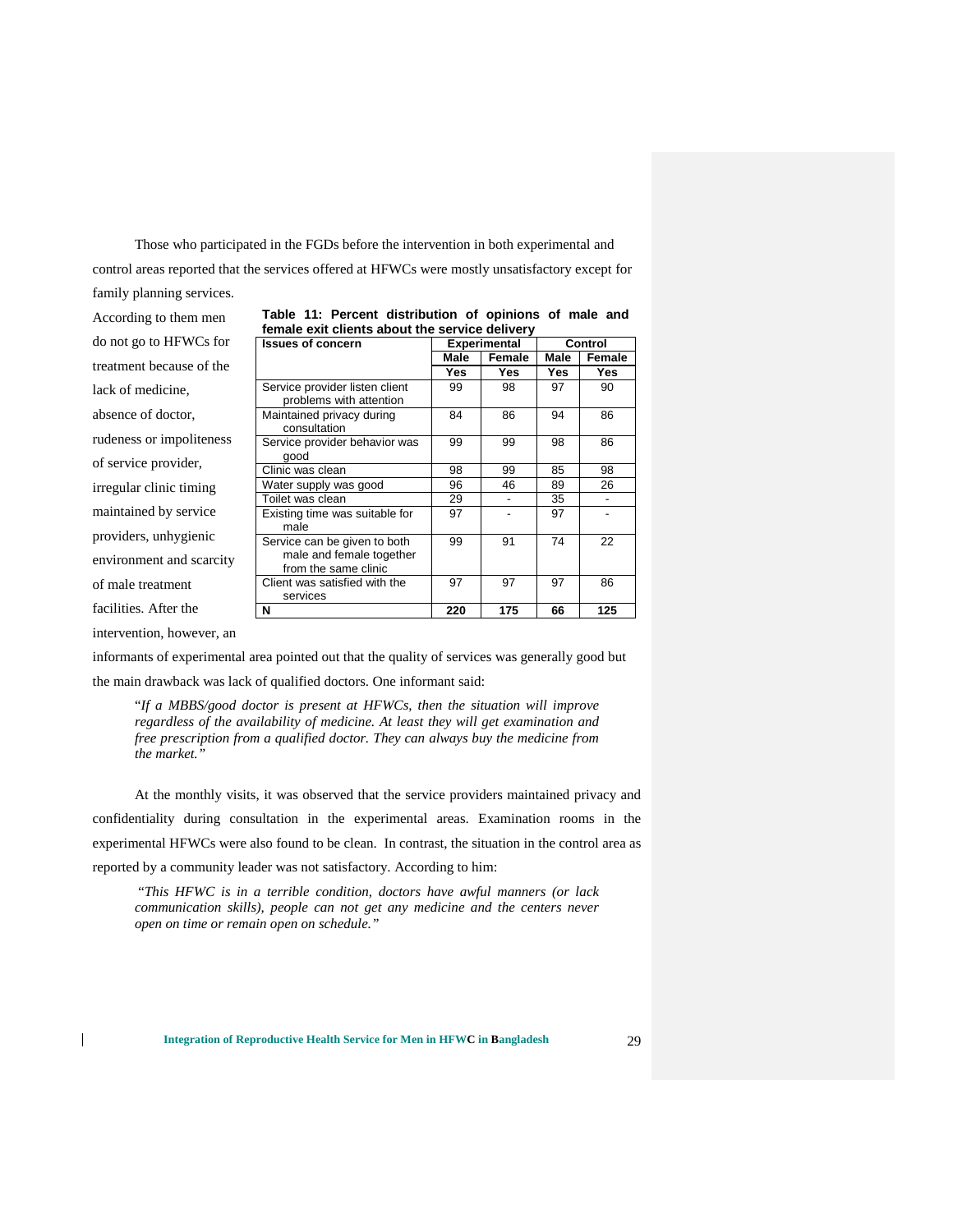These some what isolated comments from FGD, however, it should be taken with caution as the responses from the exit interviews from both the areas were quite positive about the quality. The majority of the male and female exit clients from both the experimental and control areas acknowledged that whatever services they receive were good. A series of questions were asked to gather their opinions about the quality of services they received from the HFWC. As Table 11 reveals, the clients expressed satisfaction from amount of attention they received from the providers, provider's manners, and maintenance of privacy and overall management of the clinic. However, water supply and cleanliness of the toilet remained a major problem for all the clinics in both experimental and control areas. On all of these parameters responses of the clients from the experimental and control groups did not differ significantly. The findings thus remain inconclusive about the impact of intervention on quality of services. It is also not surprising as broader aspects of quality of care was not the focus of the study.

#### *Timing of HFWCs*

About 97 percent of the male clients in the experimental and control areas reported that the present timing of the clinic was convenient for them and that there was no need to change it (Table 11). Informants in the FGDs after implementation of the interventions gave similar feedback. Moreover, informants in the FGDs emphasized that the quality of services and credibility of the provider were the central issues rather than the 'timing'. One informant commented:

*"What's the use of having a timetable? If we don't get proper treatment and medicine, what's the use if the providers' attend clinic timely? If service is good, and provided by qualified doctor anytime men can go for the services."*

However, a few informants in both the experimental and control areas felt that the timing could be extended from 2:30 pm to 5:00 pm. A few adolescent informants also suggested to keep the HFWC open till 5 pm. The findings thus indicate that to include male RH services at HFWC and enhance utilization of the services, any adjustment or change in clinic timing is not required.

#### *Acceptability of Male Clients at HFWCs*

 $\mathbf{I}$ 

It is worthwhile to mention that all men (100 percent) and 91 percent of the female clients in the experimental areas reported that the presence of opposite sex clients in the clinic did not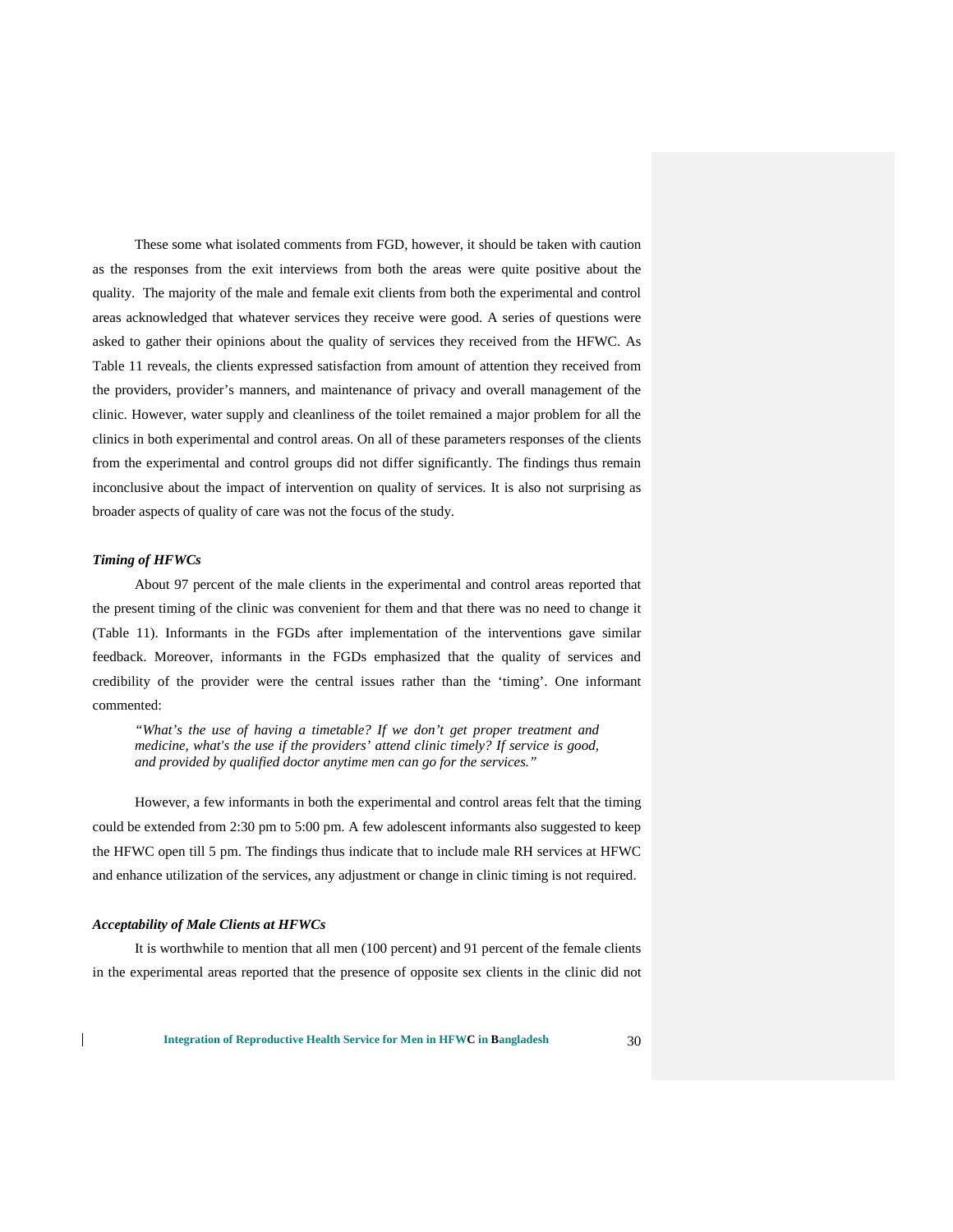make them uncomfortable in any way. Similarly, about 74 percent of the male and 22 percent of the female clients in the control areas gave their approval to the inclusion of services for male clients (Table 11). This positive reaction particularly in experimental area is a sign of community endorsement for integrating male services within female focused service delivery system. This was also supported by the FGDs findings. One male informant said:

*"What is the problem? If male-female can take service together from big hospital, why they will not be able to do the same from HFWC? I didn't see any problem. I send my wife and relatives to take services from the same clinic."*

One female client echoed similar feeling and said:

"*This center is not only for us (meaning for female). If males come, what is our problem? They will take their service we will take ours. I also bring my husband here. I don't bother who said what."*

A relatively much larger percent (91 percent) of women from experimental area as compared to control area (22 percent) approving inclusion of services for male clients indicates that as long as services of men and women has not been integrated, women might have some hesitation but once they experience it (as in experimental area), most of their hesitation disappear. All these findings support the hypothesis that male and female services could be provided from the same clinic and it will not adversely affect the number of female clients seeking services from HFWCs. Rather as we observed earlier will make HFWC more cost effective and efficient.

#### **Findings from Review Workshops**

Two review workshops, one each in the first and last quarter of intervention period was held with program managers and service providers to know their reaction and experience of providing male RH services. Participants discussed their experiences with the project management. The review meetings were conducted in participatory

 $\mathsf{l}$ 

#### **Box 1: Decisions taken in the first review workshop**

- Introduce service registers at the experimental HFWCs.
- The *upazila* teams should develop the BCC materials at the earliest.
- Service providers need more training on the diagnosis and treatment of RTI/STIs at a teaching hospital.
- At least 50 group discussions should be organized in each experimental union.
- The monitoring checklist needs to be finalized at the earliest.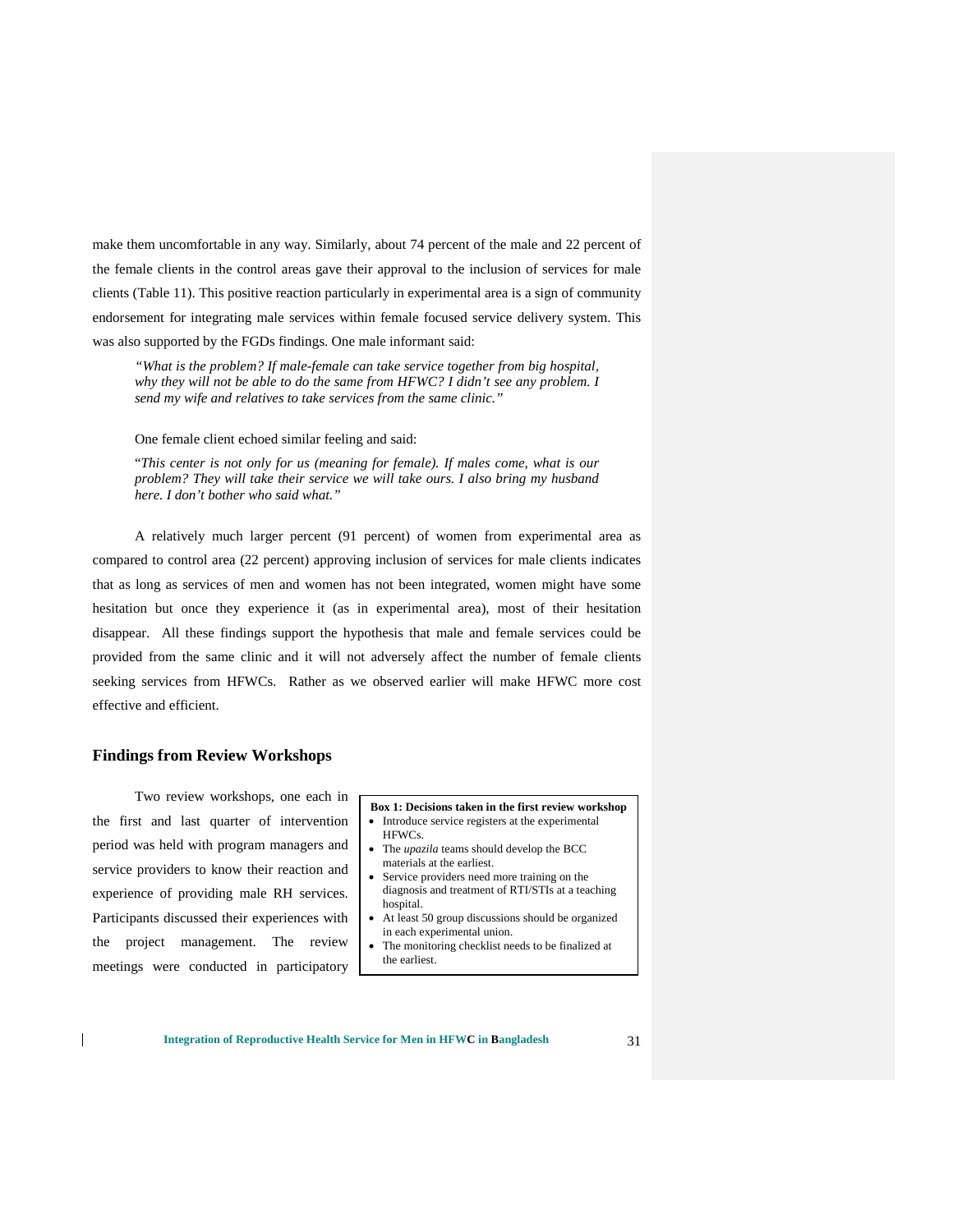approach. In the first review meeting after 3 months of interventions, all efforts was made to examine scope and possibility of improvements in implementing the interventions. During this meeting many important decisions were taken to improve delivery of the male RH services (see Box 1). One of the crucial decisions was practical reorientation of the providers at teaching hospital. Providers strongly felt that their practical training at *upazila*, because of low turnover of STI patients, was not sufficient to provide STI services to clients. Further, to strengthen educational effort, during this first review meeting, the *upazila* managers had took the responsibility to develop the BCC materials.

The second review workshop was held in July 2002 at the NIPORT Headquarter in Dhaka. Approximately, 50 participants representing HFWCs providers, program managers from

Directorate of Family Planning, senior government officials from the Ministry, and the project teams from NIPORT and the Population Council attended the workshop. The objectives of the workshop were to share the experiences, lessons learned so far and action to be taken to further improve the performance. This meeting was held in the third quarter of the intervention

 $\mathsf{l}$ 

#### **Box 2: Observation made in the second review workshop**

- Number of males and couples coming for RTI/STI services increased at the intervention HFWCs.
- Targeted BCC activities were effective in raising awareness and increasing attendance at the HFWCs.
- Shortage of medicines and logistics for RTI/STI services at the clinics.
- Refresher training on clinical issues is needed for the service providers.

period when the activities were coming to an end. The recommendations made by the participants included: adequate medicine should be available at each clinic, along with theoretical training clinical training is essential and a reorientation should be in build in the program, group discussion is an effective tool to raise awareness about the RTI/STI issues and there is no need of changing clinic time to cater RH services to males (Box 2).

### **SUMMARY OF THE RESULTS OF HYPOTHESIS TESTED**

Table 12 presents the results of the test of hypotheses that were focus of the study and were used to select the study design and contents of the interventions. Findings presented in this report suggest that service providers' knowledge can be improved through training. Moreover, if services for male are included at HFWCs and publicized, men will avail these services, especially for treatment of RTIs/STIs problems. The study also established that the inclusion of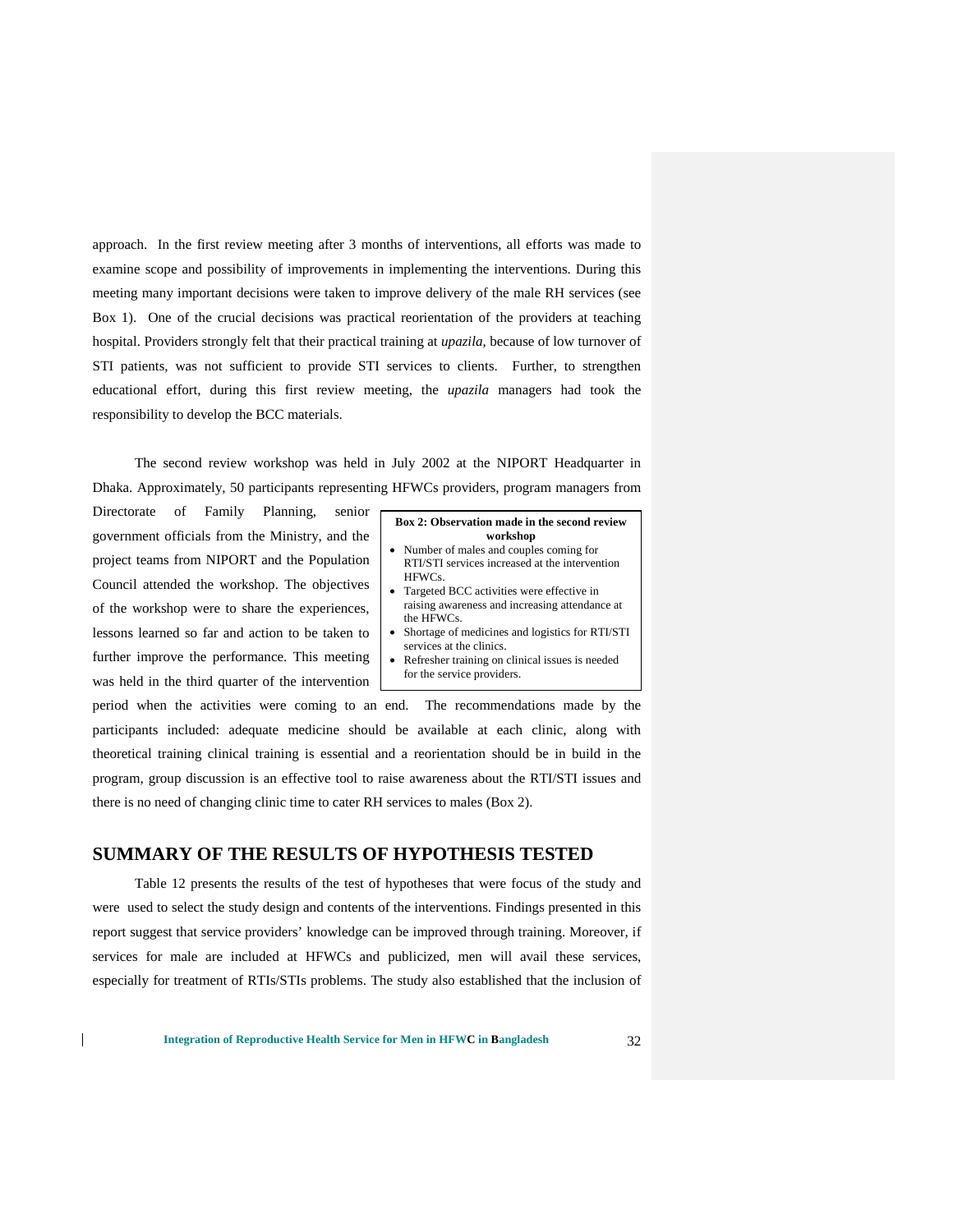male RTI/STI services into the HFWC, primarily a female-focused service delivery centers, will not have a negative effect on the number of female clients and service provided to them. Instead as the study shows, it leads to an increase in utilization of the HFWCs by female clients and thus increasing the efficiency and utilization of HFWCs. Further, the timing of the clinics need not require to be changed as the visiting hours suited to most of the men and presence of patients from opposite sex did not make uncomfortable either to men or women.

## **Table 12: Summary of the results of hypothesis tested**

| <b>Hypotheses</b>                                                                                                                                                                 | <b>Status</b>                                               |
|-----------------------------------------------------------------------------------------------------------------------------------------------------------------------------------|-------------------------------------------------------------|
| The intervention will augment service providers' technical knowledge about male<br>$\bullet$                                                                                      | Confirmed                                                   |
| RH problems and syndromic management of RTIs/STIs.                                                                                                                                |                                                             |
| If services for RH of men are included within the female focused HFWCs and men<br>$\bullet$<br>are made aware of it, they will avail the services.                                | Confirmed                                                   |
| Inclusion of RH services at HFWCs for men will not have any adverse effect upon<br>$\bullet$<br>the number or services of female clients seeking treatment from the same clinics. | Confirmed                                                   |
| Interventions will lead to an increase in the number of male RTIs/STIs clients at<br>$\bullet$<br>experimental clinics.                                                           | Confirmed                                                   |
| There is no need to alter the working hours of HFWCs to accommodate male<br>$\bullet$<br>clients, particularly RTIs/STIs cases.                                                   | Confirmed                                                   |
| Interventions will help in increasing condom use and acceptance of NSV.<br>$\bullet$                                                                                              | No training in NSV<br>was given. Condom<br>use could not be |
|                                                                                                                                                                                   | ascertained                                                 |

## **UTILIZATION OF THE STUDY FINDINGS**

 $\mathsf{l}$ 

Dissemination seminars were held in October 2002 and June 2003 to share the findings of the project. Senior officials of the Ministry of Health and Family Welfare, reproductive health experts, development partners, representatives from NGOs and civil society were present at these seminars. The Minister and the Secretary of the Ministry of Health and Family Welfare were also present in one of the seminars.

The results of the study confirmed the possibility of integrating male services, particularly for treatment of RTIs/STIs, in the existing female-focused service delivery system. The research demonstrated that men would use the services provided in the HFWC if they were aware of them. It also indicated that paramedics can be trained to provide preliminary RTI/STI services using syndromic approach. In response to the encouraging study findings, the Secretary, Ministry of Health and Family Welfare has asked NIPORT, a government research and training institution and who carried out the present study, to expand provision of RTI/STI services for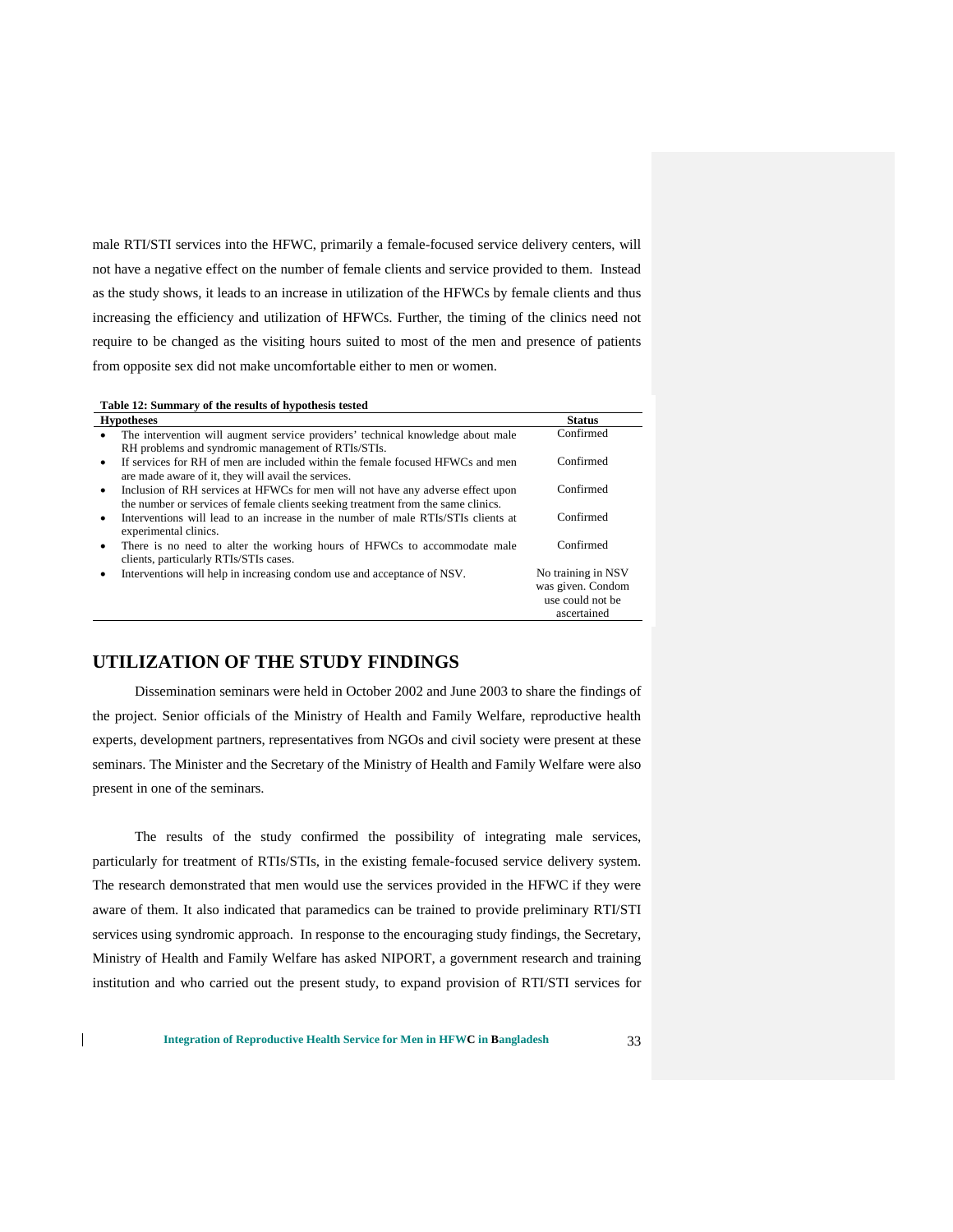men in 100-150 HFWCs. At the same time, Population Council has been requested to provide technical assistance in scaling up the program (See letter in Appendix).

Since then several meetings have been held with the concerned departments about expanding male reproductive health services. Directorate of Family Planning has agreed to bear some of the costs of the services such as IEC program, cost of medicine, etc. However, to carryout some of the interventions such as training of service providers, need allocation of additional resources. Directorate is trying to generate this fund by negotiating with international bilateral agency and is hopeful to initiate the activity soon. The government decision to accept financial responsibility is a progress towards self-reliant with minimum donor assistance. The Ministry of Health and Family Welfare intends to include male health services to all HFWCs if the initial 100-150 HFWCs show significant improvements in service delivery.

## **CONCLUSIONS AND RECOMMENDATIONS**

The findings of this operations research project provide valuable insights into the possibility of meeting reproductive health needs of men by enhancing utilization of HFWCs both by women and men. Pre intervention data from both experimental and control areas showed that though few men were using the HFWCs, their visit was limited to seek services only for general health problems. Number of such male clients was also quite small as HFWC is primarily recognized as women health facility. Study revealed that utilization of HFWC by men could be increased substantially if treatment of RTIs/STIs services are made available and through IEC activities men are encouraged to use these services. Apart from an increase in the number of male clients, the unexpected rise in the number of female clients indicates that both male and female patients could be served from the same facility and such programmatic change in delivery of services would not have any adverse effect on women's accessibility and utilization of health services. In fact, it contributes positively as increase in the number of female clients at HFWCs imply a more effective utilization of health facilities and a corresponding decrease in the cost of treatment per client. Thus the findings indicate that enhance utilization of HFWCs by men and introduction of RTIs/STIs services at the clinics can be achieved without imposing any heavy burdens on government resources. For instance, most of the day-to-day medical tools (except medicine and lab tests) required for the diagnosis and treatment are available in the centers.

**Integration of Reproductive Health Service for Men in HFWC in Bangladesh** 34

 $\mathsf{l}$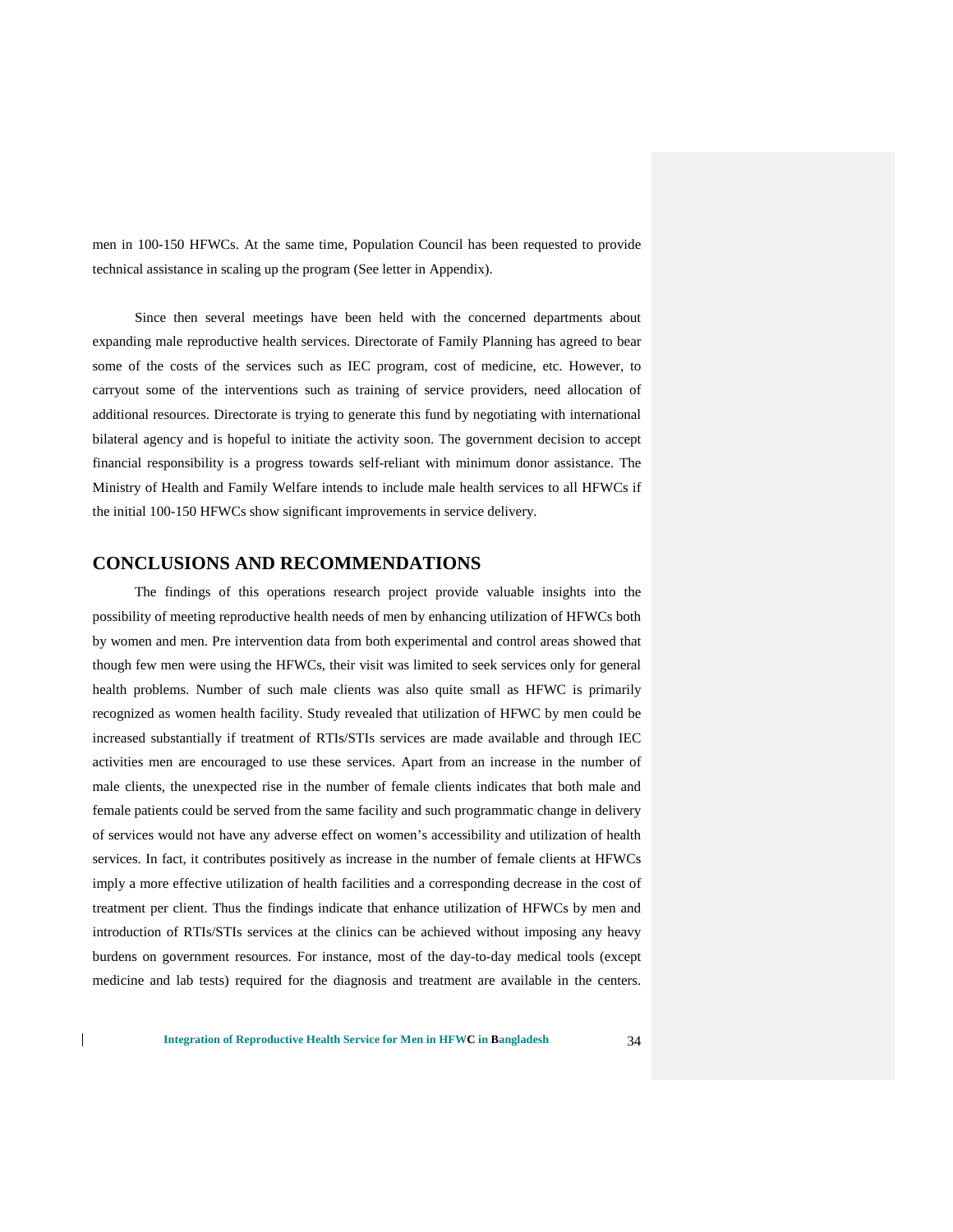Financial assistance is mainly required for training of staff which can be easily carried out at the government facilities under the management of existing government staff. Some additional resources are also required to ensure availability of medicine at the clinics to manage STI/RTI cases. Further, findings attest that the inclusion of male clients will require very little modification in the delivery system as neither separate timing nor separate facilities are needed to include male RH services at HFWCs. This demonstrates a win-win situation for all the concerned parties – women, men and the program managers.

However, some notes of caution is also essential before scaling up this program at national or sub-national level. The study demonstrated that service providers could be trained on STIs/RTIs management. However, only theoretical training is not sufficient for effective RTI/STI service delivery. A good clinical training and demonstration are essential to diagnose and treat RTI/STI clients using syndromic approach. The practical training should be conducted at a place where there is enough RTI/STI cases to observe and practice syndromic approach for the management of STI/RTI patients. Usually, appropriate clients may not be available during a short training period. A note of caution should also be made that this study did not have adequate information to judge how far after the training the providers were using the syndromic approach systematically and the prescribed algorithm were followed.

The study revealed that before training service providers' knowledge of STIs was limited to only syphilis, gonorrhea and HIV/AIDS. They were hardly familiar with other STIs. Because of the publicity given to HIV/AIDS as a sexually transmitted infection, many service providers presumed that the transmission, prevention and sequelae of all STIs are similar to that of HIV/AIDS. For example, many service providers thought that STI/RTI could lead to death. This underlines the need of providers' training to clearly understand the distinction between HIV/AIDS and other STIs/RTIs. It was also observed that a considerable number of service providers were reluctant to address sexual issues during client counseling. The findings suggest that service providers require training in communication skills to make them an effective counselor and to discuss sex and sexuality more proactively. This can't be achieved by organizing one short training covering several topics. They will need several short reorientations and supportive supervision in carrying out effective communication and counseling session.

 $\mathbf{I}$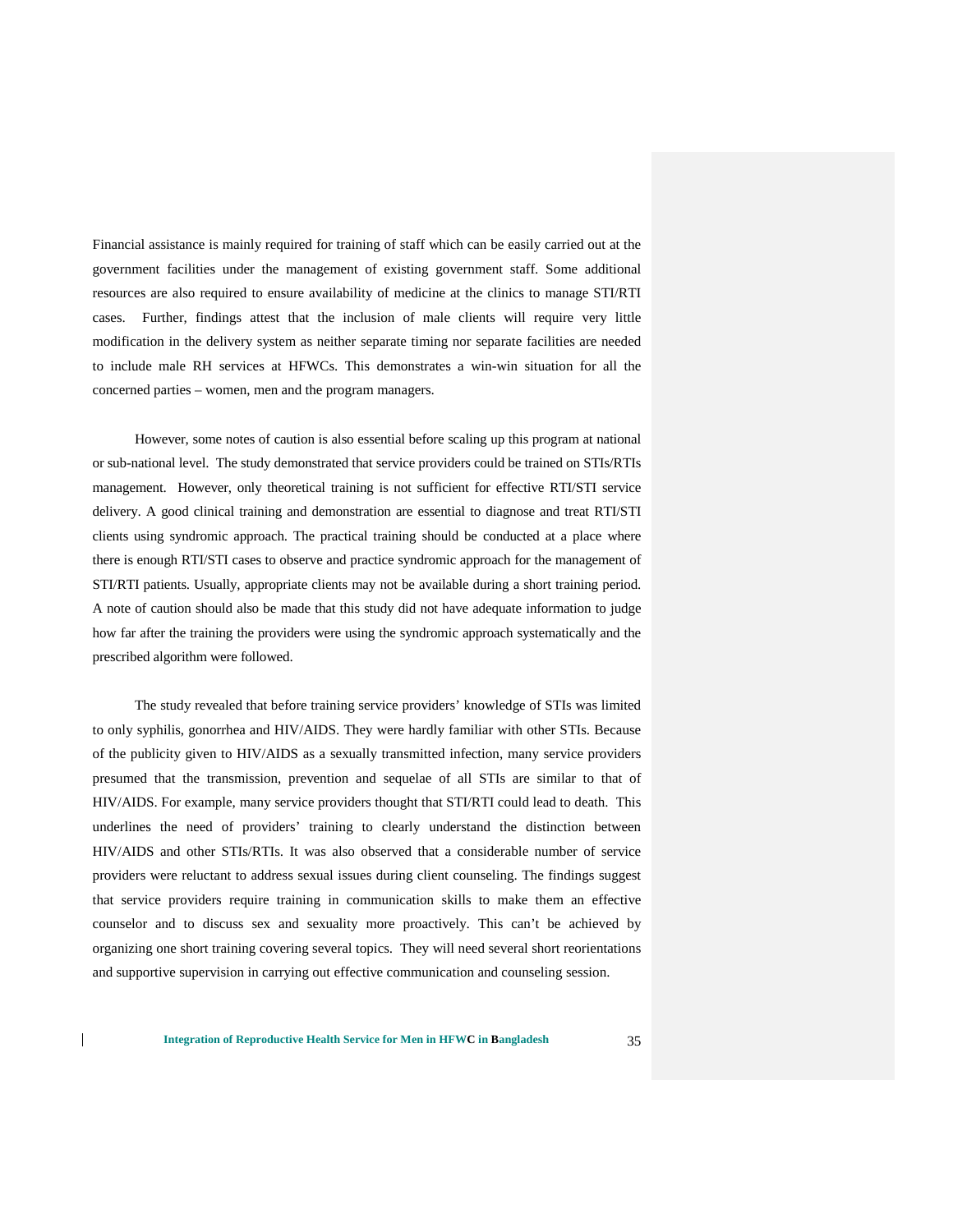Since HFWCs continue to focus mainly on mothers and children, the inclusion of male clients in such centers require targeted BCC materials. Likewise, the availability of the new services has to be publicized in the community. The BCC materials can disseminate information about the services as well as raise awareness about the sings and symptoms of RTI/STI, its sequelae and the necessary interventions. The study confirmed that, focused awareness promotion activities were successful in increasing the number of male clients at HFWCs for seeking treatment of both general health as well as for STI/RTI problems. Increased clients load for STI/RTI treatment had created demand for additional medicines. However, as often the required medicines for RTI/STI treatment remained short supply, the clients were prescribed medicines to purchase from market. In the present study, it was not possible to assess their compliance either for the use of medicine or partner management. It is recommended that these issues should be carefully evaluated during scaling up of the interventions.

Both because of resource constrain and certain procedural problems, the study could not assess increase in the male contraceptive method, particularly condom use. Because of resource constrain training of NSV was not given. In case of condoms, the program demands from the HFWC staff to pay in advance for the condom given to them from *upazila* store and later recover the cost from their clients by selling it. The HFWC staffs do not want to block their money by paying cost of condom in advance and hence mostly condom at the HFWC was available for demonstration only and not for distribution. In the present study no effort was made to collect information on condom distribution by the field workers who report the distribution statistics to family planning inspectors and to *upazila* officials. It is recommended that while scaling up these issues should be given more attention to assess impact of intervention on male methods, particularly condom use.

To conclude, the study despite of these notes of caution, as a whole provides several promising clues for programmatic action.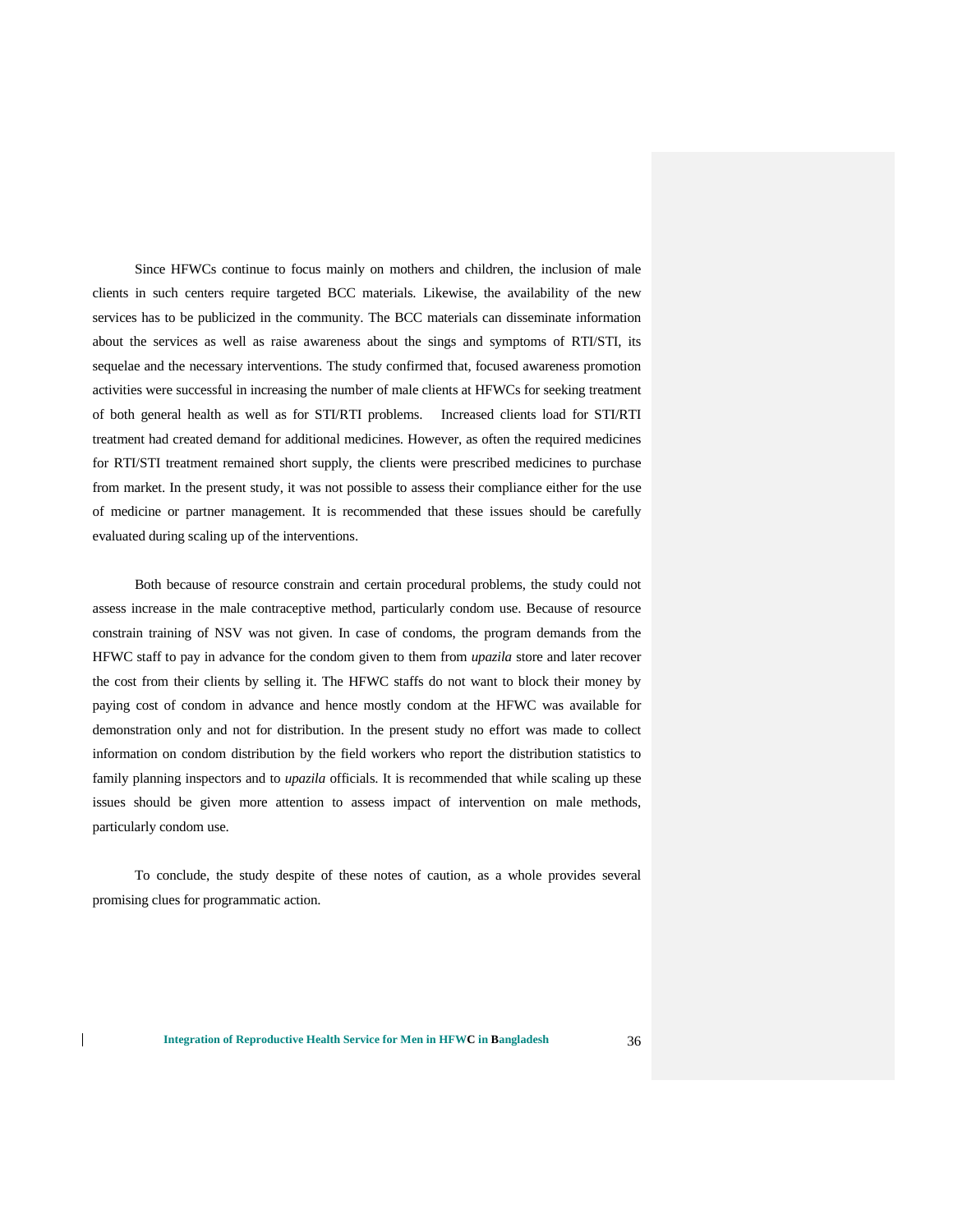## **REFERENCES**

- Asian-Pacific Resource and Research Centre for Women. 1996. "Men's roles and responsibilities in reproduction." *ARROWS For Change*, Vol; 2 (1): 1-12.
- Ashraf, A., T. T. kane, A. Shahriar and B. Khuda. 1999. Male Involvement if Reproductive Health Services in Bangladesh: A Review. Special publication. Operations research Project, Health and Population Extension Division. Dhaka: ICDDR,B.
- Donahoe, Debbie. 1996. Men and family Planning in Bangladesh: A review of the literature. Dhaka, Bangladesh: Population Council.
- David, F. 1996. Male involvement in family planning. In the Proceedings of the Operations Research Training Workshop: Mainstreaming NFP in the Public Sector. Manila, Philippine.
- Directorate of Family Planning, NIPORT and Population Council. 1998. Getting men involved in family planning: Experience from an innovative program. Final Report. Asia & Near East Operations Research and Technical Assistance Project. Dhaka, Bangladesh: Population Council.
- Hussain, M. A., G. S. Rahman and N. Begum. 1996. A study on prevalence of RTI/STDs in a rural area of Bangladesh. Dhaka, Bangladesh: Save the Children (USA).
- Khan MA, Rahman M, Khanum PA, Barkat-e-Khuda, Kane TT, Ashraf A. 1996. Awareness of sexually transmitted disease among women and service providers in rural Bangladesh. Dhaka: MCH-FP Extension project (Rural), Working paper, 123; ICDDR,B.
- Kim, Y. M., C. Marangwanda and A. Kols, 1996. Involving men in family planning: The Zimbabwe male motivation and family planning method expansion project IEC field Report No. 3. Johns Hopkins School of Public Health, Center for Communication Programs. Baltimore, USA.
- Mitra, S. N., M. N. Ali, S. Islam, A. R. Cross, and T. Saha. 1994. Bangladesh demographic and health survey 1993-1994. Dhaka, Bangladesh: National Institute of Population Research and Training, Mitra and Associates and Calverton, Maryland, USA: Macro International Inc.
- NIPORT, Mitra and Associate and ORC Macro. 2001. Bangladesh demographic and health survey 1999-2001. Dhaka, Bangladesh: National Institute of Population Research and Training, Mitra and Associates and Calverton, Maryland, USA: ORC Macro.
- Piet-Pelon, N, U. Rob and M.E. Khan. 2000. Men in Bangladesh, India and Pakistan: reproductive health issues*.* Dhaka, Bangladesh: Kashraf Publishers.
- Piet-Pelon, N. and U. Rob. 1997. "Male involvement in the Bangladesh family planning and reproductive health program." *International Quarterly of Community Health Education*. Vol 17 (2):195-206.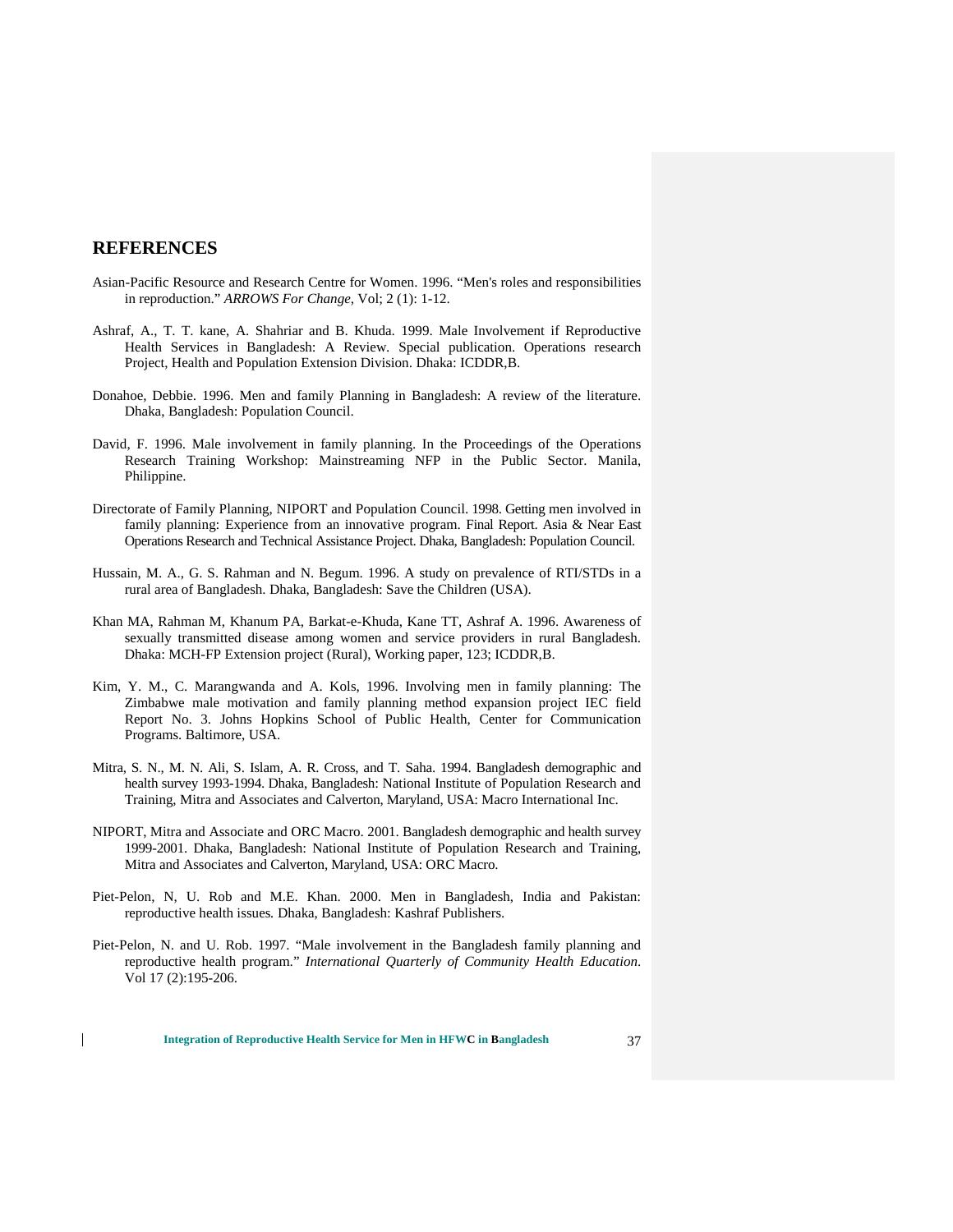- Population Council. 996a. Male Involvement: A challenge for the Bangladesh national family planning program. Policy Dialogue No. 2. Dhaka, Bangladesh: Population Council.
- Population Council. 1996b. Integration of RTI care into existing family planning services. Policy Dialogue No. 3. Dhaka, Bangladesh: Population Council.
- Population Council. 1997. "Male involvement in family planning: Experiences from innovative projects." Workshop on Male Involvement, Dhaka, Bangladesh: Population Council.
- Rob, U., S. M. I. Hossain, I. Bhuiya, A. Al Sabir and A. Alam. 2002. "Integration of reproductive health services for men in family welfare centres." Research Update No. 1. Dhaka: Population Council.
- Wasserheit, J. N. et al. 1989. "Reproductive tract infection in a family planning population in rural Bangladesh," *Studies in Family Planning* 20(2): 69-79.